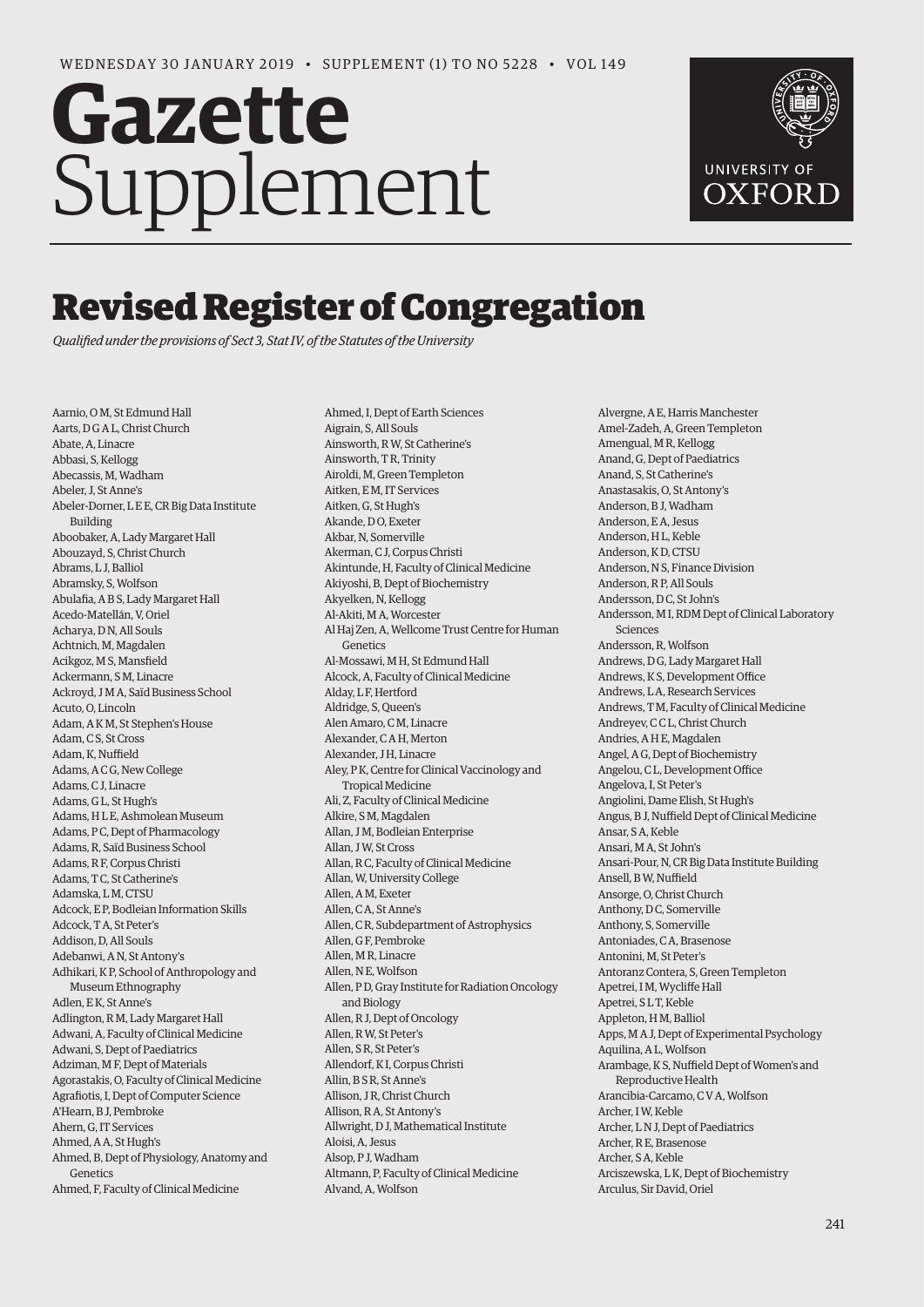Ardakov, K, Brasenose Ardavan, A, Magdalen Arden, N K, Lady Margaret Hall Ares, N, Dept of Materials Ariana, P, St Antony's Ariga, R, Exeter Armbrust, W T, St Antony's Armitage, J M, CTSU Armitage, J P, Merton Armitage, S R, Faculty of English Language and Literature Armour, J H, Oriel Armour, W G, e-Research Centre Armstrong, C M, All Souls Armstrong, D E J, Corpus Christi Armstrong, F A, St John's Armstrong, M S, St Cross Armstrong, R J E, Nuffield Dept of Clinical Neurosciences Armstrong, R M, St Hilda's Arnal Rodrigues, M, Subdepartment of Astrophysics Arndt, K, Subdepartment of Particle Physics Arnold, J A, Magdalen Arnold, L J, Cardiovascular Clinical Research Facility Arnold, M G, Big Data Institute – NDPH Arntzenius, F W, Faculty of Philosophy Aron, J, Dept of Economics Ascari, G, Somerville Ash, R.E. Merton Ashbell, C A, Lincoln Ashbourn, J M A, St Cross Ashcroft, F M, Trinity Ashdown, H F, Somerville Ashdowne, R K, University College Ashe, L, Worcester Asher, R G, Faculty of Clinical Medicine Ashery, O, Exeter Ashmore, A L, Merton Ashok Parameswaran, A P, Hertford Ashton, B D, Lady Margaret Hall Ashton, JM, IT Services Ashton, N, e-Research Centre Ashwell, E, Medical Sciences Divisional Office Ashworth, A J, All Souls Aspden, S E, Jesus Assender, H E, Linacre Asseraf, A, All Souls Astbury, N M, Jesus Astley, C E, Legal Services Office Asudeh, A, Faculty of Linguistics, Philology and **Phonetics** Atack, C W, St Hugh's Athanasou, N A, Wadham Atherstone, A C, Wycliffe Hall Atherton, J, Dept of Computer Science Atherton, M D, Regent's Park Atkin, I L, IT Services Atkins, B L, Faculty of Clinical Medicine Atoyebi, O, Faculty of Clinical Medicine Attenburrow, M J E, Somerville Attree, S L, Lady Margaret Hall Austyn, J.M. Wolfson, Aveyard, P N, Wolfson Avramides, A, St Hilda's Awrey, A D J, Linacre Aye, C Y L, St John's Aylward, C M, Faculty of Clinical Medicine Ayton, A K, Faculty of Clinical Medicine

Azfar, F A, Subdepartment of Particle Physics Aziz, T Z, Faculty of Clinical Medicine Azzopardi, P J, Worcester Babu, A, Ashmolean Museum Bachmann, M F, Jenner Institute Backler, K A L, All Souls Bader, R M, Merton Baderin, A E, St Anne's Badger, J.R. Harris Manchester Bafadhel, M, Lincoln Bagot, P A J, St Catherine's Bagshaw, R M, Magdalen Baigent, C, Wolfson Baigent, E, Wycliffe Hall Bailey, C R, Faculty of History Bailey, H M, Wadham Bailey, R M, St Catherine's Bailey, S, Linacre Baimbridge, D A, Safety Office Bainbridge, M D, Worcester Baines, J.R. Queen's Baines, S, Queen's Baird, J, St Anne's Baird, P E G, University College Bajo Lorenzana, V M, Balliol Baker, A P, IT Services Baker, D M, IT Services Baker, I, Faculty of Clinical Medicine Baker, J C, Personnel Services Baker, J.R. Ashmolean Museum Baker, L A, Wellcome Trust Centre for Human Genetics Baker, R E, St Hugh's Baker, S E, Lady Margaret Hall Baker, S G, Centre for Tropical Medicine Baker, T M, All Souls Baker-Hytch, M R O, Wycliffe Hall Bakewell, O, Dept of International Development Balbus, S A, New College Baldwin, A J, Pembroke Baldwin, EC, Hertford Baldwin, J C, Brasenose Baldwin, T, Worcester Bale, R, Faculty of Clinical Medicine Ball, Sir John, Queen's Ball, N J, Blavatnik School of Government Ballance, C J, Magdalen Ballaster, R M, Mansfield Ballentine, C J, St Hugh's Ballester, M A, Dept of Economics Ballinger, C A J, Exeter Baltazani, M, St Anne's Bamforth, N C, Queen's Banares-Alcantara, R, New College Banbrook, J.M. St Anne's Band, G, Wellcome Trust Centre for Human Genetics Bangha, I, Wolfson Banham, A H, St Catherine's Banister, D J, St Anne's Bankhead, C R, Kellogg Banks, M J, Wolfson Banner, C, Research Services Bannerman, D M, St Edmund Hall Bannon, M J, Wadham Bano, M, Brasenose Baptista, I, Kellogg Barber, N G H, IT Services Barber, N W, Trinity Barber, P J, Wolfson

Barber, V S, NDORMS Barbera-Martin, L, Nuffield Dept of Clinical Neurosciences Barclay, A N, Lincoln Barclay, N, Sir William Dunn School of Pathology Bardazzi, A, Queen's Barford, W, Balliol Barkan, M, Kellogg Barker, A M, St Benet's Hall Barker, D J, Merton Barker, J A, Dept of Pharmacology Barker, K L, NDORMS Barker, K M, Radcliffe Science Library Barker, R G, Christ Church Barker, S A, Linacre Barker-Benfield, B C, Corpus Christi Barkla, S L, Bodleian Digital Library Systems and Services Barling, J, Dept of Earth Sciences Barlow, J B, Student Administration Barlow, S.T. IT Services Barnard, A R, Nuffield Dept of Clinical Neurosciences Barnard, H C, St Hugh's Barnard, T C, Hertford Barnby-Porritt, H E, Research Services Barnes, E J, Faculty of Clinical Medicine Barnes, J M, Queen's Barnes, M A, University College Barnes, R H, St Antony's Barnes-Moss, E, Nuffield Dept of Clinical Neurosciences Barnwell, P S, Kellogg Baro, E, Saïd Business School Barr, A J, Merton Barr, F A, Trinity Barr, G D, Magdalen Barr, H, Lady Margaret Hall Barrera, A, Dept of Psychiatry Barrett, G R B, St Antony's Barrett, J S, Wolfson Barrio-Madias, F E, St Edmund Hall Barron, DN, Jesus Barry, JJ, Student Administration Bartle, D R, Ludwig Institute for Cancer Research Bartolini, R, Subdepartment of Particle Physics Barton, J, CTSU Barton, J, Oriel Barton, R N E, Hertford Barton, S A, Centre for Tropical Medicine Barton, T M, New College Baskerville, R, Faculty of Clinical Medicine Basu, K, Green Templeton Basu Roy, R, Green College Bate, A J, Worcester Bath, J N, Linacre Battle, P D, St Catherine's Batty, C J K, St John's Batwala, M T, Nuffield Dept of Women's and Reproductive Health Baukney-Przybylski, A K, Oxford Internet Institute Baum, A, Worcester Baumann, R, Jesus Baun, J, Ripon College Cuddesdon Baxi, R, Jesus Baxter, A D, CTSU Baxter, R L, Estates Services Baxter, S D, St Peter's Bayley, J H P, Hertford Bayman, A M, Queen's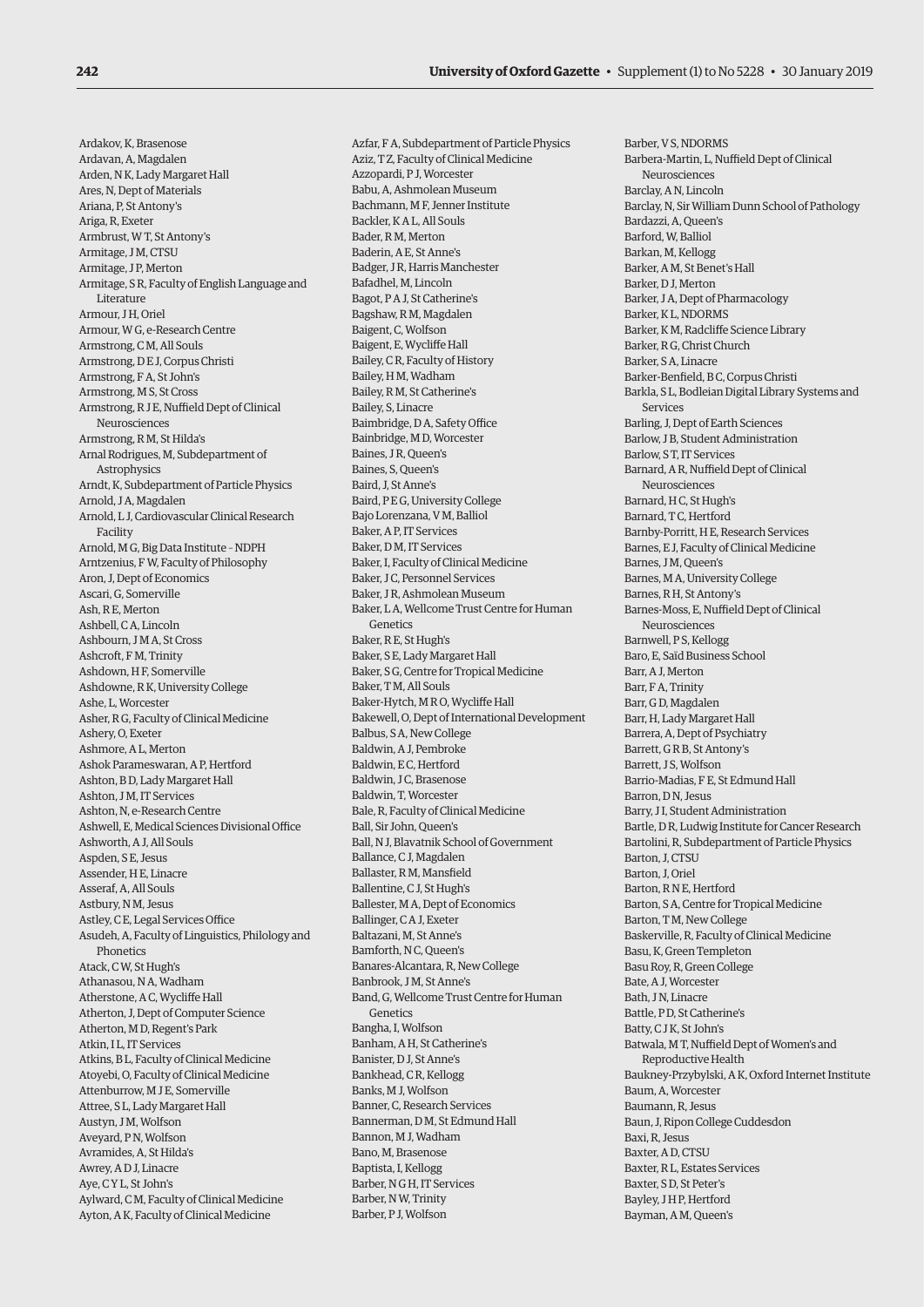Bazzani, M, Ioannou Centre for Classical and Byzantine Studies Beadle, C R, IT Services Beale, H G, Exeter Beard, D J, Kellogg Beard, P F, Exeter Beasley, R L, Queen's Beatson, J, Merton Beauchamp, H T, MPLS Divisional Office Beaver, S A, All Souls Becker, C M, Nuffield Dept of Women's and Reproductive Health Becker, E B E, Dept of Physiology, Anatomy and **Genetics** Becker, S K, Faculty of Clinical Medicine Beckett, E A, Research Services Beddington, Sir John, Oxford Martin School Bedford, M F P, Continuing Education Bedford, R E, Primary Care Health Sciences Beeley, P A, Linacre Beem, C. J. St John's Beer, P D, Wadham Beeson, D M W, St Cross Beggs, A W, Wadham Begh, R A, Primary Care Health Sciences Beinart, W J, St Antony's Beinhocker, E D, Oriel Bejan, T M, Oriel Belfield, E, Dept of Plant Sciences Belich, J C, Balliol Belk, P J, Dept of Physiology, Anatomy and **Genetics** Bell, A H, Wadham Bell, A R, Subdepartment of Atomic and Laser Physics Bell, C, Medical Sciences Divisional Office Bell, J C, Regent's Park Bell, Sir John, Christ Church Bell, R T, Keble Bell Burnell, Dame Jocelyn, Mansfield Bellenger, S, National Perinatal Epidemiology Unit Bellini, M P, Nuffield Dept of Clinical Neurosciences Belyaev, D, St Anne's Benaissa, A, Lady Margaret Hall Bendall, L M, Keble Benedikt, M A, University College Benesch, J L P, University College Benham, S W, Faculty of Clinical Medicine Benjamin, S C, Exeter Bennett, D A, CTSU Bennett, D L H, Green Templeton Bennett, E F, Dept of Social Policy and Intervention Bennett, G R, Estates Services Bennett, J A, Linacre Bennett, J L, St Catherine's Benninghaus, C S M, Wadham Benson, C A, Magdalen Benson, J W, Wolfson Benson, R B J, St Edmund Hall Bentley, M J, Christ Church Beral, Dame Valerie, Green Templeton Bercero, M R, Language Centre Berdoy, M E L, Merton Berenguer Rico, V, Mansfield Beresford, L A, St John's Berestycki, J, Magdalen Bergeron, M, Ashmolean Museum Berglund Prytz, Y M, IT Services

Bergman, D, Sackler Library Berkley, J A, Centre for Tropical Medicine Berks, B C, Wadham Bermeo, N, Nuffield Bernau, F L, Exeter Bernhard, R I V, Nuffield Berrie, E L, Clinical Biomanufacturing Facility Berry, N P, Planning and Council Secretariat Berry, P M, Mansfield Berry, R M, St Catherine's Besser, R E J, Dept of Paediatrics Best, D, Medical Sciences Divisional Office Betthaeuser, B, Nuffield Betts, A M S, Green Templeton Betts, P R, St Antony's Bevan, D L, St John's Bevis, M, Keble Bewley, R H, School of Archaeology Bhandare, S U, St Cross Bharat, T, Sir William Dunn School of Pathology Bhaskaran, H, Wolfson Bhatnagar, N, Dept of Paediatrics Bhattacharji, S I, St Benet's Hall Bhattacharya, S, Green Templeton Bhaugeerutty, A D, Ashmolean Museum Bhutta, M F, Nuffield Dept of Surgical Sciences Bickersteth, J S, Christ Church Biernaskie, J M, Dept of Plant Sciences Biggar, N J, Christ Church Biggin, P C, Lady Margaret Hall Biggs, M P, St Cross Biggs, P, Christ Church Bikoff, E K, Sir William Dunn School of Pathology Billingham, P, Magdalen Bills, E J, Corpus Christi Binney, J J, Rudolf Peierls Centre for Theoretical **Physics** Bird, G, Brasenose Bird-Lieberman, E L, Faculty of Clinical Medicine Birds, D A, Green College Biro, D, St Hugh's Bishop, D V M, St John's Bishop, T, Target Discovery Institute Bispham, E H, Brasenose Biswas, S, Linacre Biswas, S, Wellcome Trust Centre for Human Genetics Bitsakakis, G, St Benet's Hall Bjola, C O, St Cross Black, A C, School of Geography and the Environment Black, J, NDORMS Black, J, Safety Office Black, J P, New College Blackford, A, Weatherall Institute of Molecular Medicine Blackmon, K L, Merton Blacksell, S D, Centre for Tropical Medicine Blackwell, C M, Chemistry Research Laboratory Blackwell, L, Nuffield Dept of Population Health Blair, W J, Queen's Blakeborough, A, Worcester Blakemore, Sir Colin, Magdalen Blakemore, R J, Merton Blakey, D, St Catherine's Blamey, S R, St Edmund Hall Blanco, M D P, Trinity Blanco-Vazquez, E, IT Services Blandford-Baker, M R, Magdalen Blank, G U, Oxford Internet Institute

Blewett, M, Worcester Blockley, N P, Nuffield Dept of Clinical Neurosciences Bloomfield, C L, Queen's Blower, G D, Brasenose Blumenthal, S, Wadham Blundell, K M, St John's Blundell, S J, Mansfield Blunsom, PC, St Hugh's Blyth, M N, Regent's Park Bobzien, S, All Souls Bockmuehl, M N A, Keble Boddington, P R, Corpus Christi Boden, R J, Keble Boehmer, E D, Wolfson Bogaard, A M, St Cross Bogacz, R, Dept of Clinical Neurosciences Bogojevic, S, Lady Margaret Hall Bohme-Khan, P S, Faculty of Clinical Medicine Bollig, B A F, St Catherine's Bolorinos Allard, E, Magdalen Bond, H V, Radcliffe Science Library Bond, P B, Regent's Park Bond, S A, Keble Bond, S.R. Nuffield Bone, D, Ashmolean Museum Bone, Sir Drummond, Balliol Boneva, T B, Hertford Bongianino, U, Wolfson Boning, R C, Pembroke Bonnie, A P, Bodleian Digital Library Systems and Services Bonsall, D G, Target Discovery Institute Bonsall, M B, St Peter's Bonsaver, G, Pembroke Boon, G L, Finance Division Boon, J S, Finance Division Boon, L A, Research Services Booth, G E, MPLS Divisional Office Booth, M J, Chemistry Research Laboratory Booth, M.J. Jesus Booth, M L, Magdalen Booth, P A, St Peter's Booth, W A, St Catherine's Boothroyd, A T, Oriel Borchardt, A, Green Templeton Bordalo, P, Kellogg Borisenko, K, Dept of Materials Born, G E M, Faculty of Music Borrow, P, Target Discovery Institute Bortoletto, D, Subdepartment of Particle Physics Boschen, H K, Oxford Learning Institute Bose, M C A, Christ Church Boshier, D H, Dept of Plant Sciences Bostrom, N, Faculty of Philosophy Bosworth, M F, St Cross Botley, L K, Humanities Division Bottomley, M J, Green Templeton Bottrill, I D, Faculty of Clinical Medicine Boubert, D P, Magdalen Bough, R M, Oriel Boulding, Dame Hilary, Trinity Boultwood, J, RDM Dept of Clinical Laboratory Sciences Bouman, H A, St John's Bountra, C, Structural Genomics Consortium Bourne-Taylor, C J A, Brasenose Bouse, R J P, Finance Division Bowden, R J, Worcester Bowden, T A, University College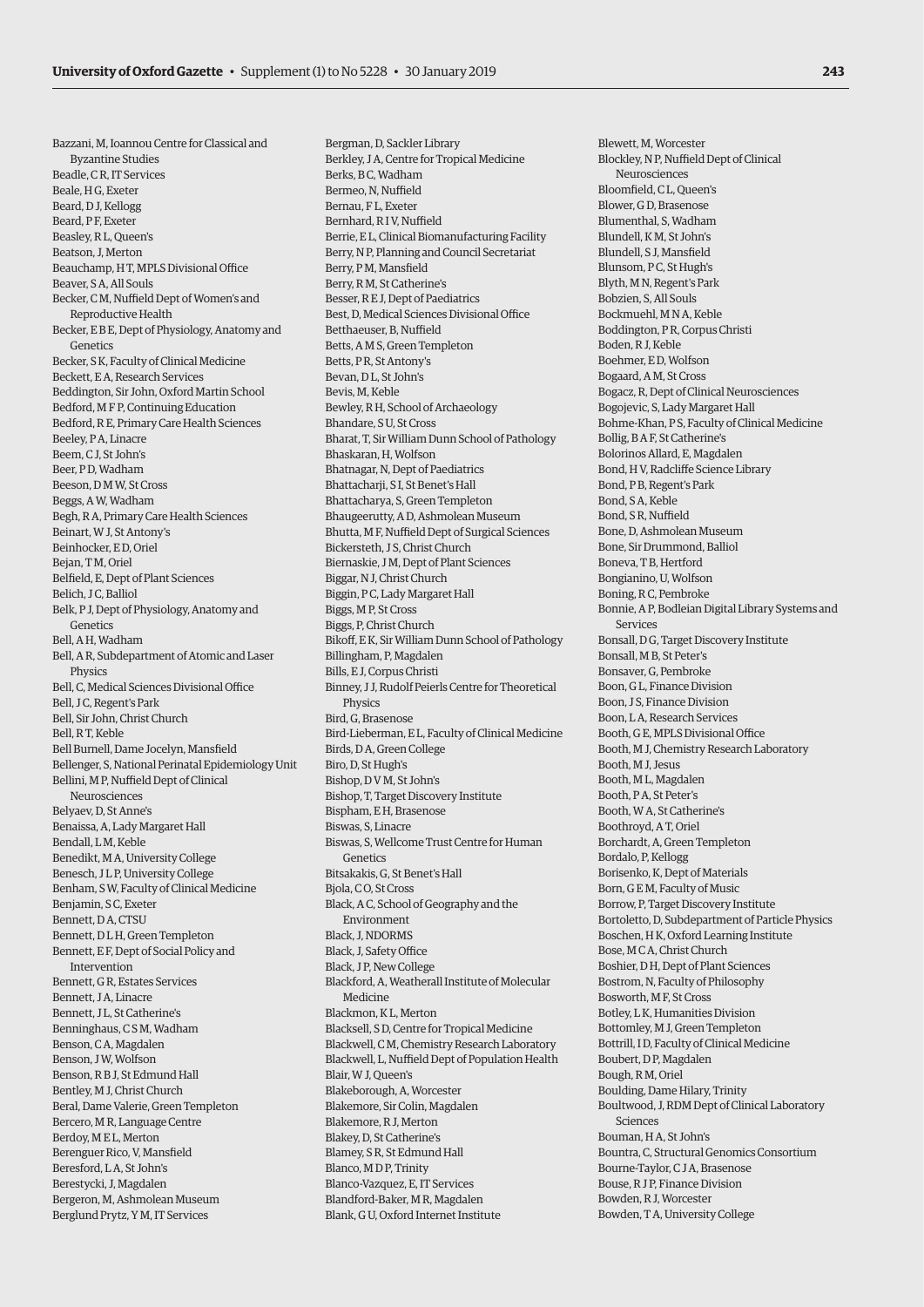Bowdler, C C, Oriel Bowen, A M, Jesus Bowen, M J H, Purchasing Bowers, J S, Brasenose Bowers, W J, Merton Bowery, A J, e-Research Centre Bowes, LN Magdalen Bowie, A M, Queen's Bowler, U J, National Perinatal Epidemiology Unit Bowles, N E, St Cross Bowman, A K, Brasenose Bowman, L J, CTSU Bown, A S F, Queen's Bowness, P, Trinity Bows, A T, Estates Services Bowtell, A, Lady Margaret Hall Boyd-Bennett, H A, Christ Church Boyden, J, Dept of International Development Boylan, A R, Kellogg Boyle, C, Kellogg Boyt, T P, Dept of Physiology, Anatomy and Genetics Brace, S E, Education Policy Support Braddick, O J, Magdalen Braddock, L, Faculty of Philosophy Bradley, A D, Harris Manchester Bradley, DDC, Jesus Bradley, M A, Safety Office Bradley, R A, Merton Bradlow, A, Faculty of Clinical Medicine Bradshaw, T, Regent's Park Bradshaw, T R, Subdepartment of Inorganic Chemistry Brady, Sir Michael, Keble Braithwaite, N, Pembroke Branch, S T, Nuffield Dept of Clinical Medicine (Strategic) Brand, C, Linacre Brand, L I, Faculty of Clinical Medicine Brand, P A, All Souls Branston, R H, Centre for Tropical Medicine Brant, J D, Harris Manchester Brantner, D L B, Merton Bray, G P, Dept of International Development Bray, J M, St John's Breen, R J, Nuffield Brennan, I H, Finance Division Brent, A J, Christ Church Brett, A E S, Corpus Christi Breward, C J W, Christ Church Brewer, A J P, CTSU Brewer, C D, Hertford Brewer, D M, Saïd Business School Brewitt-Taylor, S A, Lincoln Brewster, S F, Hertford Briant, W R C, St Cross Bridge, H, New College Bridson, M R, Magdalen Briggs, A, St Edmund Hall Briggs, G A D, St Anne's Bright, J M, Oxford Internet Institute Bright, S J, New College Briley, D P, Green College Brill, K, Magdalen Brindle, A, Medical Sciences Divisional Office Brindley, Dame Lynne, Pembroke Broadberry, S N, Nuffield Broadby, A L, Faculty of Theology and Religion Brock, M J R, Brasenose Brockdorff, N, Wolfson

Brocklehurst, P, Faculty of Clinical Medicine Brockliss, L W B, Magdalen Brodie, T O, Jesus Broers, F.S. Trinity Broers, M G, Lady Margaret Hall Broggi, J D, Wolfson Brook, F A, Linacre Brook, M O, Green College Brooke, A M, Merton Brooke, J H, Harris Manchester Brookshaw, D P, Wadham Broome, J R, Corpus Christi Broome Saunders, C, Wolfson Brouard, M, Jesus Brown, A, Cancer Research UK Epidemiology Unit Brown, CP, NDORMS Brown, C P H, Worcester Brown, F.C.S. All Souls Brown, G D, Balliol Brown, G F, Structural Genomics Consortium Brown, G K, Lady Margaret Hall Brown, G R, Dept of Oncology Brown, H R, Wolfson Brown, J, RDM Dept of Cardiovascular Medicine Brown, JM, Balliol Brown, J M, St Hilda's Brown, L, Dept of Physiology, Anatomy and Genetics Brown, L, Somerville Brown, M H, Sir William Dunn School of Pathology Brown, N D, Linacre Brown, N G V, IT Services Brown, P G M, Trinity Brown, T, Subdepartment of Physical and Theoretical Chemistry Brown, V L, Student Systems Team Browning, L, RDM Dept of Clinical Laboratory Sciences Browning, M, St John's Browning, M J, Nuffield Bruce, Sir Peter, St Edmund Hall Brueggemann, A B, St Catherine's Bruna, M, St John's Bryan, D E H, Corpus Christi Bryan, R K, Dept of Biochemistry Bryant, C E, Saïd Business School Bryant, R E H, Research Services Bryant, R J, Dept of Urology Bublitz, M, Oriel Buchan, A M, Corpus Christi Buchanan, J, Oriel Buchanan, S J, Alumni Office Buchanan, T C, Kellogg Buck, D, Wellcome Trust Centre for Human Genetics Buckle, A C E, St Hilda's Buckler, K J, Trinity Buckley, C P, Balliol Buckley, K E, Development Office Buckley, M J, Queen's Buckley, N J, Dept of Psychiatry Bucknell, C L, All Souls Buckner, R A, IT Services Budelmann, F J, Magdalen Budzier, A, Green Templeton Buffa, F, Dept of Oncology Bufkin, S M, All Souls Buhrmester, M D, School of Anthropology and Museum Ethnography Bukodi, E, Nuffield

Bulbulia, R A, CTSU Bull, M G, Balliol Bull, P A, Hertford Bull, S J, Nuffield Dept of Population Health Bullari, K, Finance Division Bullock, A N, Structural Genomics Consortium Bullock, PR, Wadham Bulte, D P, St Hilda's Bumfrey, J, Dept of Oncology Bunch, C, Wolfson Bunker, A J, St Catherine's Burchett, F D, Brasenose Burd, H J, Brasenose Burden, M J, New College Burdett, M S, Wycliffe Hall Bureau, M G, Wadham Burge, P D, Pembroke Burge, S M, Green Templeton Burgess, P, Faculty of Clinical Medicine Burke, P D, Faculty of Clinical Medicine Burlakov, S.V. St Catherine's Burlakov, V, Linacre Burnet, P W J, Dept of Psychiatry Burnett, E M, Exeter Burns, T P, Kellogg Burrow, C J, All Souls Burrows, A S, All Souls Burrows, D L, St Peter's Burrows, PN, Jesus Burrows, T N, e-Research Centre Burt de Perera, T M, St John's Burtenshaw, A, Ashmolean Museum Burton, D K, Centre for Tropical Medicine Burton, J W, Somerville Burton, M J, Balliol Burton, R B, Linacre Burton, S, Dept of Physiology, Anatomy and Genetics Burtsal, R, IT Services Bush, I J, Balliol Bush, R L, St John's Bussell, J N, Development Office Butler, C C, Primary Care Health Sciences Butler, K A, Personnel Services Butler, M I, Radcliffe Dept of Medicine (Strategic) Butler, R, Dept of Clinical Neurosciences Butt, D J, Balliol Butt, S J B, Keble Butterworth, R J, Dept of Clinical Neurosciences Buxton, R E, Merton Byren, I, Faculty of Clinical Medicine Byrne, B W, St Catherine's Byrne, H M, Keble Byrne, J V, Wolfson Byrne, P J, Faculty of English Language and Literature Byrne, P J E, Somerville Byrne, S, Kellogg Byrom, N C, Brasenose Bysouth, S, Merton Bystron, I, Dept of Physiology, Anatomy and Genetics Cabrera-Sharp, V, Research Services Cadoux-Hudson, T A D, New College Cahill, A, Faculty of Classics Cai, S, RDM Dept of Clinical Laboratory Sciences Cairns, A E, Oriel Cairns, B J, Cancer Research UK Epidemiology Unit Caithness, N, e-Research Centre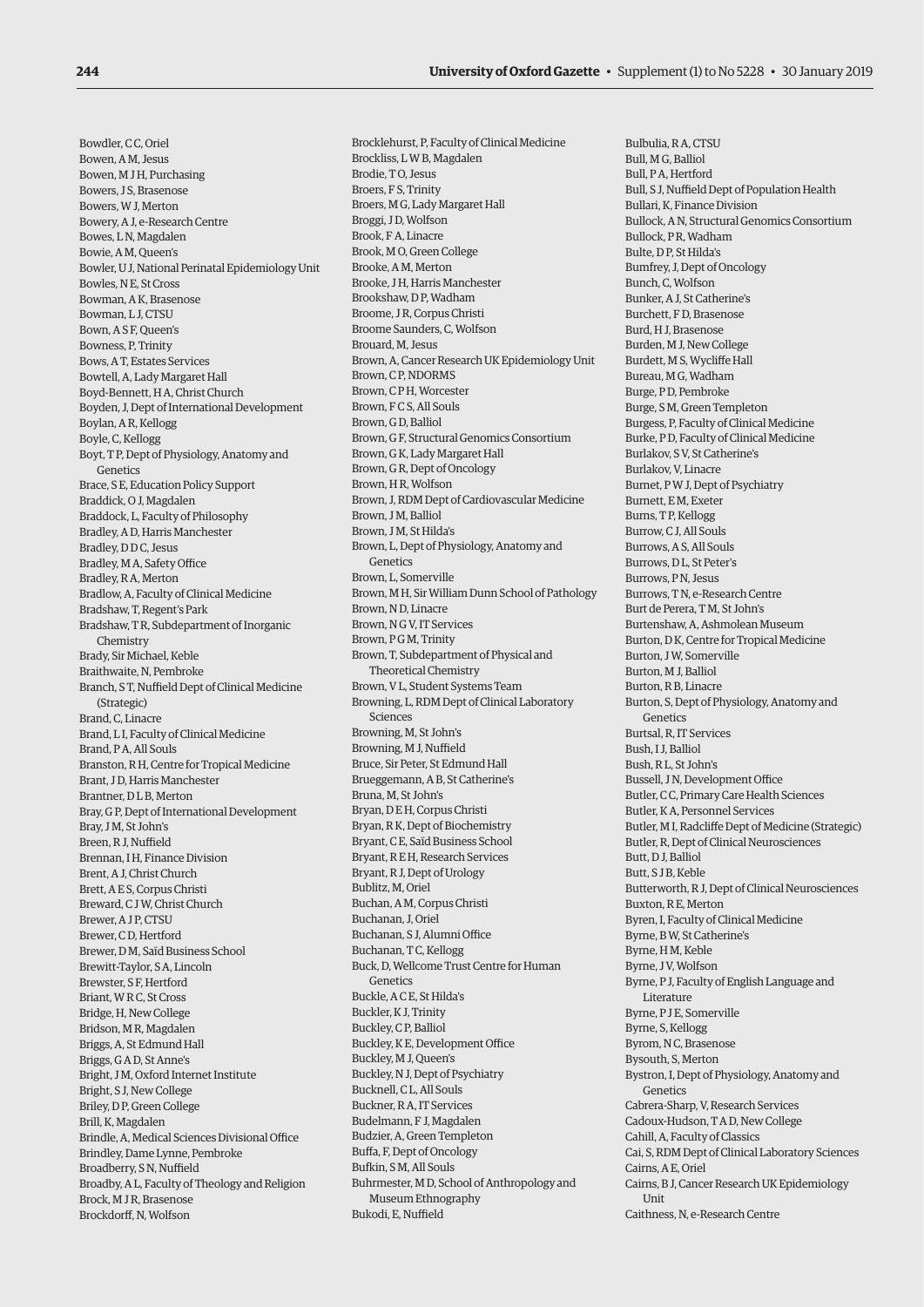Çakir, E, Faculty of Oriental Studies Calcutt, S B, Lincoln Caldecott, B L, Brasenose Calinescu, A, Oriel Cameron, D J, Worcester Cameron, S A, Keble Campbell, F, All Souls Campbell, J, Nuffield Dept of Clinical Neurosciences Campbell, J I, Centre for Tropical Medicine Campbell, S J, St John's Campbell, V C M, Wadham Candelas, P, Wadham Cannon, C J E, Wolfson Cannon, M R, St John's Canoy, D, Nuffield Dept of Women's and Reproductive Health Canter, R J, Green Templeton Cantley, J M, Christ Church Cao, J, Saïd Business School Capdeboscq, Y C R, Queen's Capelli, C, St Hugh's Caplan, A J, St Antony's Caplan, R D, Linacre Capoccia, G, Corpus Christi Cappellaro, C, Exeter Carasso, H M, St Anne's Cardelli, L A, Linacre Cardy, J L, All Souls Carnicer Hijazo, R, RDM Dept of Cardiovascular Medicine Caron, F.L.R. Keble Carpenter, E P, Structural Genomics Consortium Carpenter, R A, Faculty of Oriental Studies Carr, A J, Worcester Carr, C A, Lady Margaret Hall Carrington, C J, Estates Services Carritt, A S, Radcliffe Science Library Carson, C E, National Perinatal Epidemiology Unit Carson, L R, Finance Division Carstairs, H M J, Wolfson Carter, D R, Faculty of Clinical Medicine Cartis, C, Balliol Cartwright, J, Christ Church Cartwright, J, Corpus Christi Cartwright, J A, Jesus Carwardine, R J, Corpus Christi Casadei, B S, Pembroke Cash, S J, Legal Services Office Cashmore, R J, Brasenose Cassell, O C S, Nuffield Dept of Surgical Sciences Castagnoli, L, Oriel Castell, M R, Linacre Castle, J L, Magdalen Castrejon-Pita, A A, Wadham Castro, M, IT Services Catling, B D, Linacre Catling, R W V, Keble Cattermole, C.D. IT Services Cavalleri, A, Merton Cavarra, A, Kellogg Ceadel, M E, New College Ceccherini, I, Bodleian Special Collections Cerundolo, V, Weatherall Institute of Molecular Medicine Cha, S N, Dept of Engineering Science Chaisty, P E, St Antony's Chakraborty, S, Faculty of Clinical Medicine Chalk, M B S, Development Office

Chalker, J T, St Hugh's

Challen, M P, Wellcome Trust Centre for Human Genetics Chamberlain, E J M, St Catherine's Chan, X H S, St Edmund Hall Chana, K S, St Catherine's Chandler, H E, Bodleian Law Library Chandratre, S R, Dept of Paediatrics Chaney, E J, St Antony's Chang, R E, University College Chankseliani, M, St Edmund Hall Channon, K M, Exeter Chapman, A, Wadham Chapman, M D, Ripon College Cuddesdon Chapman, P A, Saïd Business School Chapman, R, Faculty of Clinical Medicine Chapman, R W G, Faculty of Clinical Medicine Chapman, S J, Mansfield Chappell, C.E. St Catherine's Chappell, M A, Wolfson Chard, R L, St Anne's Charles, D O M, Oriel Charles, K J, School of Geography and the Environment Charles, M P, St Cross Charlesworth, H.S. Somerville Charters, E M, Wolfson Chatzis, M, Hertford Chaudhary, A R, Wolfson Chaudhury, A, Green Templeton Chaudhury, S, NDORMS Chaves Simoes de Carvalho, P N, Lincoln Cheah, P Y, Centre for Tropical Medicine Cheetham, A J, University Offices Cheetham, M, IT Services Cheikh Ismail, L I A, Nuffield Dept of Women's and Reproductive Health Chen, F, CTSU Chen, G G, Keble Chen, M, Pembroke Chen, R, Nuffield Dept of Clinical Neurosciences Chen, Y, Jesus Chen, Z, Green Templeton Chen-Wishart, M, Merton Cheong, P L, Green Templeton Chesworth, C R, Careers Service Chesworth, J A, St Stephen's House Cheung Salisbury, M R, University College Chevska, M, Brasenose Chi, Y, Regent's Park Chiello, R, Dept of Physics Chiew, M, Nuffield Dept of Clinical Neurosciences Chigudu, S, St Antony's Child, T J, Nuffield Dept of Women's and Reproductive Health Child, T W, University College Childs, A C, Lady Margaret Hall Childs, T K, Saïd Business School Chippindale, A M, Worcester Chiribella, G, St Hilda's Chleboun, P I, Dept of Statistics Choi, A, Nuffield Dept of Clinical Neurosciences Choi, D M A, Nuffield Dept of Clinical Neurosciences Choi, I, Exeter Chong, C-R, Dept of Physiology, Anatomy and Genetics Chong, V, Faculty of Clinical Medicine Choudhury, R P, Balliol Chow, J, St Hugh's Chowdhury, O, New College

Chrisinger, B W, Green Templeton Christensen, H M, Jesus Christian, H.C. St Anne's Christlieb, M J, Dept of Oncology Christodoulides, C, OCDEM Christofidou, A, Keble Chung, M, Bodleian KB Chen China Centre Library Church, D N, Brasenose Church, J.E. Pembroke Churchill, G C, New College Cifuentes Gutierrez, B L, NDORMS Cilliers, D D, Faculty of Clinical Medicine Cipriani, A, Dept of Psychiatry Ciubotaru, R E, Somerville Clack, T A R, St Peter's Clapinson, M, St Hugh's Clare, P M, Research Services Clare, S J, Keble Claridge, T D W, Subdepartment of Organic Chemistry Clark, A J, Christ Church Clark, D M, Magdalen Clark, G L, Smith School of Enterprise and the Environment Clark, J K, Hertford Clarke, A J, Kennedy Institute of Rheumatology Clarke, A J, Regent's Park Clarke, D J, Wolfson Clarke, E F, Wadham Clarke, F J, Subdepartment of Astrophysics Clarke, K, Merton Clarke, K J, St Hilda's Clarke, L J, Linacre Clarke, M D H, Keble Clarke, N J C, Research Services (RHB) Clarke, P J, Jesus Clarke, R J, CTSU Clarke, S J, Exeter Clarkson, O J, Balliol Clary, D C, Magdalen Claus, PM, Pembroke Clavin, P M, Jesus Clayden, T, Green Templeton Clee, L C, RDM Dept of Cardiovascular Medicine Clegg, S M, St Anne's Clensey, D A, IT Services Cleveland, R O, Magdalen Clibbens, P H M, Somerville Clifford, N T, Subdepartment of Particle Physics Clifton, D A, St Cross Close, F E, Exeter Clunas, A C, Trinity Clutterbuck, E A, Oxford Vaccine Group Cluver, L D, Wolfson Coates, A E, St Cross Coates, G D, IT Services Cobb, J H, Keble Cobbold, J F L, Nuffield Dept of Clinical Medicine Cobbold, S P, Christ Church Cobden, P M, Hertford Cocks, A C F, St Anne's Coecke, B, Wolfson Cohen, E E A, Wadham Cohen, S N, New College Cohen Kadosh, K, Dept of Experimental Psychology Cohn, M A, Wolfson Coldea, AT, Queen's Coldea, R, Lincoln Coldstream, A, Finance Division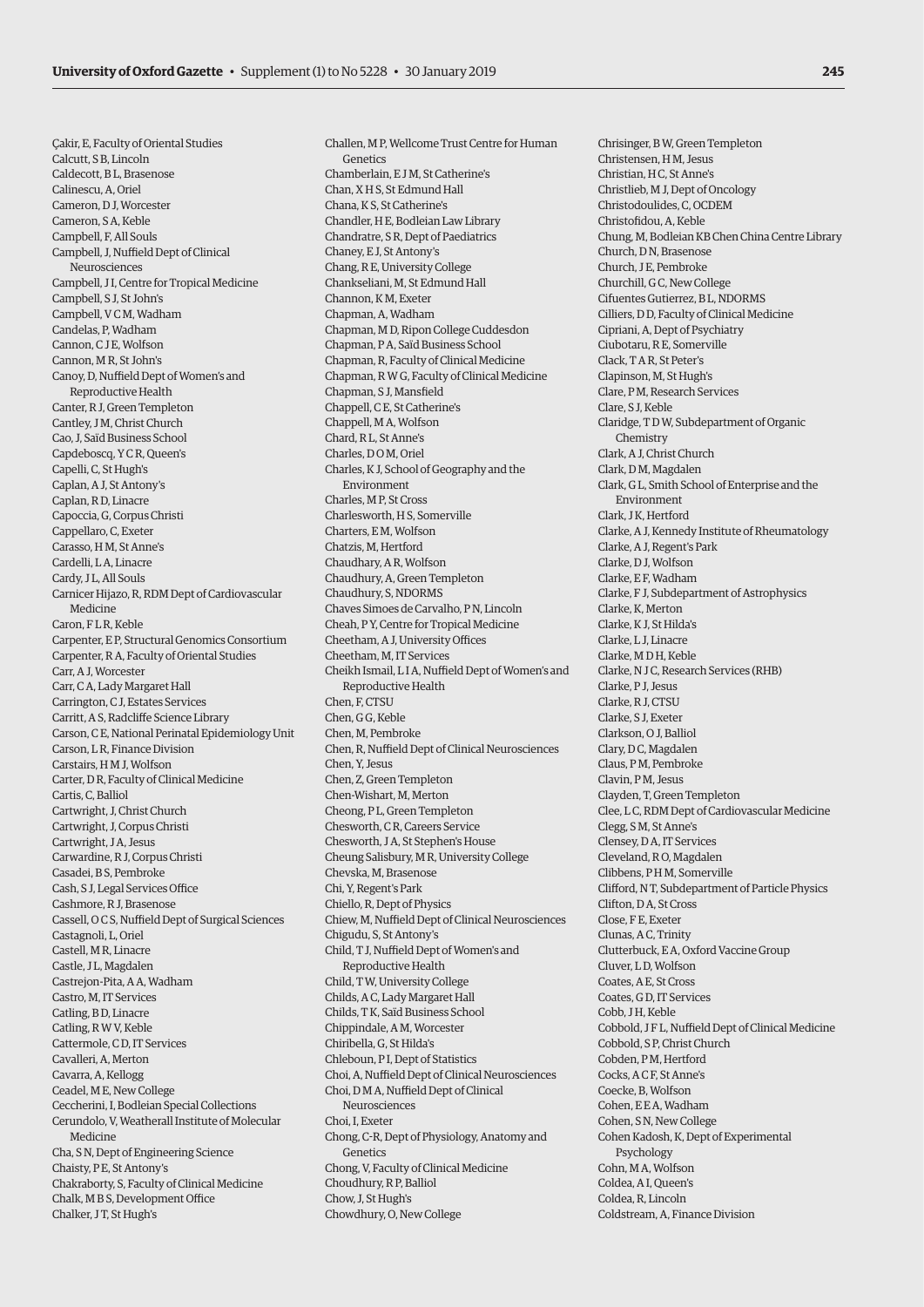Cole, L J, University College Cole, M J, Smith School of Enterprise and the Environment Cole, N P S, Pembroke Cole, P J, Faculty of Clinical Medicine Coleman, D A, Queen's Coleman, J S, Wolfson Coleman, R L, OCDEM Coles, M C, Kennedy Institute of Rheumatology Collender, G, Keble Collicutt McGrath, J R, Harris Manchester Collier, J D, Merton Collier, Sir Paul, St Antony's Collier, R H, Balliol Collier, R H, University College Colling, R, Kellogg Colling, S B, IT Services Collins, D T, IT Services Collins, G P, Green College Collins, G S, NDORMS Collins, H G, All Souls Collins, J P, Saïd Business School Collins, L J, Dept of Oncology Collins, M J, University College Collins, P J, St Edmund Hall Collins, P T, Jesus Collins, Sir Rory E, St John's Collins, S, University College Collins, S L, St Hilda's Collis, B, St Hugh's Colomo, D, Sackler Library Colston, J.M. Merton, Colton, A C, Bodleian Enterprise Compton, R G, St John's Conde, J-C, Magdalen Condry, R F, St Hilda's Conlon, C P, Oriel Conlon, D G, Wadham Conlon, J P, New College Conner, W J, Wolfson Connor, R E, Finance Division Connor, S E, Kellogg Connor, T M F, Magdalen Conrad, R P, Blackfriars Hall Constantine, D J, Queen's Cont, R, St Hugh's Convey, A J, Wadham Conway, D, IT Services Conway, M H, Balliol Conway, S J, St Hugh's Conway, S L J, Jesus Cook, B, Primary Care Health Sciences Cook, J A, St Hugh's Cook, J R, Primary Care Health Sciences Cook, PR, Lincoln Coombe, M, Harris Manchester Coon, J P, Oriel Coop, C M, IT Services Coope, U C M, Keble Cooper, C, St Peter's Cooper, G A, St John's Cooper, L E, Finance Division Cooper, R A, Brasenose Cooper, R I, Pembroke Cooper, S C, St Catherine's Cooper, S M, Dept of Dermatology Cooper-Harvey, N, Student Administration Cooper-Sarkar, A M, St Hilda's Coote, J P R W, Wolfson Corbett, J M, St Antony's

Corlett, M J, IT Services Cornall, R J, Corpus Christi Cornelissen, B, Gray Institute for Radiation Oncology and Biology Cornelius, C L, Research Services Cornelius, V J, CR Big Data Institute Building Corner, L A, Subdepartment of Particle Physics Cornish, R, Dept of Psychiatry Cornish, Y L, St Benet's Hall Corran, E M, St John's Corrick, V A, Bodleian Libraries Corridoni, D, Weatherall Institute of Molecular Medicine Corsi, P. Linacre Cory, A I, Begbroke Directorate Cosker, T.D.A. Balliol Costa, C S A, St Edmund Hall Costa, M, Wolfson Costello, C, St Antony's Costiner, L S, Merton Cotter G, Exeter Cotton-Barratt, R G, Hertford Couch, Y, Somerville Couldrey, M O, Dept of International Development Coulson, T N, Jesus Counter, A J, New College Courakis, A S, Brasenose Cousins, T D, St Hugh's Coussios, C C, Magdalen Covill, L.C. Wolfson Cowan, S G B, Worcester Coward, K, Nuffield Dept of Women's and Reproductive Health Cowburn, S, Jesus Cowen, P J, Dept of Psychiatry Cowley, H M, Personnel Services Cowley, S C, Corpus Christi Cowley, S C, IT Services Cox, A J, Lincoln Cox, F V, St Cross Cox, G, Development Office Cox, J S, Hertford Cox, L S, Oriel Cox, M E, Brasenose Cox, O J W, University College Coxon, B F, Hertford Coyne, H J, Blavatnik School of Government Crabtree, M J, RDM Dept of Cardiovascular Medicine Craddock, K M, IT Services Cragg, S J, Christ Church Craig, P P, St John's Craig-McFeely, J M, Christ Church Cram, D F, Jesus Cranston, D W, Green Templeton Cranston, T, NDORMS Craven, A J, Primary Care Health Sciences Crawford, I A, Nuffield Crawford, V P, All Souls Craze, J L, Dept of Paediatrics Crean, D A, IT Services Creese, S J, Worcester Crew, J P, Dept of Urology Crewe, Sir Ivor, University College Crichton, C R, Keble Crichton, E N, Dept of Computer Science Crisp, R S, St Anne's Critchley, P S, Faculty of Clinical Medicine Critchlow, I B, Estates Services Crofts, G M, Finance Division

Croghan, M F J, St Hilda's Crolic, C L, Green Templeton Cronin, B, Keble Cronk, N E, St Edmund Hall Crook, A, Trinity Crook, D W M, Faculty of Clinical Medicine Crook, H, RDM Dept of Cardiovascular Medicine Cross, J G E, Christ Church Crowther, C.V, Queen's Cucuringu, M, Merton Cudlip, S A, Faculty of Clinical Medicine Cuenca Grau, B, Dept of Computer Science Cui, G, Nuffield Dept of Population Health Cui, Z, Hertford Culpepper, P, Nuffield Cunningham, C, Faculty of Clinical Medicine Cunningham, V D, Corpus Christi Cuomo, R S, Public Affairs Directorate Curran, C M, Corpus Christi Currie, A T, Faculty of Clinical Medicine Currie, BGF Oriel Curry, N S, Faculty of Clinical Medicine Curry, O S, School of Anthropology and Museum Ethnography Curson, L, Dept of Materials Curthoys, M C, Christ Church Curtis, J A E, Wolfson Curtis, M E, New College Curtis, S P, Faculty of Clinical Medicine Curwell-Parry, H E, Trinity Cuthbertson, R W, Green Templeton Czepiel, T M M, Magdalen Czernuszka, J T, Trinity Da Silva Leite, M I, Wolfson Dadson, S J, Christ Church Daenke, S, Structural Biology Dafoe, A, Faculty of Philosophy Dahl, J L, Wolfson Dahlin, K B, Worcester Dakin, H A, St Cross Dakin, S.G. NDORMS Dale, J E, Medical Sciences Divisional Office Daley, P O, Jesus Dallh, M, Regent's Park Dally, K M, Research Services Dalrymple, M E, Linacre Dalton, G B, St Cross Daly, A-M, Student Welfare and Support Services Daly, M, Green Templeton Damato, S P, Faculty of Clinical Medicine Damazer, M D, St Peter's Damsma, A, Faculty of Theology and Religion Dancer, A S, Jesus D'Angiolella, V, CRUK and MRC Oxford Institute for Radiation Oncology D'Angour, A J, Jesus Daniel, D E M, Jesus Daniel, R W, Brasenose Daniels, H R J, Green Templeton Daniels, I M, St Cross Daniels, M J, RDM Dept of Cardiovascular Medicine Dann, A G, Dept of Engineering Science Danvers, J J, New College Daraban, M G, Legal Services Office Darbishire, O R, Pembroke Darby, C R, Faculty of Clinical Medicine Darby, S C, Green Templeton Darby, S J, Mansfield D'Arcy Brown, R, Faculty of History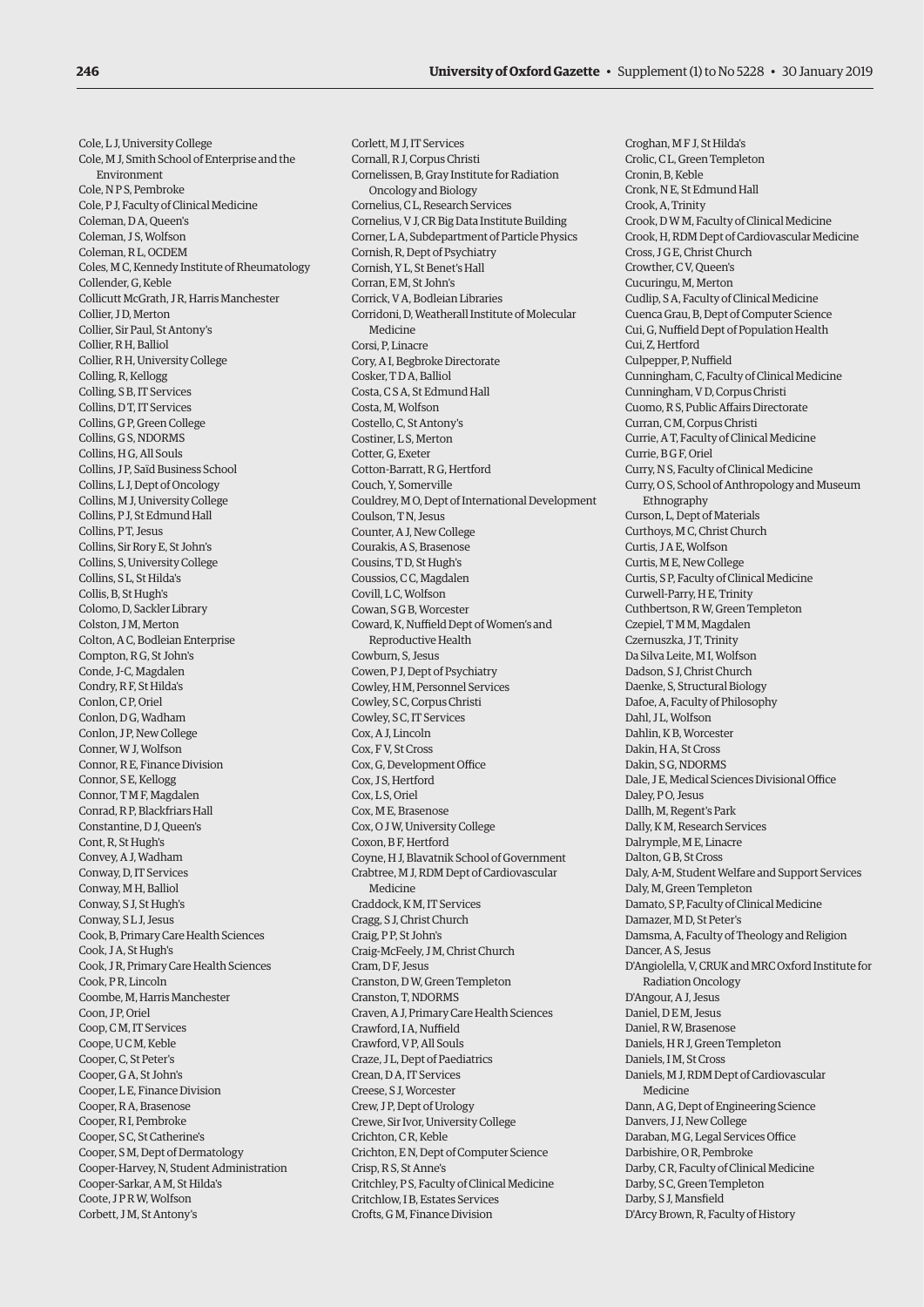Darlington, S M, Christ Church Darnborough, J E, Faculty of Music Darnell, L C, Estates Services Darowski, A, Green Templeton Darrah, P R, Worcester Darton, R C, Keble Darwin, J G, Nuffield Das, S, All Souls Das, S, Exeter Dasgupta, T, Faculty of Clinical Medicine Dasgupta, U, Pembroke Datoo, M, Green Templeton Davey, PP, Magdalen David, H T, St Anne's David, J B, NDORMS David, W I F, St Catherine's Davidson, N S, St Edmund Hall Davidson, P R K A, Campion Hall Davies, A C L, Brasenose Davies, A S, Faculty of Philosophy Davies, B J, Wellcome Trust Centre for Human Genetics Davies, C.W.R. Kellogg Davies, G B, St Anne's Davies, G N, Wellcome Trust Centre for Human Genetics Davies, H E, Osler Chest Unit Davies, J W M, Kellogg Davies, Dame Kay, Hertford Davies, M, St John's Davies, M G, Saïd Business School Davies, M K, Corpus Christi Davies, M R, Estates Services Davies, P L, Jesus Davies, P T G, Nuffield Dept of Clinical Neurosciences Davies, R, Bodleian Human Resources Dept Davies, R L, Christ Church Davies, R.R. Ashmolean Museum Davies, S, Estates Services Davies, S.G. Magdalen Davies, T H, Oxford Internet Institute Davis, A V L, Primary Care Health Sciences Davis, B G, Pembroke Davis, I, Jesus Davis, J H, Queen's Davis, J J, Christ Church Davis, P W Y, Faculty of Clinical Medicine Davison, M, Faculty of Clinical Medicine Davison, P S, Faculty of Clinical Medicine Davy, M H, Exeter Dawkins, M E S, Somerville Dawson, N, Faculty of Clinical Medicine Day, C J, Kellogg Day, C.L. Worcester Day, J, Lady Margaret Hall Day, N P J, Kellogg Days, P R, IT Services D'Costa, H F, Green Templeton De Alarcon, M S, Pitt Rivers Museum De Araujo, M J R, Christ Church de Bellaigue, C A M, Exeter De Bruijn, M F T R, Green Templeton de Gasperin, V, Faculty of Medieval and Modern Languages de Graaf, N D, Nuffield De Grave, S, Museum of Natural History De Klein, L G, Finance Division de la Ossa, X, Mathematical Institute De Luca, G C, St Hugh's

de Melo, WDC, Wolfson De Neve, J-E, Harris Manchester de Ros, M X, Lady Margaret Hall De Roure, D C, Wolfson De Souza Santos, A A, St Antony's De Villiers, E P, Faculty of Clinical Medicine De Vos, M F H, Kellogg de Wet, H, Dept of Physiology, Anatomy and Genetics Deadman, M E, Linacre Deane, C M, University College Dearlove, R B, Education Policy Support Debarros, J, Nuffield Dept of Clinical Neurosciences Deer, C M A, Balliol Deighton, A F, Wolfson Del Campo Hill, F D, Linacre DeLaine, J, Wolfson Delamere, C, Dept of Clinical Neurosciences Deligiannidis, G, Jesus Dellar, P J, Corpus Christi Delmestri, A, NDORMS Dembo, A, Nuffield Demetriou, N, Wolfson Demetriou-Swanwick, G R, Estates Services Demeyere, N, Dept of Experimental Psychology Dempsey, L E, Target Discovery Institute Dendrou, C A, Balliol Denis, E, Centre for Tropical Medicine Denis, M, Dept of Psychiatry Denison, T J, Institute of Biomedical Engineering Dennis, P.D. Brasenose Dennis, S, Medical Sciences Divisional Office Derbyshire, S F, St John's Dercon, S N A A, Jesus Desborough, M J R, Linacre Desmond, H F, St John's Devereux, M P, Oriel Devij, F.F. St Antony's Devriendt, J E G, Oriel Dexter, A L, Worcester Dexter, K J, MPLS Divisional Office Dhar, S, Faculty of Clinical Medicine Di Daniel, E, Target Discovery Institute Di Mare, L, St John's Dickerson, M R, Trinity Dickinson, A J, St Catherine's Dickinson, H G, Magdalen Dickman, A, Pembroke Dickson, J.A. Somerville Dickson, J W, Personnel Services Dieckmann, S, Somerville Dignas, B D, Somerville Dill, J, Nuffield Dilnot, Sir Andrew, Nuffield Dimirouli, F, Keble Dimmick, J N, St Catherine's Dinas, E, Brasenose Dindjer, H, All Souls Dingle, K E, Nuffield Dept of Clinical Medicine Dingwall, N S, Dept of Education Dinshaw, F E, St Catherine's Dinwoodie, G B, St Peter's Diprose, J.M. Christ Church Ditchfield, P W, Research Laboratory for Archaeology and the History of Art Dixon, A P, IT Services Dixon, D J, Wadham Dixon, L J B, Regent's Park Dixon, R M, Queen's

D'Mellow, C, IT Services Dodd, A A, Mansfield Dodwell, D J, Nuffield Dept of Population Health Doffman, M R, Faculty of Music Doherty, A R, Nuffield Dept of Population Health Doherty, C J, Research Laboratory for Archaeology and the History of Art Doig, A G, Lady Margaret Hall Doimi de Frankopan Subic, P J A, Worcester Dolan, L, Magdalen Dolecek, C, Centre for Tropical Medicine Dollery, C M, Faculty of Clinical Medicine Domingos, A, Lady Margaret Hall Donaghy, M J, Green Templeton Donaldson Hanna, K L, Subdepartment of Atmospheric, Oceanic and Planetary Physics Dondi, C F, Lincoln Dong, T, University College Donnelly, C A, St Peter's Donnelly, P J, St Anne's Donohoe, T J, Magdalen Dooher, D L, Public Affairs Directorate Doolan, S, Personnel Services Doornik, J A, Nuffield Doornik, K E, St John's Dopson, S E, Green Templeton Dora, K A, Worcester Doran, M J, Estates Services Doran, S M, St Benet's Hall Dorigatti, M, St Hilda's Dorkins, H R, St Peter's Dorling, D.F.L. St Peter's Dornan, P J, Dept of International Development Dorrell, L, Faculty of Clinical Medicine Dorrington, K L, University College Doss, C, Dept of International Development Douaud, G L A, Nuffield Dept of Clinical Neurosciences Doucet, A, Hertford Dougan, B, IT Services Douglas, A D, Jenner Institute Douglas, C L, Balliol Douglas, G, Wellcome Trust Centre for Human Genetics Douglas, S J, Jesus Douglas, T M, Balliol Douglas-Fairhurst, R, Magdalen Dowker, A D, Dept of Experimental Psychology Downes, E A, Estates Services Downes, S M, Faculty of Clinical Medicine Doye, J P K, Queen's Doyle, D T, St Hugh's Dragnevski, K I, Dept of Engineering Science Draper, R J, Kellogg Draper, S A, Faculty of History Draper, S J, Merton Dreyfus, L, Magdalen Dries, M, Wolfson Driver Davidson, L J, Research Services Drutu, C, Exeter Drysdale, S B, Dept of Paediatrics du Sautoy, M P F, New College Duch, R M, Nuffield Duckett, A, Research Services Dudarev, S L, Linacre Dudhia, A, St Catherine's Due, R A, Magdalen Duff, Sir Gordon, St Hilda's Duffell, A L, Harris Manchester Duffy, J A, Corpus Christi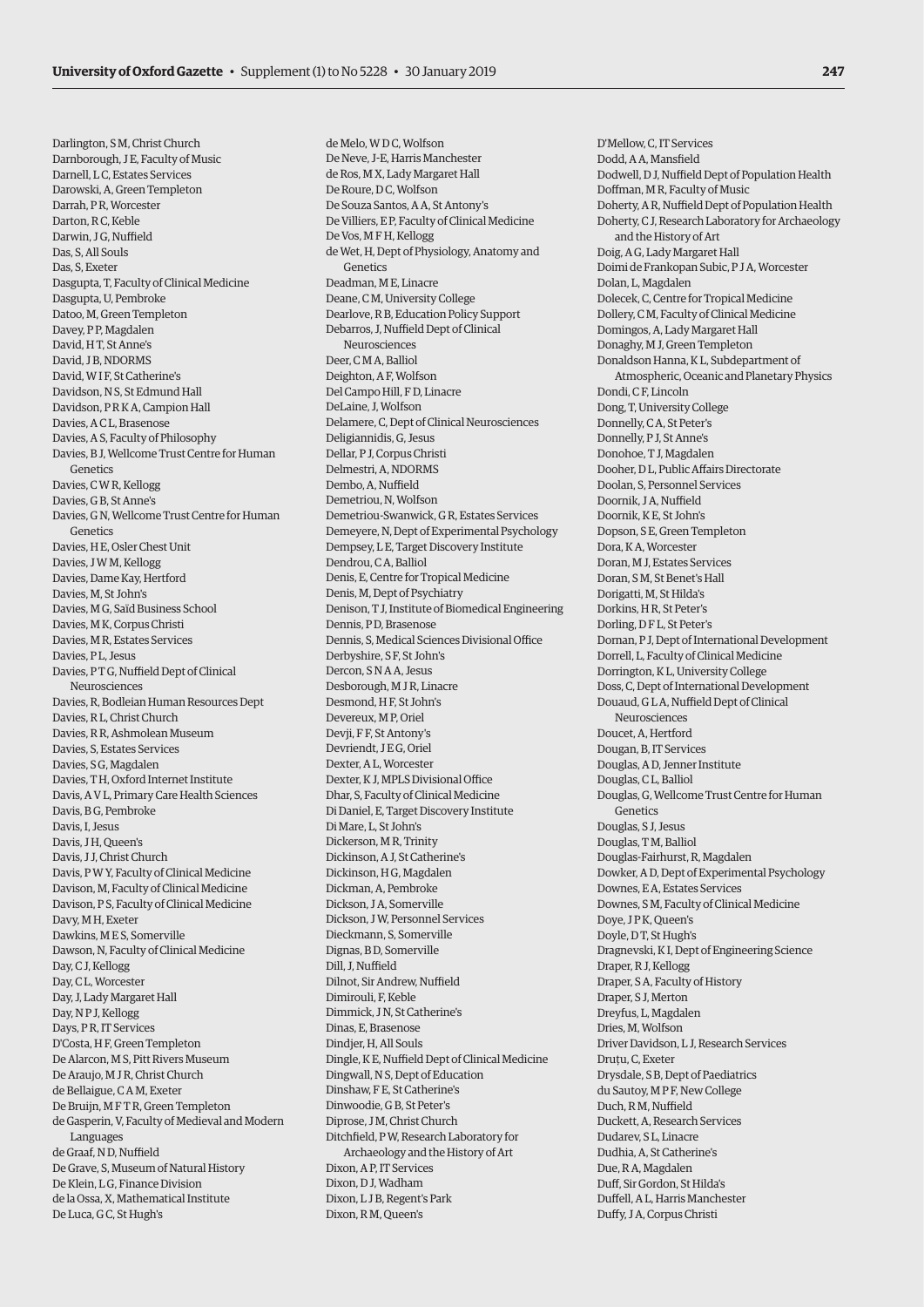Duffy, J M N, Balliol Duffy, S P, Kellogg Dullens, R, Lincoln Dunbar, R I M, Magdalen Duncan, S R, St Hugh's Duncan, S V, Christ Church Dunford, R W, Environmental Change Institute Dunham, L M C, Dept of Oncology Dunn, M C, Nuffield Dept of Population Health Dunn, W, Oxford Learning Institute Dunnaway, R J, Student Administration Dunne, M D, Development Office Durcan, J A, St John's Durkin, P N R, Trinity Durning, M L, Lincoln Dushek, O, Sir William Dunn School of Pathology Dustin, L B, Peter Medawar Building for Pathogen Research Dustin, M L, Kennedy Institute of Rheumatology Duta, M C, e-Research Centre Duta, M D, Worcester Duttlinger, C, Wadham Dutton, A, Careers Service Dutton, A S, Keble Dutton, K J F, Dept of Experimental Psychology Dutton, S J, Linacre Duvell, F, COMPAS Duxfield, J, Somerville Dwan, DW Hertford Dwight, J F S, Faculty of Clinical Medicine Dwyer, T, Oxford Martin School Dyar, O J, Nuffield Dept of Clinical Neurosciences Dyas-Correia, S, Collections and Resource Description Dymond, M M, Dept of Psychiatry Dyson, M A, IT Services Dyson, M N, Corpus Christi Dzenovska, D A, Kellogg Eadie, G J, IT Services Earl, R A, Worcester Earle, T F, St Peter's East, A K, St Hugh's East, J E, Nuffield Dept of Clinical Medicine Eastham, E, Wolfson Easton, R, New College Ebbinghaus, B O, Green Templeton Ebmeier, K P, Linacre Eccles, K E, Pembroke Eccles, R, Saïd Business School Eckhoff, H M, Lady Margaret Hall Eddie, C M, Public Affairs Directorate Edgcombe, H A, Lady Margaret Hall Edmunds, L D, Radcliffe Dept of Medicine Investigative Medicine Edmunds, M, MPLS Divisional Office Edwards, A, Brasenose Edwards, A G, IT Services Edwards, C M, St Edmund Hall Edwards, D J, Wadham Edwards, J H, Queen's Edwards, J P, Phonetics Laboratory Edwards, J R, Wadham Edwards, J R, Worcester Edwards, LA, St Hilda's Edwards, M J, Christ Church Edwards, PP, St Catherine's Eeley, M G, Graduate Admissions Eggeling, C E, Weatherall Institute of Molecular Medicine Eggers, A C, Nuffield

Ehata, R K, Careers Service Ehlers, A, Dept of Experimental Psychology Eidenmueller, H G M, St Hugh's Eidinow, J S C, St Benet's Hall Ekert, A K, Merton Ekins, R E, St John's El Masri, Y, Brasenose El-Sagheer, A H, Subdepartment of Physical and Theoretical Chemistry Elbourne, P D, Magdalen Elder, J K, Trinity Elder, L A, Development Office Eleftheriadis, P, Mansfield Elkind, E, Balliol Elkins, J M, St Peter's Ellender, T J, St John's Elliott, D M, Personnel Services Elliott, S A, Bodleian Libraries Elliott, V F, St Hilda's Ellis, R A, Regent's Park Ellis, S P, Dept of Zoology Ellison, M J, Nuffield Ellory, J C, Corpus Christi Elsner, J R, Corpus Christi Elston, J S, Faculty of Clinical Medicine Elston, S J, St John's Elston, T W, Blavatnik School of Government Eltis, S A, Brasenose Elven, M A, St John's Emary, K R W, Green Templeton Emberson, J R, Wadham Emberton, R, Dept of Biochemistry Emerson, R V, Green Templeton Emm, N F, IT Services Emptage, N J, Lincoln Emre, M, Worcester Enchelmaier, S, Lincoln Endicott, T A O, Balliol England, P C, University College English, M C, Green Templeton Enriques, L, Jesus Ensor, R P, Trinity Erban, R, Merton Erdmann, K, Somerville Erduran, S, St Cross Erie, M, St Cross Ermisch, J F, Nuffield Ernst, W H W, All Souls Erola Canellas, A, Dept of Computer Science Esashi, F, Sir William Dunn School of Pathology Esmail, H H, RDM Dept of Clinical Laboratory Sciences Esnouf, R M, University College Eső, P E, Jesus Espie, C A, Nuffield Laboratory of Ophthalmology Essex, R E, Saïd Business School Essler, F H L, Worcester Estcourt, L J, St Cross Etheridge, A M, Magdalen Eubank, N P, Faculty of Theology and Religion Evangelista, S-M, Trinity Evans, A E, Bodleian Libraries Evans, A J, Careers Service Evans, A L, Student Administration Evans, G A, Nuffield Evans, J V, Primary Care Health Sciences Evans, R D, Keble Evans, R J, Jesus Eve, E.C.S. Harris Manchester Eveleigh, K J, Faculty of Law

Everett, N J, Keble Evison, G A, Wolfson Ewart, D W, Cancer Research UK Epidemiology **Unit** Ewart, E J, Linacre Ewart, P, Worcester Ewer, K J, Jenner Institute Eyles, R L, Faculty of Clinical Medicine Eynon, R E, Oxford Internet Institute Eyre, D W, Green Templeton Eyre, N J, Balliol Ezrachi, A, Pembroke Ezzet, H, Pitt Rivers Museum Faber, N S, Dept of Experimental Psychology Fabre, C M Y, All Souls Fahy, N M, Green Templeton Fairbank, J C T, NDORMS Fairburn, C J A G, Worcester Fairchild, C, Jesus Fairchild, P J, Trinity Fairfax, B P, Green Templeton Fairweather-Tall, A J, St Catherine's Fait, P, New College Fallon, M, Dept of Engineering Science Fancourt, N P M, Keble Fang, J, Contemporary Chinese Studies Fanous, S B, Pembroke Farguson, J.A. Wolfson, Faria, N R, Balliol Farmer, A J, Exeter Farmer, J D, Mathematical Institute Farmery, A D, Wadham Farrall, M, Keble Farrant, T J, Pembroke Farrell, P E, Oriel Farrus Teixido, A, Saïd Business School Fatum, M, Faculty of Clinical Medicine Faughnan, S, Continuing Education Faulkner, J L, Queen's Faulkner, S, Keble Favereau, M, Rothermere American Institute Fawcett, L E, St Catherine's Fawcett, T J, Environmental Change Institute Fawkes, J L G, Saïd Business School Fawkner-Corbett, D W, Nuffield Dept of Clinical Medicine Fayet, A, Queen's Fazel, M S, Lincoln Fazel, S B, Dept of Psychiatry Feener, R M, Islamic Studies Centre Felin, T T J, Saïd Business School Fellerer, J M, Wolfson Fender, R P, Brasenose Fendley, P R, All Souls Ferguson, D J P, RDM Dept of Clinical Laboratory Sciences Ferguson, L A, Oriel Ferguson, S J, New College Ferguson, S J, St Edmund Hall Fergusson, E.C. Christ Church Fernandez, M, NDORMS Fernandez Chento, M, Chemistry Research Laboratory Ferrante, M, Wolfson Ferrari, J E, Taylor Institution Library Ferreira, P G, Wolfson Ferreira, V M, Merton Ferrero, A P, Trinity Ferrey, A E, Primary Care Health Sciences Ferry, H, St Anne's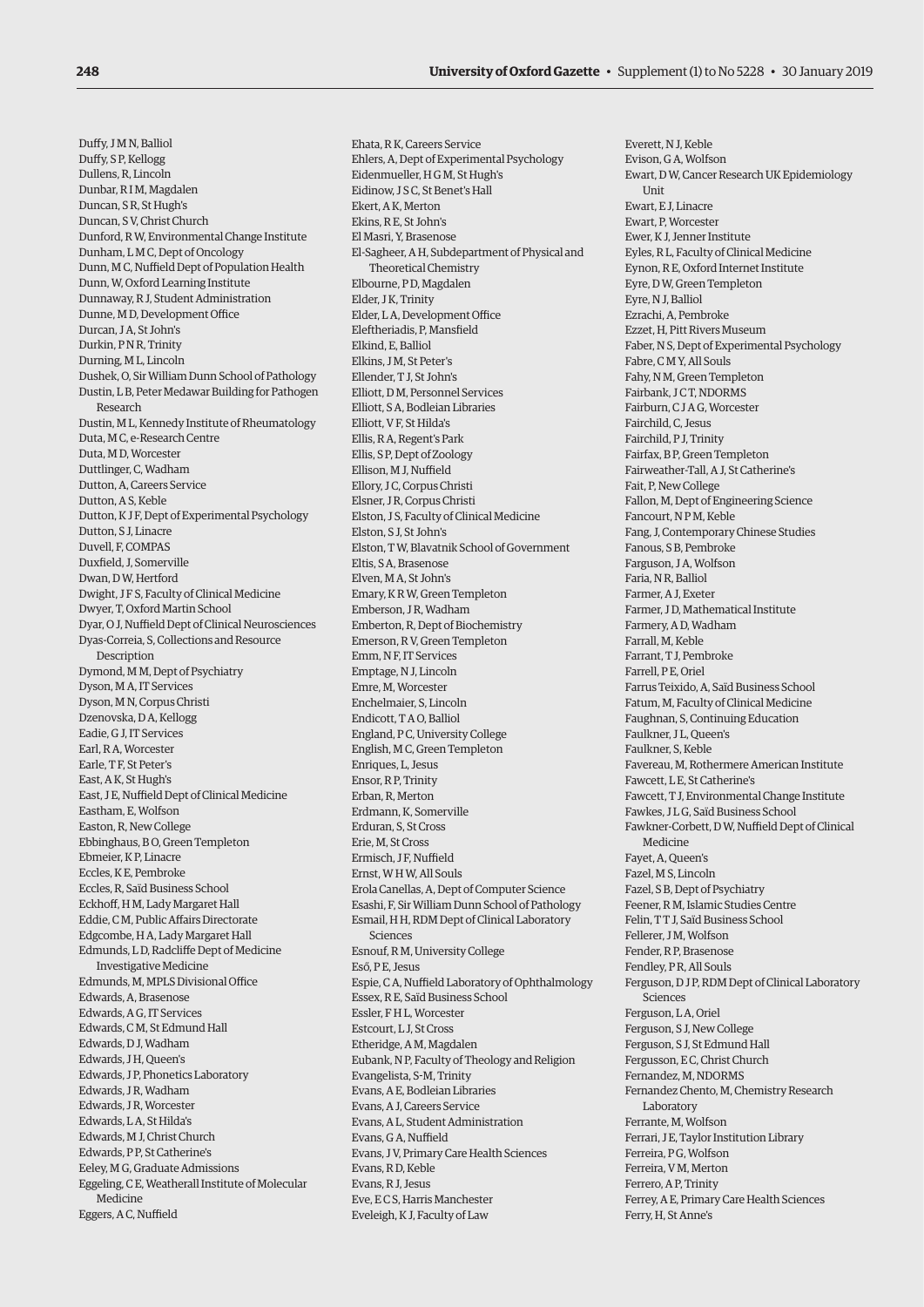Fiddes, P S, Regent's Park Fiddian, R W, Wadham Field, R W, Balliol Field-Johnson, N A, St Edmund Hall Figg, M, IT Services Filatov, D A, St Hilda's Filippakopoulos, P, Structural Genomics Consortium Finch, J E, New College Findlay, D, Saïd Business School Fine, G J, Merton Finlayson-Gray, T, Medical Sciences Divisional **Office** Finn, J E, Saïd Business School Finn, R D, Blackfriars Hall Finney, J.M. St Cross Firnhaber-Baker, J M, All Souls Firth, J A, Merton Firth, R, St Anne's Fischer, R, Target Discovery Institute Fisher, E C, Corpus Christi Fisher, N, Asset and Space Management Fisher, SD, Trinity FitzGerald, C J, Blavatnik School of Government FitzGerald, E V K, St Antony's Fitzgerald, J J, St John's Fitzherbert, T M, Wolfson Fitzpatrick, A, St John's Fitzpatrick, R M, Nuffield Fix, JD, Keble Flashman, E G, Wolfson Flechais, I A P, Kellogg Fleet, G W J, St John's Flegg, C L, Saïd Business School Fleming, S G, St Catherine's Flemming, J C, Nuffield Fletcher, C J Y, Exeter Fletcher, E G, Primary Care Health Sciences Fletcher, K A, Dept of Computer Science Fletcher, R J, Reuters Institute for the Study of Journalism Fletcher, S P, Keble Flint, J, Merton Flood, G D, Wolfson Flood, P, Planning and Council Secretariat Florence, M J, Somerville Flores, L M, Pembroke Floridi, L, Exeter Flossmann, E, Trinity Floud, S K, Wadham Floyd, C L, Development Office Flynn, E V, New College Flyvbjerg, B, St Anne's Fodor, E, Exeter Folegatti, P, Centre for Clinical Vaccinology and Tropical Medicine Foord, J S, St Catherine's Foot, C J, St Peter's Foot, R J, St Antony's Foot, S R I, Christ Church Fopma, J M, Dept of Physics Ford, D, School of Geography and the Environment Ford, G A, Green Templeton Ford, J E, St Anne's Forder, J A, Balliol Forrest, I J, Oriel Fortunato, L, Magdalen Fortun-Garrido, A, Nuffield Dept of Population Health

Foster, B, Balliol Foster, C A, Green Templeton Foster, K R, Magdalen Foster, R F, Hertford Foster, R G, Brasenose Foster, W G, Saïd Business School Foulsham, A T, Trinity Foweraker, J W, St Antony's Fowler, A C, Corpus Christi Fowler, P, Nuffield Dept of Clinical Medicine Fowler, P G, Worcester Fox, E M M, Dept of Experimental Psychology Fox, R A, Faculty of Clinical Medicine Foxton, M, Estates Services Francis, M J, Saïd Business School Francois, P W, St Benet's Hall Franklin, P R, St Catherine's Franklin Routh, P, Trinity Franklinos, T E, Trinity Fraser, C, CR Big Data Institute Building Fraser, D G, Worcester Fraser, M A, IT Services Frater, A J, Peter Medawar Building for Pathogen Research Frazer, E J, New College Fredman, S D, Pembroke Freed, M E, Student Welfare and Support Services Freeden, M S, Mansfield Freedland, M R, St John's Freedman, J A, Worcester Freeman, C, Wellcome Trust Centre for Human Genetics Freeman, D, University College Freeman, M J A, Lincoln Frellesvig, B M, Hertford French, J, Saïd Business School Fresen, J W, IT Services Freud, N, St Catherine's Freud-Kandel, M J, Faculty of Oriental Studies Fricker, E M, Magdalen Fricker, M D, Pembroke Fridlington, M A, St Catherine's Friedrich, T, IT Services Friedrichs, J, St Cross Friend, P J, Green Templeton Fries, A, Queen's Frighi, V, Dept of Psychiatry Frise, C.I. Keble Frise, M C, Green Templeton Frith, P A, New College Fritzsche, M, Weatherall Institute of Molecular Medicine Frood, E A, St Cross Frost, J R, Subdepartment of Particle Physics Frost, TD, Finance Division Fryer, E P, St Catherine's Fu, X, Green Templeton Fugger, L, Oriel Fuggle, S V, Wolfson Fulga, T A, Weatherall Institute of Molecular Medicine Furger, A M, Pembroke Furlong, J, Green Templeton Furniss, D, Christ Church Gada, S, Dept of Paediatrics Gaffan, G D, Exeter Gaffney, E A, Brasenose Gaiger, J, St Edmund Hall Gaine, S G, Blackfriars Hall Gaitskell, K L, Somerville

Gajda, A M, Jesus Gal, Y, Christ Church Galanis, A, Hertford Galano, M L, Mansfield Galione, A G, Lady Margaret Hall Gallacher, D M M, IT Services Gallagher, R D, St Cross Gallagher, S, Dept of Plant Sciences Gallas, E J, Subdepartment of Particle Physics Galligan, D J, Wolfson Galligan, F L, Bodleian Special Collections Galpin, M R, University College Galpin, T J, Saïd Business School Gambles, R K, Blavatnik School of Government Gammell, J, Dept of Engineering Science Gandy, D W, Centre for Tropical Medicine Gangjee, D S, St Hilda's Gao, R, Subdepartment of Astrophysics Garcia Garcia, I, Balliol Gardiner, A H, Primary Care Health Sciences Gardiner, C, Nuffield Dept of Women's and Reproductive Health Gardiner, G J, St John's Gardiner, K E, Merton Gardini, N, Keble Gardner, A M, Queen's Gardner, F E M, Wolfson Gardner, J B, All Souls Gardner, J F, Bodleian Social Science Library Gardner, J.H. Pembroke Gardner, M N, MPLS Divisional Office Gardner, S, Lincoln Garfitt, J S T, Magdalen Gargent, F P, St Hilda's Garland, C J, Magdalen Garlick, A P, Christ Church Garman, E F, Brasenose Garner, H, Bodleian Law Library Garnett, E J, Wadham Garnett, G S, St Hugh's Garrick, D, Green Templeton Garrido, G A, Dept of Economics Garrod, R S S, Magdalen Garside, P, Pembroke Garton Ash, T J, St Antony's Gaskill, N M, Oriel Gaskin, M J A, IT Services Gatscher, S, Nuffield Dept of Clinical Neurosciences Gatty, F K A, Somerville Gauci, P L, Lincoln Gavaghan, D J, New College Gazo-Cervero, A, Dept of Computer Science Gbinigie, O, Primary Care Health Sciences Gearon, L F, Harris Manchester Geddes, J R, Dept of Psychiatry Gehmlich, K, RDM Dept of Cardiovascular Medicine Gehrig, S K, Faculty of History Gellner, DN, All Souls Gemmill, E A, Kellogg Geng, F, IT Services Geniets, A K, Queen's George, A F, Wolfson George, B D, Faculty of Clinical Medicine Geremia, A, Lincoln Gerrard, C H, Lady Margaret Hall Gerry, C J, St Antony's Gershuny, J I, Nuffield Gertz, S R P, St John's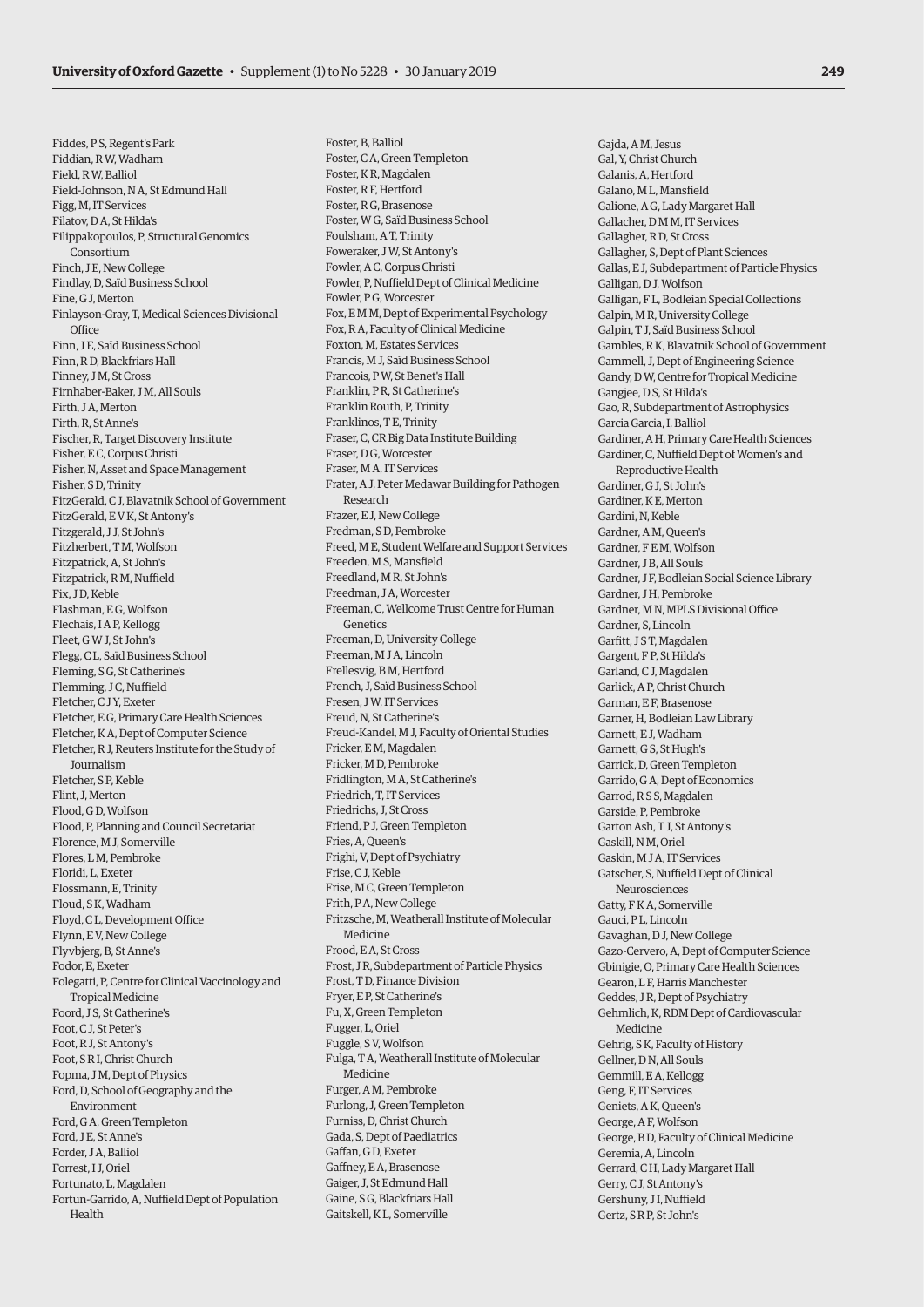Gething, P W, CR Big Data Institute Building Getzler, J S, St Hugh's Geurds, A, School of Archaeology Ghanea, N, Kellogg Ghiabi, M, St Antony's Ghobrial, J-P A, Balliol Ghosh, H F, Balliol Ghosh, K, Trinity Ghosh, P R, St Anne's Giangrande, P L F, Faculty of Clinical Medicine Gibbons, E J, Nuffield Dept of Population Health Gibbons, J, Kellogg Gibbons, J S, St Hilda's Gibbons, R J, Green Templeton Gibbons, S I Z, Dept of Social Policy and Intervention Gibbs, E C, Radcliffe Science Library Gibbs, E J R, Centre for Tropical Medicine Gibbs-Seymour, I D, Brasenose Gibney, M J, Linacre Gibson, A P, Bodleian Social Science Library Gibson, D K M, Education Policy Support Gibson, N J, Medical Sciences Divisional Office Giele, H P, Dept of Plastic and Reconstructive Surgery Gietel-Basten, S A, Green Templeton Gilbert, R J C, Magdalen Gilbert, S C, Jenner Institute Gilchrist, A R, MPLS Divisional Office Gilchrist, J J, Keble Gilday, LC, Wadham Gildea, R N, Worcester Gilder, M F J, Dept of Physiology, Anatomy and Genetics Gileadi, O, Structural Genomics Consortium Giles, M B, St Hugh's Giletti, A M, Faculty of Theology and Religion Gill, D R, Faculty of Clinical Medicine Gill, M J, St Edmund Hall Gill, R J, Education Policy Support Gillespie, D R H, St Catherine's Gillespie, S A, Public Affairs Directorate Gillespie, V A, Lady Margaret Hall Gillies, M J, Keble Gillies, R S, Faculty of Clinical Medicine Gilligan, J, Saïd Business School Gillingham, K S, St Antony's Gillingham, S E, Worcester Gillis, S C, Finance Division Gillow K, St Anne's Gillow, K A, St Catherine's Gilmour, E J, Estates Services Gilroy, N R, Conservation and Collection Care Gilson, S A, Magdalen Gingrich, J, Magdalen Gittings, A M, IT Services Gittos, H B, Balliol Giustino, F, Wolfson Glaser, I J, Faculty of Theology and Religion Glaum, A, Finance Division Gleadle, K J, Mansfield Gledhill, J G, St Cross Gleeson, F V, Gray Institute for Radiation Oncology and Biology Glitsch, M D, St Hilda's Gloag, J S G, Merton Glogowska, M, St Hilda's Glogowski, H S B, IT Services Glover, M, Exeter Gloyn, A L, Green Templeton

Gluenz, E M, St Edmund Hall Glyn-Jones, S, Worcester Gnatiuc, L, Green Templeton Goad, S L, Social Sciences Divisional Office Goberdhan, D C I, St Catherine's Goddard, B F, Nuffield Dept of Women's and Reproductive Health Goddard, S H, St Catherine's Godden, M R, Faculty of English Language and Literature Godfray, H C J, Balliol Goding, C R, Ludwig Institute for Cancer Research Goel, A, Wellcome Trust Centre for Human Genetics Goff, A M, IT Services Goffin, P F, Jesus Goh, C, Linacre Goicoechea, J M, Lady Margaret Hall Gold, N K, Balliol Goldacre, B, Green Templeton Goldberg, L A, St Edmund Hall Goldberg, P W, Brasenose Goldin, I A, Balliol Goldrei, D C, Mansfield Goldschmidt, C A, Lady Margaret Hall Goldsmith, M H, Worcester Golestanian, R, Rudolf Peierls Centre for Theoretical Physics Gollin, D, St Antony's Golubchik, T, CR Big Data Institute Building Gomersall, S L, Dept of Biochemistry Gomes, A D, Trinity Gonzalez Beltran, A N, Kellogg Gonzalez Ocantos, E A, Nuffield Good, V J, Queen's Goodacre, T E E, Faculty of Clinical Medicine Goodall, A L, Personnel Services Goodenough, R, CTSU Goodman, J M, St Catherine's Goodman, M D, Wolfson Goodman, R J, St Antony's Goodstein, B, IT Services Goodwin, A L, Dept of Chemistry Goodwin, G M, Merton Goodwin, S F, Magdalen Goodwin Bailey, C I, St Catherine's Goodwin-Gill, G S, All Souls Goold, I L, St Anne's Gooptu, N, St Antony's Gordon, E J, Area Studies Gordon, J N, Faculty of Law Gordon-Weeks, A N, Brasenose Gorick, M C W, Christ Church Goriely, A, St Catherine's Goriely, A E, Weatherall Institute of Molecular Medicine Gosden, C H, Keble Gosler, A G, Mansfield Goss, S J, Wadham Gottlieb, A J, All Souls Gottlob, G, St John's Goudie, A S, St Cross Goudkamp, J L M, Keble Goulart, P J, St Edmund Hall Gould, D, Faculty of Clinical Medicine Goulder, P J R, Brasenose Goulimari, P, Faculty of English Language and Literature Gouverneur, V E B M, Merton Gover, J C, Social Sciences Divisional Office

Gowers, B G, Keble Grafen, A, St John's Graham, C G, Humanities Division Graham, M, Green Templeton Grahl, S D G, Christ Church Grain, L A T, Faculty of Clinical Medicine Grainger, C E, Development Office Grainger, R G, St Hugh's Granick, J.B. St Peter's Granne, I E, St Hugh's Grant, H W, Dept of Paediatrics Grant, J E, Exeter Grant, P S, St Catherine's Grau Colomer, V, Mansfield Gravato-Nobre, M J P R, Hertford Graves, L, Green Templeton Gray, A M, Nuffield Dept of Population Health Gray, L J, St Cross Gray, M J, Estates Services Gray, Sir Muir, Green Templeton Gray, R F, National Perinatal Epidemiology Unit Gray, R G, Trinity Greaney, R A, Dept of Physiology, Anatomy and Genetics Greasley, K, Hertford Greaves, D.R. Hertford Greaves, H C, Merton Grebnyev, G, Merton Green, A F F, Brasenose Green, A J L, Humanities Division Green, A L, Faculty of Clinical Medicine Green, B J, Magdalen Green, C A, Oxford Vaccine Group Green, C M, Exeter Green, D T, Magdalen Green, J E, Nuffield Green, J E D, University College Green, J M, St Hilda's Green, J P, New College Green, L J M, Balliol Green, N J B, Jesus Green, O R, Dept of Earth Sciences Green, R D, Jesus Green, S ID, All Souls Greenhalgh, P M, Green Templeton Greenhough, B J, Keble Greenwood, S H, Oriel Gregg, J F, Magdalen Gregg, R M, Estates Services Gregori, G, Lady Margaret Hall Gregory, A F, University College Gregory, A M, Pembroke Gregory, J J S, Dept of Engineering Science Greig, O N J, Development Office Greig, P R, Pembroke Grenyer, R, Jesus Grevling, K D, Magdalen Grieves, H M, Finance Division Griffin, A S, New College Griffin, X, Wolfson Griffith, M S, New College Griffith, S B, Wolfson Griffiths, D, Dept of Education Griffiths, DW Kellogg Griffiths, J A, Keble Griffiths, J E, Wadham Griffiths, P, St John's Griffiths, R C, Lady Margaret Hall Griffiths, R I, Balliol Griffiths, S, St Hugh's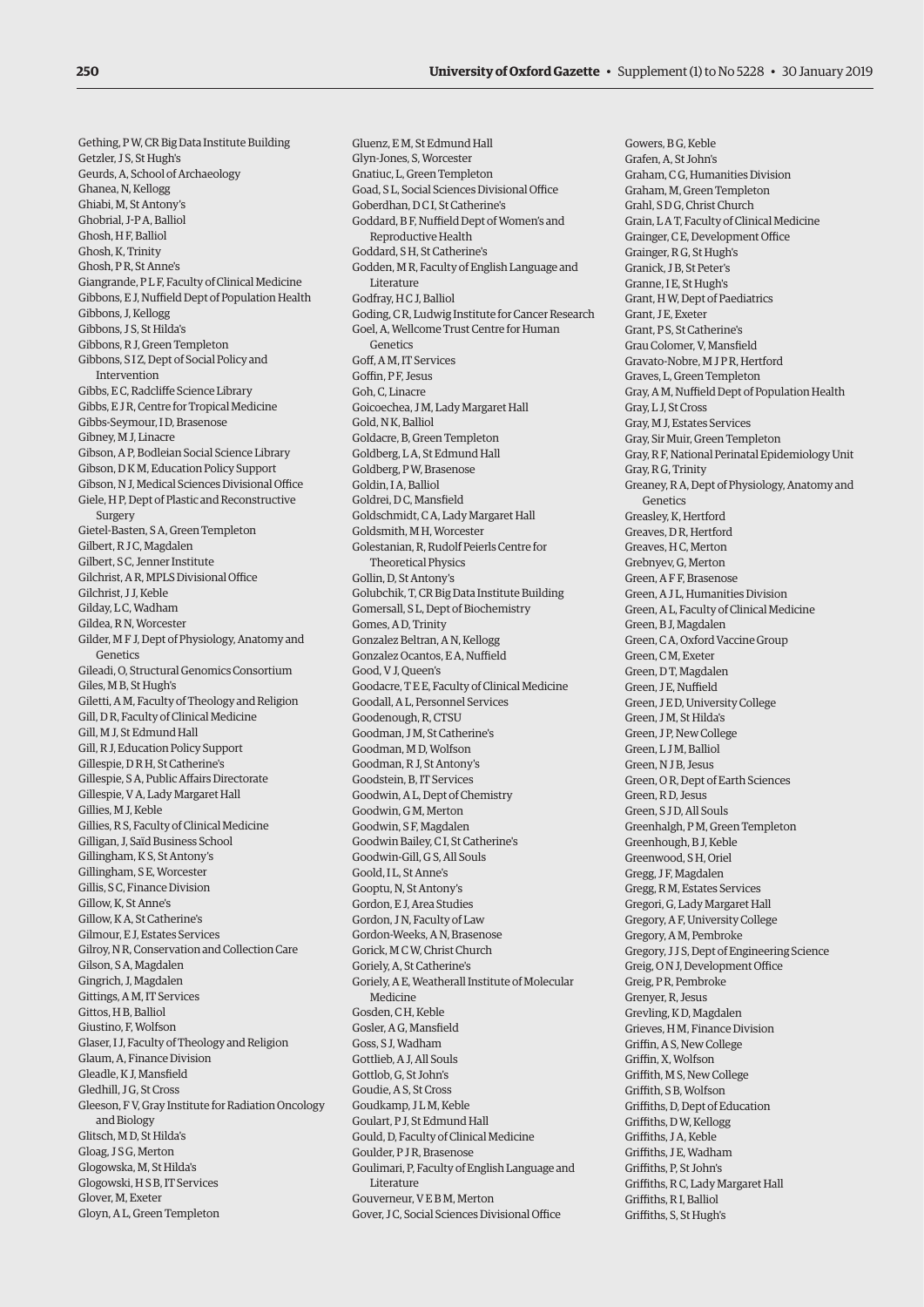Grimes, J M, Trinity Grimley, D M, Merton Grimley, M, Merton Grindrod, P, Mathematical Institute Grobert, N, Corpus Christi Groenhout, F E, Social Sciences Divisional Office Groiser, D S, Brasenose Gromak, N, St John's Gronbech, P D, Subdepartment of Particle Physics Gronlie, S E, St Anne's Grootenboer, H J S, St Peter's Grovenor, C R M, St Anne's Groves, B.L.R, Trinity Groves, P. J. Worcester Gruenewald, K, Wellcome Trust Centre for Human Genetics Gruneberg, U, Keble Grunewald, P H, Oriel Guerin, P J, Centre for Tropical Medicine Guest, J L, Queen's Guha, N, Wadham Guilford, T C, Merton Gull, K, St Edmund Hall Gullerova, M, Wadham Gullifer, L J, Harris Manchester Gundle, R, St Catherine's Gunn, S J, Merton Gupta, A, Neonatal Unit Gupta, S, Dept of Zoology Gurm, B K, MPLS Divisional Office Guthenke, C M, Corpus Christi Gutierrez Santiago, J E, Dept of Computer Science Guy, A, Lincoln Gwenlan, C, St Hilda's Gwilym, S E, Green College Gyrd-Hansen, M, Ludwig Institute for Cancer Research Haase, C J, St Catherine's Habibula, S, Faculty of Clinical Medicine Häcker, B, Brasenose Hackett, T D, Dept of Zoology Hackney, J, Wadham Hadi, R, Green Templeton Hadjinicolaou, A, Merton Hadley, G L, Harris Manchester Hadley, M J, IT Services Hage, J C, Wadham Hagen, C, Wellcome Trust Centre for Human Genetics Hagiwara, J, Faculty of Oriental Studies Haidar, O, Faculty of Oriental Studies Haigh, C A, Christ Church Haines-Gadd, E J R, Oxford Learning Institute Halbach, V, New College Hale, S A, St Hilda's Hale, T N, St Antony's Halford, S, Nuffield Laboratory of Ophthalmology Hall, C S, All Souls Hall, J, Primary Care Health Sciences Hall, J W, Linacre Hall, T C, Keble Hall, T H, St Anne's Hallam, H D, Development Office Halliday, A N, MPLS Divisional Office Halliday, A W, Green Templeton Halliday, D J, Faculty of Clinical Medicine Hallowell, N, Linacre Halmi, N A, University College Hämäläinen, P J, St Catherine's

Hamard, M C L, Research Services

Hambler, C, Oriel Hambly, B M, St Anne's Hamdy, F C, Balliol Hamerow, H F, St Cross Hamers, R L, Centre for Tropical Medicine and Global Health Hamill, H M, St Cross Hamilton, J, Medical Sciences Divisional Office Hamilton, TW, Wolfson Hamkins, J D, University College Hammond, E M, CRUK and MRC Oxford Institute for Radiation Oncology Hammond, P, Oriel Hamnett, G D, Brasenose Hancock, G, Trinity Hancock, J, Primary Care Health Sciences Handa, A I, St Catherine's Handel, A, Wadham Handford, P A, St Catherine's Handley, R C, Faculty of Clinical Medicine Hands, L J, Green Templeton Hanganu, G, Exeter Hanke, T, Jenner Institute Hankins, M W, Sir William Dunn School of Pathology Hankins, N P, Lady Margaret Hall Hankinson, A N, Bodleian Libraries Hannabuss, K C, Balliol Hanneford-Smith, K E, Reuters Institute for the Study of Journalism Hansen, L N, University College Hansen, S E K, University College Hanson, P J V, Faculty of Clinical Medicine Hanvey, J W, Campion Hall Happa, J, Dept of Computer Science Harada, K, Faculty of Oriental Studies Harberd, N P, St John's Harcourt, E R F, Keble Harden, P N, Faculty of Clinical Medicine Harding, R F H, Lady Margaret Hall Harding, R M, St John's Harding, T, Nuffield Dept of Clinical Neurosciences Hardwick, R J, Faculty of Clinical Medicine Hardy, H R D, Wolfson Hare, C V M, Somerville Hargreaves, C J, Dept of Computer Science Harkness, A D, Personnel Services Harmer, C J, Dept of Psychiatry Harms, T A, Dept of Sociology Harnden, A R, St Hugh's Harnew, N, St Anne's Harper, P S, Nuffield Dept of Clinical Medicine (Strategic) Harper, S C, Faculty of Clinical Medicine Harper, S H, Oxford Institute of Ageing Harries, P T, Queen's Harrington, L A, Lady Margaret Hall Harrington, R V M, Medical Sciences Divisional Office Harris, A L, St Hugh's Harris, C E, Magdalen Harris, D A, St Anne's Harris, J L, Saïd Business School Harris, J M, Ashmolean Museum Harris, J R, St Anne's Harris, J T B, IT Services Harris, M D N, All Souls Harris, R, All Souls Harris, R, Worcester Harris, S, CTSU

Harris, S A, Dept of Plant Sciences Harrison, C, Christ Church Harrison, C R, Green Templeton Harrison, HK, Pembroke Harrison, K N, Subdepartment of Physical and Theoretical Chemistry Harrison, M, Green Templeton Harrison, O B, Hertford Harrison, P J, Wolfson Harrison, R B P, Saïd Business School Harrison, S J, Corpus Christi Harrison, T J R, Faculty of Clinical Medicine Harriss-White, B, Wolfson Harry, M, St Anne's Harston, G W J, Magdalen Hart, M W, Exeter Hart, N B, IT Services Hart, T G, Somerville Hartley, C, Dept of Paediatrics Hartmann-Boyce, J, St Edmund Hall Harty, T P, Balliol Harvey, C J, Sir William Dunn School of Pathology Harvey, K A, Keble Harvey, P, Jesus Hassan, A B, Lincoln Hauler, T E, Dept of Physiology, Anatomy and Genetics Hauser, R A, Pembroke Hausner, S L, St Peter's Havel, B F, Wadham Havelkova, B, Lincoln Hawcroft, M N, Keble Hawes, N A, Pembroke Hawkins, A B, Continuing Education Hawkins, C J R, Asset and Space Management Hawkins, M A, CRUK and MRC Oxford Institute for Radiation Oncology Hawton, K E, Green Templeton Hay, D, Hertford Hay, S I, St John's Haydon, R G, Brasenose Hayes, L M, Finance Division Hayes, PR, St John's Hays, C P, Subdepartment of Particle Physics Hayter, C W, Finance Division Hayward, G N, Keble Hayward, J, Dept of Economics Hayward, M A, Somerville Haywood, D J, NDORMS Hazareesingh, S K, Balliol Hazbun, G, St Anne's He, L, Lady Margaret Hall He, Y, Rudolf Peierls Centre for Theoretical Physics Head, P M, Wycliffe Hall Heal FM Jesus Healey, D D B, St Antony's Healey, J, Kellogg Hearn, N J, Balliol Hearn, STR, Lincoln Heath, N B, Finance Division Heath-Brown, D R, Worcester Heather, L C, Corpus Christi Heavisde, C H, Environmental Change Institute Heazlewood, B.R. Christ Church Hebron, S R, Bodleian Libraries Hector, A, Linacre Hedderley, N G, IT Services Heden, J, IT Services Hedges, R E M, St Cross Heel, T M, Estates Services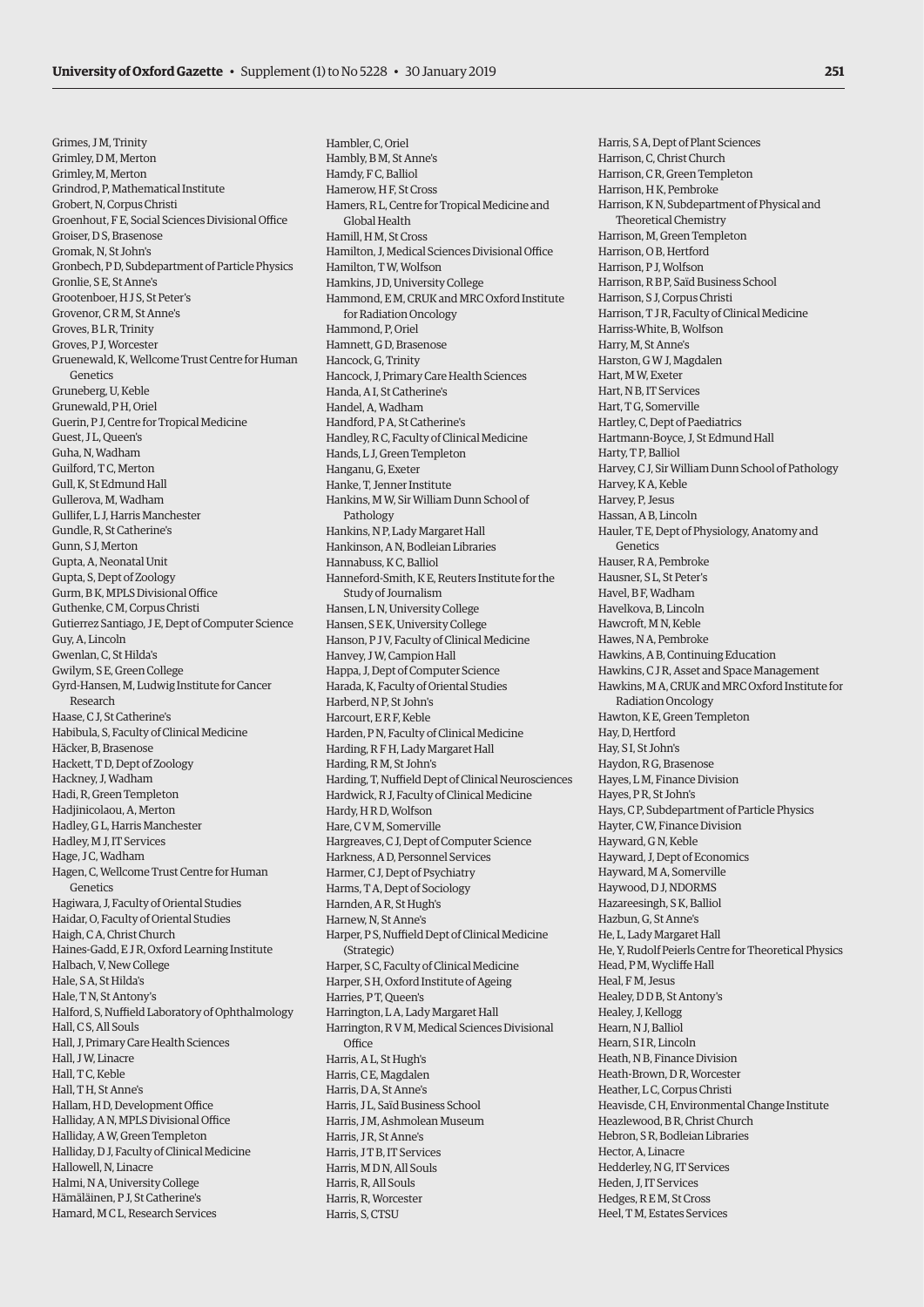Hein, A M, St Hugh's Hein, J J, University College Hellmann, T F, Saïd Business School Hellner, K, Nuffield Dept of Women's and Reproductive Health Helm, D R, New College Hemelaar, J, Linacre Hemmerich, S M, IT Services Henderson, G M, University College Henderson, H M, Harris Manchester Henderson, J, National Perinatal Epidemiology Unit Henderson, L D J, All Souls Henderson, P A, Faculty of Zoology Henderson Slater, J D E, Faculty of Clinical Medicine Hendry, C A, Business Administration Hendry, Sir David, Nuffield Heneghan, C J, Kellogg Henley, A D M, Faculty of Theology and Religion Henney, S, Bodleian Libraries Henry, M P, Jesus Henry, S A, Hertford Hens, K J I, Dept of Physiology, Anatomy and Genetics Henshaw, E R, Research Services Henson, S C, St Hugh's Hepburn, C J, St Edmund Hall Herring, J J W, Exeter Herring, N, Keble Herring, S L, Estates Services Herrington, W G, CTSU Herz, L M, University College Herzberg, S L, Education Policy Support Herzig, E M, Wadham Hesjedal, T, Christ Church Hess, A T, RDM Dept of Cardiovascular Medicine Hester, J L, Nuffield Dept of Surgical Sciences Hetherington, A J, Magdalen Hetherington, M, St John's Heuchert, V, Oriel Hewitt, F M, St Peter's Hewitt, I J, Trinity Hewitt, K N, Dept of Experimental Psychology Hewitt, M P, Saïd Business School Hewson, A C, Dept of Earth Sciences Hewstone, M R C, New College Heyes, C M, All Souls Heyworth, H M, NDORMS Heyworth, S J, Wadham Hickman, D, IT Services Hickmott, S, St John's Hicks, B J, National Perinatal Epidemiology Unit Hicks, D, St Cross Hiddleston, J, Exeter Higginbottom, E, New College Higgins, A A, Mansfield Higgins, B D R, Dept of English Language and Literature Higgins, E, IT Services Higgins, G S, Green Templeton Higgins, M K, Merton Higgs, D R, Weatherall Institute of Molecular Medicine Higham, T, Research Laboratory for Archaeology and the History of Art Highman, R J, School of Anthropology and Museum Ethnography Highton, A J, Faculty of Clinical Medicine Hill, A V S, Magdalen

Hill, E C, Faculty of Clinical Medicine Hill, J L, Linacre Hill, M, Wolfson Hill, M A, Dept of Oncology Hill, P R, Christ Church Hillenbrand, M, Wadham Hilliard, K F, St Peter's Hillier, J M, Kellogg Hills, A E, St John's Hills, D A, Lincoln Hills-Nova, C, Sackler Library Hillyer, A E C, IT Services Hilton-Jones, D, Dept of Clinical Neurosciences Hine, D J, Christ Church Hinks, T S C, Wadham Hinton, L E, Green Templeton Hinze, S, Nuffield Dept of Clinical Neurosciences Hirons, M A, St Antony's Hirsch, L, Humanities Division Hirschon, R B, St Peter's Hirst, J.A. St Cross Hirst, J E, Green Templeton Hiscock, S J, Christ Church Hislop, J R, Primary Care Health Sciences Hitchens, T M, Wolfson Hitchin, N J, Mathematical Institute Ho, L, Queen's Hoare, E A, Wycliffe Hall Hobbs, C H, Faculty of Clinical Medicine Hobbs, R, Harris Manchester Hodge, S M, St Cross Hodges, A P, Wadham Hodges, C J S, New College Hodgkin, J A, Keble Hodgson, D M, Oriel Hodgson, M, Development Office Hodgson, S H C, St Peter's Hodsdon, L E, Oxford Learning Institute Hodson, L, Green Templeton Hoerder-Suabedissen, A, Trinity Hofen, L H C, Estates Services Hofer, M, Faculty of Clinical Medicine Hofmann, F, Trinity Hogan, B J, Oxford Internet Institute Hoge, K, St Hilda's Hogg, C M, Hertford Hogg, K, Estates Services Holden, C H, Christ Church Holden, R J, School of Geography and the Environment Holdom, S R, Dept of Computer Science Holes, C D, Magdalen Hollaender, R, Faculty of Clinical Medicine Holland, M B, St Hugh's Holland, P R, Green Templeton Holland, P W H, Merton Holländer, G A P, Jesus Hollings, C D, Queen's Hollowell, J.A. St Anne's Holman, R R, Green College Holmboe, K, Dept of Experimental Psychology Holmes, A J, Dept of Paediatrics Holmes, C C, St Anne's Holmes, C J, University College Holmes, C P, Pembroke Holmes, I T, IT Services Holmes, J, Linacre Holmes, K M, Student Administration Holmes, M, Worcester Holowaty, I D, Bodleian Libraries

Holt, D D F, Estates Services Holt, K P, CTSU Holt, M J, NDORMS Holt, T A, Primary Care Health Sciences Holweg, M, Linacre Homoky, W B, Dept of Earth Sciences Hood, C.C. All Souls Hood, N R, IT Services Hooker, S.M. Merton Hooper, H J, Christ Church Hopcroft, P J, Linacre Hope, R A, School of Geography and the Environment Hopewell, J C, CTSU Hopfenbeck, T N, Kellogg Hopkin, D M, Hertford Hopkins, A C, Equality and Diversity Unit Hopkins, J.Y. Centre for Tropical Medicine Horby, P W, Faculty of Clinical Medicine Horden, J N P B, All Souls Hordern, J W S, Harris Manchester Hore, P J, Corpus Christi Horley, R E, Estates Services Horn, J R, Lady Margaret Hall Horn, R J, Nuffield Dept of Population Health Hornblower, N S R, All Souls Hornby, C J, Hertford Horne, J N, Balliol Horobin, S C P, Magdalen Horrocks, I R, Oriel Horwood, N J, Kennedy Institute of Rheumatology Hosty, M T A, Merton Hotson, H B, St Anne's Houlihan, P, Pembroke Houlsby, G T, Brasenose House, H, Research Services Hoverd, M J, Linacre How, L, Nuffield Howard, B J, Dept of Chemistry Howard, D J, Kellogg Howard, D P J, St Edmund Hall Howard, N, Keble Howard, P, Balliol Howarth, M R, Worcester Howe, M, IT Services Howe, M A, St Catherine's Howe, M D, Worcester Howe, V C G, Personnel Services Howell, D J, Conservation and Collection Care Howell, P D, University College Howells, C M, Wadham Howes, R E, St Hugh's Howey, D A, St Hilda's Howgego, C J, Wolfson Howick, J, Kellogg Howie, D, Wadham Howison, S D, Christ Church Howles, S A, OCDEM Howse, K, New College Hoyano, L C H, Wadham Hoyle, C E, Green Templeton Hoyle, J.S. Student Registry Hrushovski, E, Merton Hsu, E L, Green Templeton Hu, B, Christ Church Hu, M T-M, Nuffield Dept of Clinical Neurosciences Huang, W, St Edmund Hall Huber, A, Bodleian Special Collections Huber, J E, Oriel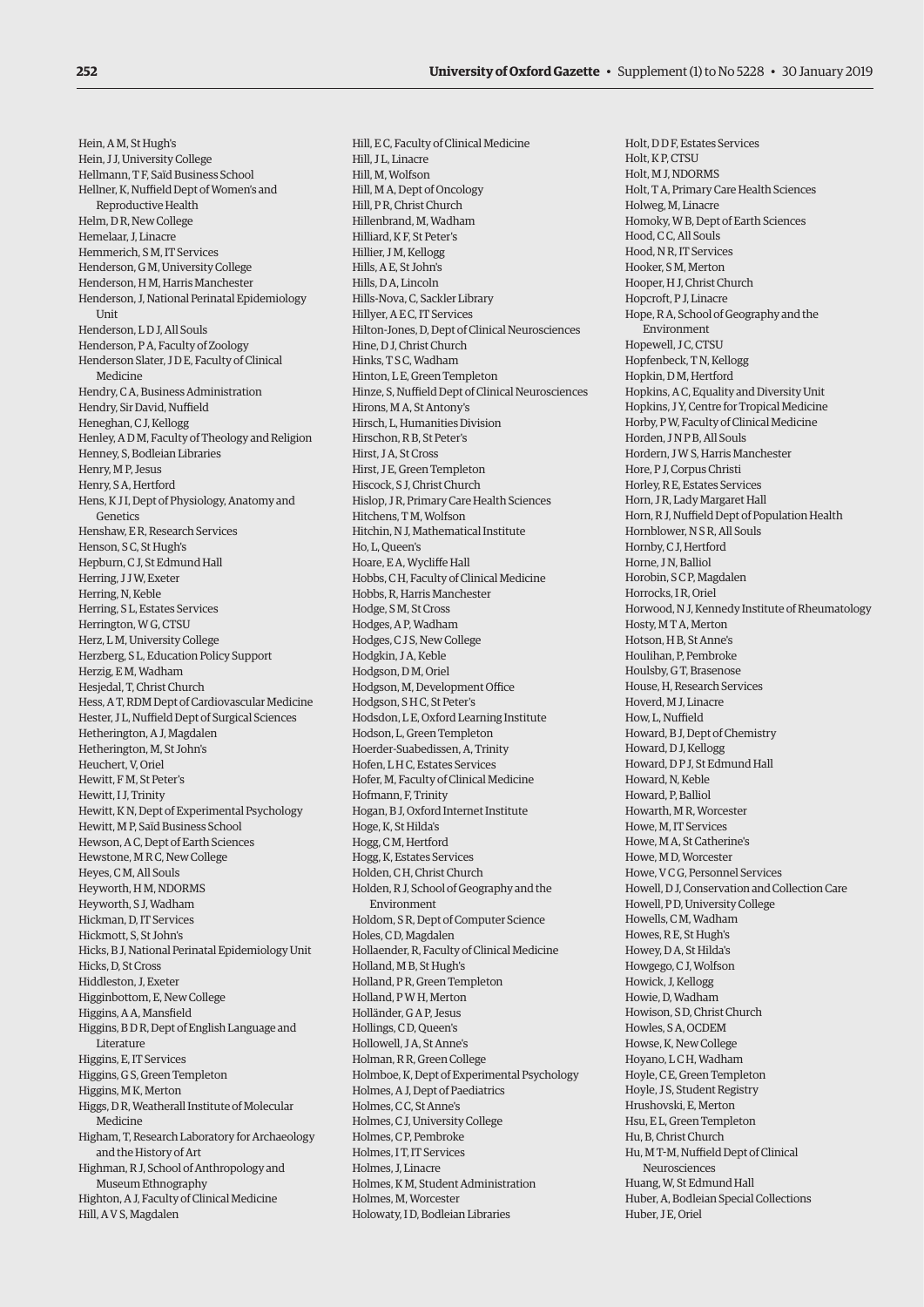Irwin, P G J, St Anne's

Huber, K V M, Target Discovery Institute Hublitz, P U, Weatherall Institute of Molecular Medicine Hubner, S, Nuffield Hudson, A E, Kellogg Hudson, G W W, Harris Manchester Hudspith, E R, Planning and Council Secretariat Hueting, R, Oriel Huff, W G, Pembroke Huffman, B T, Lady Margaret Hall Hughes, B J, Dept of Engineering Science Hughes, G F, Nuffield Hughes, G M, Dept of Materials Hughes, I A, Estates Services Hughes, J M R, Continuing Education Hughes, M J, Bodleian Special Collections Hughes, Sir Thomas, Faculty of Clinical Medicine Huiskonen, J T, Wellcome Trust Centre for Human Genetics Hulin, D, Lady Margaret Hall Hulin, L, School of Archaeology Hull, J, St Edmund Hall Hulley, P A, NDORMS Humphrey, T C, Brasenose Humphreys, C E, Wadham Humphreys, D K, Green Templeton Humphreys, G S, Green Templeton Humphries, K J, All Souls Hunt, A B, St Peter's Hunt, H V, IT Services Hunt, K E, Queen's Hunt, P, Brasenose Hunt, S V, Keble Hunter, D J, Green Templeton Hunter, J P, Nuffield Dept of Surgical Sciences Hurrell, A J, Balliol Hurst, C, St Catherine's Husain, M, New College Husband, E M, St Hugh's Hutchence, J J, MPLS Divisional Office Hutchings, J, Keble Hutchinson, G O, Christ Church Hutchinson, J D, Finance Division Hutchinson, S R, Dept of Statistics Hutchison, J L, Dept of Materials Hutson, L M, Merton Hutton, L, Humanities Division Hutton, W N, Hertford Hyde, S C, Queen's Hyland, D P, Medical Sciences Divisional Office Hyman, J D, Queen's Iball, J A, MPLS Divisional Office Ibbett, K M, Trinity Idler, A, Pembroke Iles, T, Estates Services Iliffe, R C, Linacre Ingram, A, Faculty of History Ingram, A R, Subdepartment of Astrophysics Ingram, J J, Linacre Ingram, M J, Brasenose Ingram, S M, Development Office Innes, J M, Somerville Ioannou, C, Merton Ionescu, C, Linacre Ip, C L, Wellcome Trust Centre for Human **Genetics** Iqbal, Z, Queen's Ireland, J.C. Jesus Ireland, P T, St Catherine's Irving, N G, Dept of Clinical Neurosciences

Irwin, T H, Keble Irwin Crookes, P C, Faculty of Social Studies Isaacson, D R, Wolfson Issa, F G, St Hugh's Issever, C, Lincoln Iversen Fugger, A K N, Dept of Clinical Neurosciences Ives, A J, Dept of Paediatrics Ives, M C, Environmental Change Institute Ives, N K, Neonatal Unit Ives, R, St Peter's Izmeth, Z, Dept of Psychiatry Jack, B E, Christ Church Jackman, S A, MPLS Divisional Office Jackson, B E, University College Jackson, C A, Kellogg Jackson, D G, Weatherall Institute of Molecular Medicine Jackson, K A, NDORMS Jackson, M M, Jesus Jacobs, A, St Cross Jacobs, I, University College Jacobs, R M J, Magdalen Jacobsen, S E W, Weatherall Institute of Molecular Medicine Jagannath, A, Oriel Jain, A, Faculty of Clinical Medicine Jain, R, Faculty of Clinical Medicine Jain, S, Dept of Economics Jaksch, D H, Keble James, A C D, Faculty of Clinical Medicine James, E D, Estates Services James, I A, IT Services James, R A, St John's James, W S, Brasenose James Relly, S F, Green Templeton Jamil, N M, Balliol Jamshed, F, NDM Dept of Experimental Medicine Jann, O, Nuffield Jansen, L E T, Dept of Biochemistry Jaques, O T, IT Services Jardine, C N, St Catherine's Jarick, J W, Regent's Park Jaros, K A, Lady Margaret Hall Jarvis, C J, Faculty of Clinical Medicine Jarvis, C L, NDORMS Jarvis, M J, St Cross Jarvis, R P, Wolfson Jarvstad, A G W, Dept of Experimental Psychology Javorcik, B S, All Souls Jay, E J, St Anne's Jayamohan, J, Faculty of Clinical Medicine Jayaram, R, Faculty of Clinical Medicine Jayatilaka, R A, Pembroke Jayawant, S, Dept of Paediatrics Jbabdi, S, Nuffield Dept of Clinical Neurosciences Jeanrond, W G A, St Benet's Hall Jeans, A F, Christ Church Jeavons, PG, St Anne's Jebb, S A, Jesus Jefferies, N S, Bodleian Digital Library Systems and Services Jeffers, E S, Jesus Jefferson, A M, New College Jeffery, C E, Development Office Jeffery, K J M, Faculty of Clinical Medicine Jefferys, J G R, Dept of Biochemistry Jelley, N A, Lincoln Jellis, T, Keble

Jenkins, C C L, Linacre Jenkins, D J, IT Services Jenkinson, C P, Harris Manchester Jenkinson, M, St John's Jenkinson, T J, Keble Jenkyns, H C, St Edmund Hall Jenkyns, R H A, Lady Margaret Hall Jensen, W P J, Exeter Jepson, P R, Worcester Jerusalem, A, St Hugh's Jessett, R J, IT Services Jewitt, I D, Nuffield Jezzard, P H, University College Jin, H, St Peter's Jinks, Y L, Wellcome Trust Centre for Human **Genetics** Jirotka, M D A, St Cross Johansen-Berg, H, St Edmund Hall Johansson, A C, NDORMS Johansson, M C, Dept of Psychiatry John, J J, Subdepartment of Particle Physics John, M J J, Jesus Johns, J, Wolfson Johnson, B J M, Wycliffe Hall Johnson, C L, IT Services Johnson, D, Kellogg Johnson, D D P, St Antony's Johnson, D F, St Antony's Johnson, D P, St Peter's Johnson, G A, Christ Church Johnson, H L, St Cross Johnson, J D, Nuffield Dept of Population Health Johnson, J L, Exeter Johnson, P J, Faculty of Zoology Johnson, P R V, St Edmund Hall Johnson, R A, Pembroke Johnston, A C, University College Johnston, C, Dept of Materials Johnston, F R, St Anne's Johnston, J-M, St Anne's Johnston, M B, Corpus Christi Johnston, S A, Museum of the History of Science Johri, L M, Saïd Business School Jones, A, Dept of Paediatrics Jones, C D, MPLS Divisional Office Jones, E J, University College Jones, E Y, Jesus Jones, G, Wolfson Jones, H J S, St Cross Jones III, H M, St Antony's Jones, H S, Keble Jones, I G, Oxford Martin School Jones, J A, Brasenose Jones, J R, Pembroke Jones, K, Kellogg Jones, L, Faculty of Clinical Medicine Jones, M C, Subdepartment of Particle Physics Jones, M E, Subdepartment of Astrophysics Jones, O M, Wadham Jones, P A, University College Jones, R H V, Estates Services Jones, S, St Hilda's Jones, S M, Merton Jonsson, J.O. Nuffield Joosten, J T A, Christ Church Joyce, D D, Lincoln Joynes, C E, St Hugh's Judge, A D, NDORMS Judson, R L, Christ Church Juhasz, A I, Keble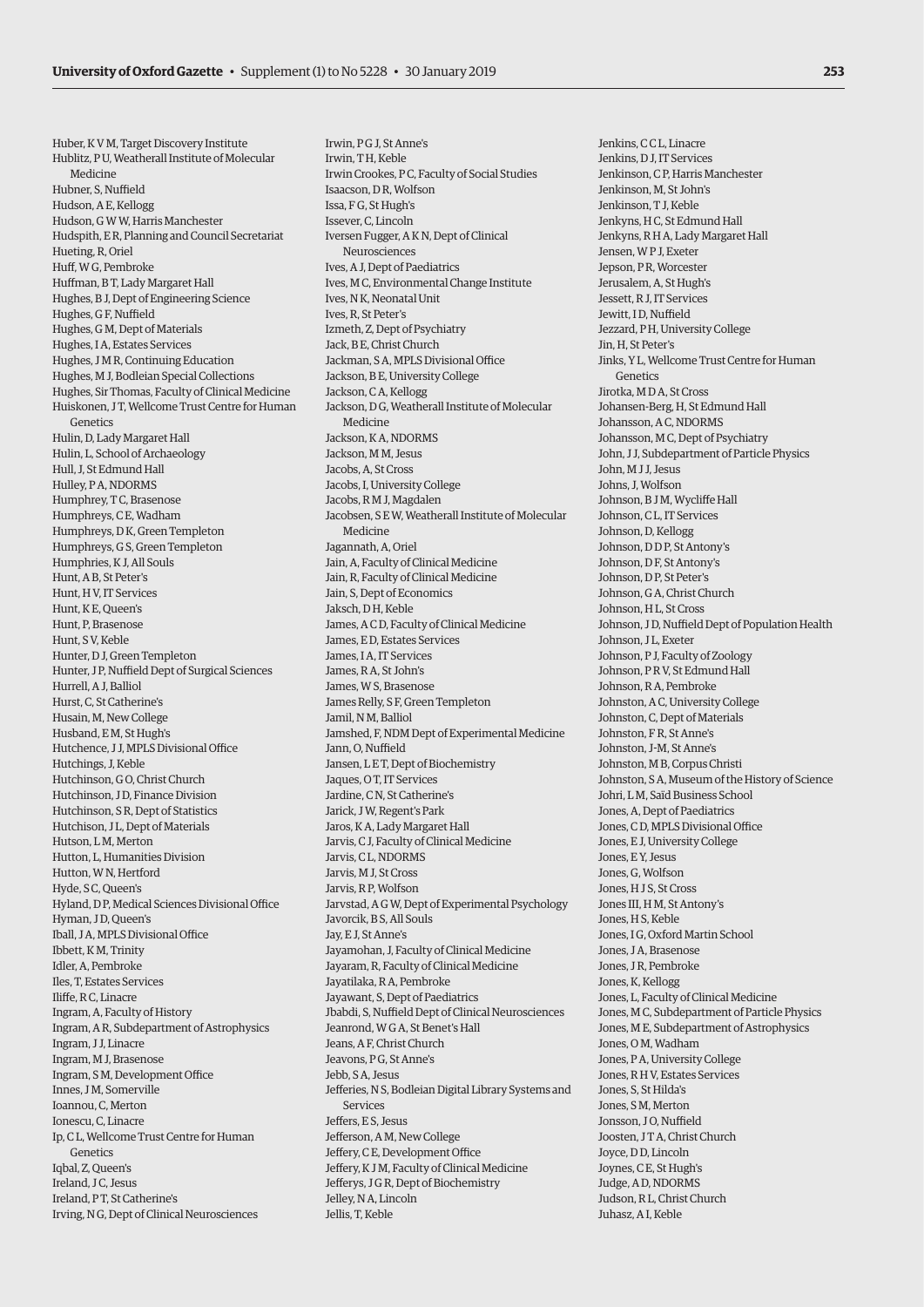Julier, P J, NDORMS Jung, M H, IT Services Juszczak, E R, National Perinatal Epidemiology **I**Init Kacelnik, A, Wolfson Kadambari, S, Faculty of Clinical Medicine Kahane, G M, Pembroke Kahl, G, IT Services Kahn, A S S, St Edmund Hall Kahn, K M, IT Services Kahraman, C B, Kellogg Kail, P J E, St Peter's Kaiserman, A T, Balliol Kaji, H, Faculty of Oriental Studies Kalim, S N, Somerville Kallet, L, University College Kalousova, L, Nuffield Kalyvas, E, All Souls Kambalu, S, Magdalen Kaminski, M, Dept of Computer Science Kan, M Y Linacre Kan, S-Y, Wadham Kanade, V N, Lady Margaret Hall Kandoura, T H, Faculty of Oriental Studies Kantor, G, St John's Kapanidis, A, St Cross Karastergiou, A, St Edmund Hall Karenowska, A D, Magdalen Kariya, T, St Antony's Karpe, F, OCDEM Kartsonaki, C, Nuffield Kasberger, B, Queen's Kashyap, R, Nuffield Kathirithamby, J, St Hugh's Katz, J B, St Anne's Katz, R F, St Anne's Katzourakis, A, St Hilda's Kauffmann, M R, Merton Kaufmann, H, Lady Margaret Hall Kausar, M, Faculty of Clinical Medicine Kavanagh, A F, St Edmund Hall Kawamura, A, University College Kay, D A, Green Templeton Kay, J A, St John's Kay, J D S, Balliol Kaye, J S, St Cross Kean, M M, St Hilda's Kearley, K, St Catherine's Kearns, C F, Nuffield Dept of Clinical Neurosciences Kearns, E G D, St Hilda's Kearsey, S E, Keble Keats-Rohan, K S B, Linacre Kechagia-Ovseiko, E, Nuffield Keeble, S, Weatherall Institute of Molecular Medicine Keeling, D M, Faculty of Clinical Medicine Keene, A E, Linacre Keene, D J, Wadham Keene, E G W, Christ Church Keep, E J, Dept of Education Keevash, P, Mansfield Keire, M L, Rothermere American Institute Keith, M J A, Merton Kelleher, J T, Wellcome Trust Centre for Human Genetics Keller, R G, Dept of Economics Kello, L, Magdalen Kelly, A D, Balliol Kelly, C H M, New College

Kelly, D F, Dept of Paediatrics Kelly, K I, Dept of Psychiatry Kelly, L J, Mathematical Institute Kelly, S B, Lincoln Kemp, B, Mansfield Kemp, J C, Social Sciences Divisional Office Kemp, P A, Blavatnik School of Government Kemp, S R, Somerville Kemper, J L, Faculty of Clinical Medicine Kempshall, M S, Wadham Kendal, A R, Trinity Kendall, E C, Pembroke Kennard, C, Brasenose Kennedy, I A, OCDEM Kennedy, I E C, OCDEM Kennedy, J, Exeter Kennedy, P A M, Mansfield Kennedy, S H, Green Templeton Kennefick, C M C, Christ Church Kennett, R P, Dept of Clinical Neurosciences Kenny, N F, All Souls Kenworthy, Y, RDM Dept of Cardiovascular Medicine Kenyatta, C G, St John's Ker, A D, University College Kerkhecker, J, Oriel Kerr, G, Nuffield Dept of Clinical Medicine Kerr, G F B, Keble Kerr, M, Medical Sciences Divisional Office Kerridge, S A, Oxford Vaccine Group Kerslake, C J, St Antony's Keshav, S, Balliol Kessler, B M, Wellcome Trust Centre for Human Genetics Kets, W, Queen's Keum, T-Y, Christ Church Kewes, P, Jesus Key, T J A, Wolfson Keys, N, Faculty of Medieval and Modern Languages Khaitan, T, Wadham Khan, S, St Hilda's Kharlamov, E, Dept of Computer Science Khatiwala, S P, Linacre Khimji, R, IT Services Khosla, R, Somerville Kiaer, I L S, Brasenose Kiaer, J, Hertford Kidane, F, Development Office Kidd, CC, All Souls Kiefer, S M, St John's Kilgour, E G, Student Systems Team Kilgour, S J, Personnel Services Killeen, M C, Lady Margaret Hall Killick, J, St Anne's Killip, G M, Linacre Killoran, S A, Harris Manchester Kiltie, A E, Balliol Kim, J S, Dept of Materials Kim, M, Merton Kimel, D, New College Kinahan, R W, Personnel Services Kinchen, J R V, Weatherall Institute of Molecular Medicine Kinchesh, P, Dept of Oncology King, A J, Merton King, A R, Wadham King, D S, Nuffield King, H M, St Anne's King, K C, Christ Church

King, P J, Pembroke King, S M, Operations Kingston, C E, St Anne's Kini, U, RDM Dept of Clinical Laboratory Sciences Kinsey, B R L, Balliol Kinyanjui, S M, Centre for Tropical Medicine Kirby, N N P, Brasenose Kirby, P, Faculty of History Kirk, D.S. Nuffield Kirkland, A I, Linacre Kirkpatrick, M D, Wycliffe Hall Kirkpatrick, S, Primary Care Health Sciences Kirtley, S, NDORMS Kirtley, T R, Bodleian Libraries Kirwan, F C, New College Kirwan, R J, Social Sciences Divisional Office Kissick, Y S, Bodleian Japanese Library Kleanthous, C, Linacre Klein, J, Glycobiology Institute Klein, J C, Nuffield Dept of Clinical Neurosciences Klemperer, PD, Nuffield Klenerman, P, Green Templeton Klevan, A, St Anne's Klinke, I, St John's Klose, R J, Keble Klug, B, St Benet's Hall Kluzek, W S, Kellogg Klyne, G, e-Research Centre Knight, A S, St Antony's Knight, J C, Merton Knight, M, Lincoln Knight, R W, Worcester Knight, S J L, Wellcome Trust Centre for Human Genetics Knight, S R, Nuffield Dept of Surgical Sciences Knott, C, CTSU Knowles, C L, Exeter Knowles, H J, Botnar Research Centre Knowlson, T J, Student Welfare and Support Services Knox, K A K, Blavatnik School of Government Kocher, K, IT Services Kock, A B, St Hilda's Koelling, N, Wolfson Koenigsmann, J, Lady Margaret Hall Kohl, K M, Jesus Kohl, M M, Christ Church Kohl, P, Dept of Physiology, Anatomy and Genetics Kolaniak, E A, IT Services Kong, C T A, CR Big Data Institute Building Konishi, S, St Antony's Konstantinovsky, J, Oriel Koralus, P E, St Catherine's Kornmann, B, St Hugh's Korsunsky, A M, Trinity Kosmidis, S, Dept of Politics and International Relations Kostylev, E, Dept of Computer Science Koterwas, T. J. IT Services Kothari, J, Brasenose Kothari, S P, Faculty of Clinical Medicine Koutroumpis, P, Oxford Martin School Koutsoupias, E, Dept of Computer Science Kouvaritakis, B, St Edmund Hall Kovrizhin, D, Rudolf Peierls Centre for Theoretical Physics Koychev, I G, Dept of Psychiatry Kozeny-Pelling, C A, Research Services Krasopoulos, G, Faculty of Clinical Medicine Kraus, H, Corpus Christi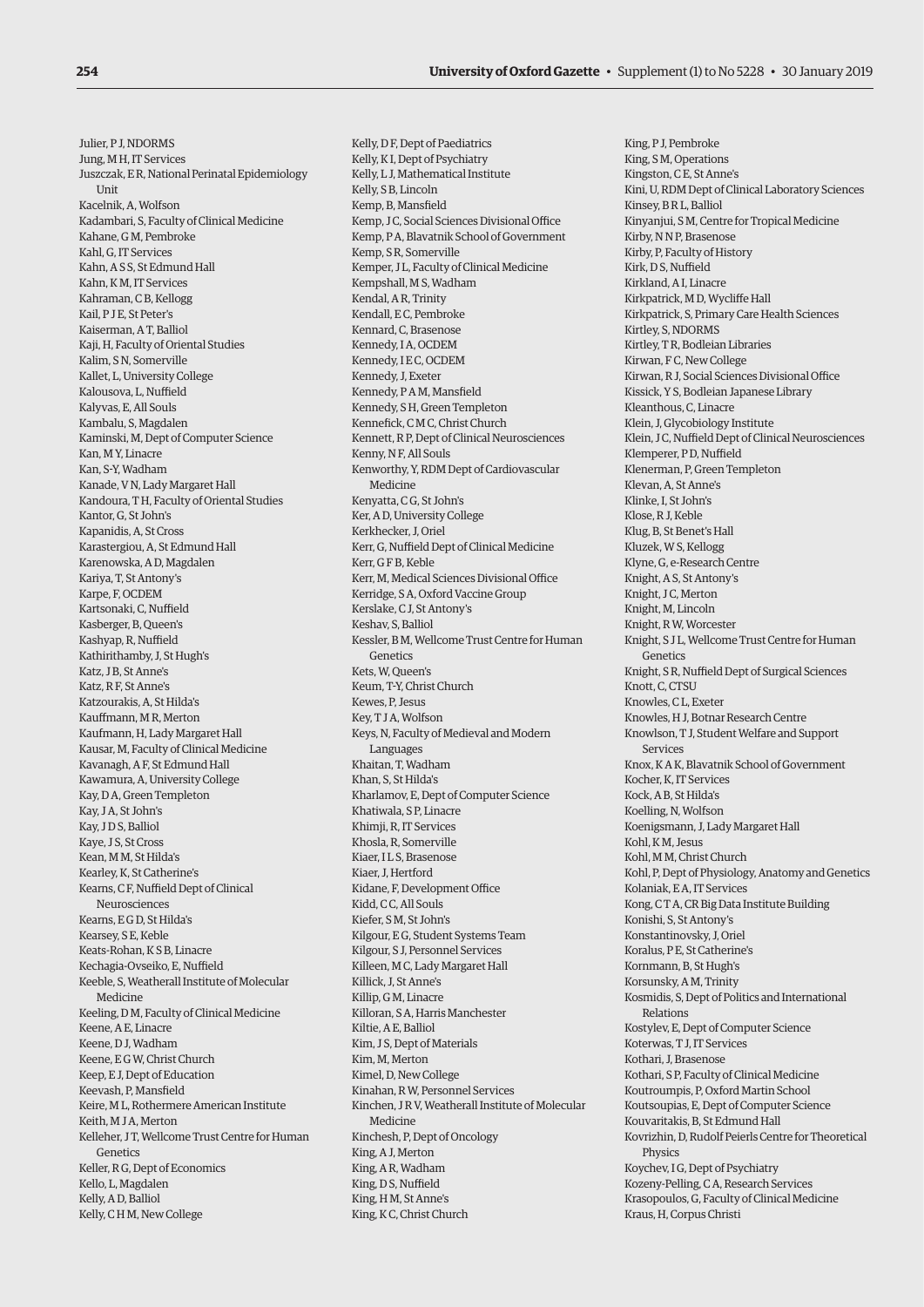Krebs, T, Brasenose Krebs of Wytham, Lord, Jesus Kreitzer, L J, Regent's Park Kremnitzer, Y A K, Oriel Kriaucionis, S, Ludwig Institute for Cancer Research Kringelbach, M L, Queen's Krishnan, M, All Souls Krishnan, M, Merton Krishnan, P, Pembroke Krishnan, S, Brasenose Krishnan, S V, Lady Margaret Hall Kristensen, J, Magdalen Kroening, D H F E, Magdalen Krug, K, Oriel Kruger, N J, Pembroke Kruger, T J R, Oxford Martin School Kueker, W, Faculty of Clinical Medicine Kugle, K B J, Wadham Kuhn, A R, Christ Church Kuhn, C T, Lady Margaret Hall Kuhn, T M, St Hugh's Kukura, P, Exeter Kulohoma, B W, Wellcome Trust Centre for Human Genetics Kumar, R, Nuffield Dept of Surgical Sciences Kumbera Landrus, M, St Cross Kuo, A, Christ Church Kurinczuk, J J, National Perinatal Epidemiology Unit Kurkchiyan, M, Wolfson Kurtz, H W, St Peter's Kuruppath, M, Pembroke Kusner, M J, Jesus Kuyken, W, Dept of Psychiatry Kuznetsov, V, Brasenose Kwiatkowska, M Z, Trinity Kwiatkowski, D P, St John's Kyberd, S D, Brasenose Kyriakou, T, Keble La Thangue, N B, Linacre Labonne, J, Mansfield Laborde, C, Nuffield Lacerda, B F A, Pembroke Lacey, B W H, Kellogg Lacey, H E, Mansfield Lackenby, M, St Catherine's Laehnemann, H M, St Edmund Hall Lafond, F D, Smith School of Enterprise and the Environment Lahiri, A, Somerville Laing, I M, Green Templeton Laird, J J W, St Peter's Lake, T F, Personnel Services Lakhal-Littleton, S, St Hilda's Lakhoo, K K, Faculty of Clinical Medicine Lakin, N D, St Peter's Lamb, A, Nuffield Dept of Surgical Sciences Lamb, E R, St Edmund Hall Lamb, S E, Wadham Lambe, T E M B, Jenner Institute Lambert, A, Nuffield Dept of Women's and Reproductive Health Lambert, T W, Nuffield Dept of Population Health Lambiotte, R, Somerville Lamond, GJ, Balliol Lancaster, T R, Medical Sciences Divisional Office Landers, J.M. Hertford Landray, M J, CTSU

Landrus, M H, Wolfson

Lang, T J, Templeton Langdale, J A, Queen's Lange, B D U, Wolfson Lange, K J D H, Christ Church Langthrope, M, IT Services Langton, M J, Wadham Lannon, F, Lady Margaret Hall LaPorte, J M, Lincoln Large, J H, St Hugh's Larmer, M, St Antony's Larrington, C A, St John's Larson, G J, Linacre Latif, M A, Faculty of Clinical Medicine Lauder, A G B, Hertford Lauer, L E, St Hilda's Lauritzen, S L, Jesus Lauro-Taroni, L, New College Lauxtermann, M D, Exeter LaValle, D T, Faculty of Classics Lavy, C B D, Green Templeton Law, S.T. Jesus Lawes, R J, Regent's Park Lawless, J F, Development Office Lawrence, T, Saïd Business School Lawrie, A M, Centre for Clinical Vaccinology and Tropical Medicine Lawrie, J C F S, Christ Church Laws, C N, Dept of Statistics Lawson, J, Dept of Psychiatry Lawson Conquer, G B R, Queen's Lay, L N, Estates Services Lay, M D, Brasenose Lay-Flurrie, S L, Green Templeton Layburn, S J, St John's Layet, L A, Exeter Lazarus, L, St Anne's Lazikani, A S, St Hugh's Lea, S M, Wadham Leach, E E, St Hugh's Leach, K J, Saïd Business School Leader Maynard, J, New College Leal, J H, Brasenose Leal, J J C P, Nuffield Dept of Population Health Leatherby, J, Continuing Education Leaver, C L, University College Leaver, L B, Green Templeton Lebow, K A, Christ Church Lecane, P S, Research Services Leczykiewicz, D, St Peter's Lee, A C H, Dept of Paediatrics Lee, A W, RDM Dept of Cardiovascular Medicine Lee, Dame Hermione, Wolfson Lee, J J, Keble Lee, L, Queen's Lee, R, St Catherine's Lee, S D, IT Services Lee, S J, Centre for Tropical Medicine Lee, S R, Dept of Physiology, Anatomy and Genetics Lee, V, Oriel Lee, W H, Structural Genomics Consortium Lee-Thorp, J A, St Cross Leeder, K J, New College Leedham, S, Wellcome Trust Centre for Human Genetics Leek, J, IT Services Leek, R D, Wolfson Lees, G E, New College Leese, R A, St Catherine's Leeson, C P M, Wolfson

Leeson, G W, Kellogg Leftow, B, Oriel College Legg, J R, St Anne's Lehdonvirta, V A, Jesus Lei, M, Keble Leiblich, A W, Balliol Leigh, M G L, St Anne's Leitmeir, C T B, Magdalen Lemon, A, Mansfield Lemos, I S, Merton Leneghan, F P V, St Cross Leng, G, Environmental Change Institute Lennox, B R, Dept of Psychiatry Leonard-McIntyre, C E, Worcester Leoni, F, Ashmolean Museum Leopold, D C, Mansfield Lepoutre, M C, Nuffield Leslie, T A, Green Templeton Leung, S K C, Ludwig Institute for Cancer Research Levett, L, Nuffield Dept of Women's and Reproductive Health Levitin, D, All Souls Levy, D A L, Green Templeton Lewington, S L, Green Templeton Lewis, A J, Wellcome Trust Centre for Human Genetics Lewis, A J M, Kellogg Lewis, B A, Jesus Lewis, I J, Subdepartment of Astrophysics Lewis, J.B. Wolfson Lewis, O T, Brasenose Leyser, C C, Worcester Lezaun, J, Kellogg Li, D, Dept of Physiology, Anatomy and Genetics Li, D, RDM Dept of Clinical Laboratory Sciences Li, L, Somerville Li, M, Structural Biology Libertiny, G G, Faculty of Clinical Medicine Liccardi, I, e-Research Centre Liddiard, E, Estates Services Lidwell-Durnin, J.M. Linacre Lieben, C E, Dept of Politics and International Relations Lievesley, D A, Green Templeton Lifschitz, A S, Magdalen Lightfoot, J L, New College Lightfoot, T J, Merton Ligoxygakis, P, Hertford Lill, V J, Harris Manchester Limebeer, D J N, New College Lin, A W, Kellogg Lindon, J L, Dept of Physics Lindsay, K H, Kellogg Lindson-Hawley, N L, Primary Care Health Sciences Lingard, H K, Brasenose Linieres-Hartley, P A, Christ Church Linsell, L, Wolfson Lintern, A, Chemistry Research Laboratory Lintott, C J, New College Linzey, A, St Stephen's House Lister, J, Personnel Services Little, T M S, All Souls Littlehales, J.M. IT Services Littlewood, T J, Christ Church Liu, X, Dept of Paediatrics Livings, T J, IT Services Livingstone-Banks, M, MPLS Divisional Office Livsey, T R, Faculty of History Liwicki, R J D, Research Services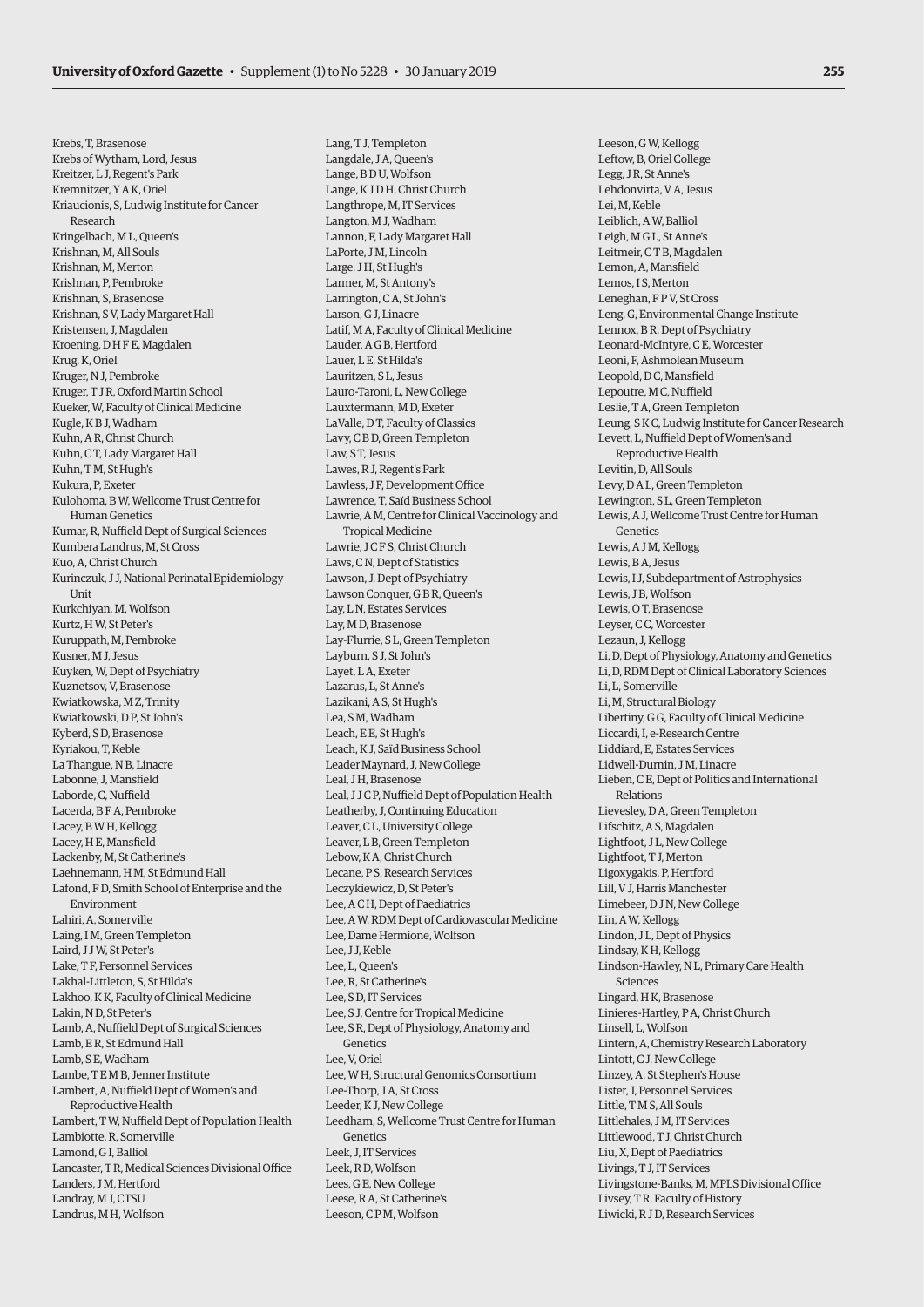Llado-Buisan, V, Conservation and Collection Care Llewellyn, J T, Faculty of Music Llewelyn, S P, Harris Manchester Lloyd, A L, St Edmund Hall Lloyd, F J, Wadham Lloyd, M F, Wycliffe Hall Lloyd, R E, Research Services Lloyd, S, Dept of Computer Science Lloyd-Lavery, A, Hertford Loader, I S, All Souls Lobo, L H M, Ashmolean Museum Lock, G R, Kellogg Lockstone, H E, Wellcome Trust Centre for Human Genetics Lockwood, G, Subdepartment of Particle Physics Lockwood, P L, Dept of Experimental Psychology Lodge, P A, Mansfield Lodwick, L A, All Souls Loftus, E J, Merton Logan, D E, University College Lombardi, E F, Balliol Longfellow, E D, New College Longuere, K-J, Centre for Tropical Medicine and Global Health Lonsdale, L R, Queen's Lopez, E E, Green Templeton Lora-Wainwright, A L, St Cross Lord, L, Dept of Psychiatry Lorimer, J S P, Hertford Loughran, M P, Finance Division Louis, A A, Rudolf Peierls Centre for Theoretical Physics Lourenco, J, Dept of Zoology Lourenco Venda, L, Linacre Louth, C B, Queen's Loutzenhiser, G G, St Hugh's Lovestone, S H, Dept of Psychiatry Lovibond, S M, Worcester Low, H W, Nuffield Lowe, A V, All Souls Lowe, E D, Dept of Biochemistry Lowe, G, St Catherine's Lowe, J J, St Hugh's Lozano-Perez, S, St Edmund Hall Lu, X, Ludwig Institute for Cancer Research Lubecker, N F D, St John's Lubell, Y, Centre for Tropical Medicine Lucas, D M, Balliol Lucivero, F, CR Big Data Institute Building Luckhurst, H F, Wolfson Luengo-Fernandez, R, Wolfson Lukas, A, Balliol Lukasiewicz, T, Dept of Computer Science Luke, N, Dept of Education Lumbard, B, Humanities Divisional Office Lumbard, D, Hertford Lumbers, A C, Jesus Lunn-Rockliffe, K S, Hertford Lunt, I C, Green Templeton Luraghi, N, New College Lvovsky, A, Keble Lybeck, E C M, Corpus Christi Lygate, C A, Wellcome Trust Centre for Human Genetics Lynch, T, Jesus Lyons, T J, St Anne's Lythgoe, K, Balliol Ma, JTC, Oriel Ma, Y-L, Dept of Physiology, Anatomy and Genetics

McAdam, R, Harris Manchester McAlpine, E L, St Edmund Hall McAlpine, L C, Oxford Learning Institute Macaro, E, Worcester McArthur, I C, Subdepartment of Particle Physics MacAskill, W D, St Edmund Hall Macaulay, V M, Dept of Oncology McBride, I R, Hertford McBrien, A-M F L, Lady Margaret Hall McCabe, R A, Merton McCaffrey, R A, Radcliffe Dept of Medicine (Strategic) Mccann, D B, Lincoln McCann, L J, Somerville McCarthy, E R, Linacre McCarthy, M I, Green Templeton McCarthy, N D, Dept of Zoology McCarthy, R P, Magdalen McCartney, D E, St Edmund Hall McCartney, M H, Wolfson McConnell, F R, St Catherine's McCormack, D P, Mansfield McCormack, S M, Ashmolean Museum McCormick, K P B, Neonatal Unit MacCoss, R N, Subdepartment of Inorganic Chemistry McCullagh, J S O, University College MacCulloch, Sir Diarmaid N J, St Cross McCulloch, M D, Christ Church McCulloch, P G, Trinity McCullough, P E, Lincoln McDermott, C L, Green Templeton McDermott, D, Keble McDermott, M K, Centre for Tropical Medicine and Global Health McDiarmid, C J H, Corpus Christi Macdonald, A K, Lady Margaret Hall MacDonald, A N C, Vice-Chancellor's and Registrar's Office McDonald, D P, Christ Church MacDonald, D W, Lady Margaret Hall Macdonald, M C A, Wolfson McDonald, P D, St Hugh's Macdonald of River Glaven, Lord, Wadham McDougall, J R, Trinity McDowell, L M, St John's McEntee, N F, Dept of Zoology McFadden, E C, Primary Care Health Sciences Macfarlane, E C, St John's MacFarlane, S N, St Anne's MacFaul, T W, St Edmund Hall McGale, P A, CTSU McGerty, K R, Christ Church McGill, A M, Nuffield Dept of Anaesthetics McGilvray, M, Dept of Engineering Science McGovern, M B, Wadham McGowan, V, Dept of Plant Sciences McGrady, J E, New College McGrane, J A, Dept of Education McGrath, A E, Harris Manchester McGuckin, J A, Faculty of Theology and Religion McGuinness, P R A, St Anne's McGuinness, V N, Humanities Division McHaffie, L P, Ashmolean Museum McHugh, P J, University College McHugh, S B, St Hilda's Macias Fauria, M, St Peter's McIlroy, S, Language Centre McIlwaine, J S, Bodleian Weston Library Macintosh, F, St Hilda's

Mack, J S B, Faculty of Clinical Medicine Mackay, C E, Dept of Psychiatry Mackay, D M, Bodleian Health Care Libraries MacKay, J, Linacre Mackay, M, St Peter's McKee, C A, St John's McKellar Stephen, S C, St Anne's McKendrick, E G, Lady Margaret Hall McKenna, C D, Brasenose McKenna, W G, Wolfson Mckenzie, J S, St Hugh's MacKenzie, S R, Magdalen McKenzie-Edwards, E C, Faculty of Clinical Medicine McKeogh, K, New College Mackie, A E, Merton McKiernan, C, Humanities Division Mackillop, L H, Lincoln McKinlay, S J, Finance Division MacKinnon, E F, CTSU McKnight, J E, Pembroke Mackridge, P A, St Cross Maclachlan, I G, Merton McLain, S E, St Peter's MacLaren, R E, Merton McLaughlin, E M L, Wadham McLaughlin, M L, Magdalen McLean, A R, All Souls McLean, I S, Nuffield Maclean, I W F, All Souls Maclean, R C, Merton McLeish, S J, Worcester McLoughlin, C M, Harris Manchester McLynn, N B, Corpus Christi McMahan, J A, Corpus Christi McMahon, M F, St Hugh's MacMahon, S W, Oxford Martin School McManus, R J, Green Templeton McMaster, J M, Faculty of Clinical Medicine McMenamin, M M, Green Templeton MacMillan, M O, St Antony's Macminn, C W, University College McNab, I S H, Faculty of Clinical Medicine Macnair, M R T, St Hugh's McNally, M A, Faculty of Clinical Medicine McNamara, L A, Ashmolean Museum McNamee, R V, Lincoln McNay, L, Somerville McNeil, R P, COMPAS McNeill, E, Wellcome Trust Centre for Human Genetics MacNiocaill, C, Exeter McPherson, T, Faculty of Clinical Medicine McPhilbin, E, Nuffield Dept of Clinical Medicine (Strategic) McQuay, H J, Balliol MacRobert, C M, Lady Margaret Hall McRobert, S, Dept of Statistics McShane, H I, Harris Manchester McShane, R H, Dept of Psychiatry Madden, P A, Queen's Magidor, O, Magdalen Magill, P J, University College Maglaque, E N, St Hilda's Magorrian, S J, Jesus Maguire, B J, Linacre Maguire, L E, Magdalen Mahadevan, LC, Trinity Mahmod, M, Wolfson Mahone, S C, St Cross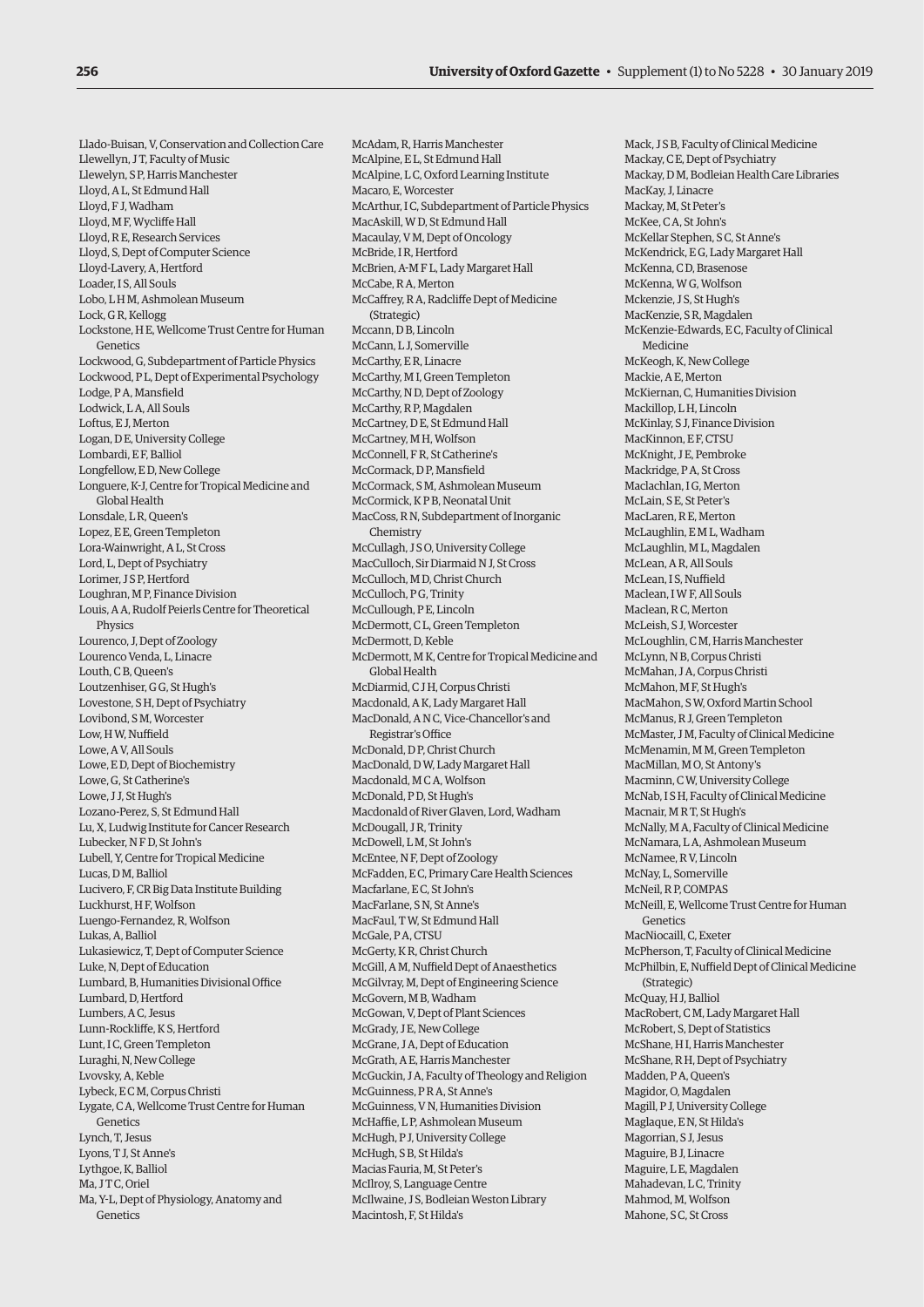Mahoney, R H, Radcliffe Dept of Medicine (Strategic) Mahtani, K R, Kellogg Maiden, M C J, Hertford Maiden, M D, Trinity Maidlow, C J, IT Services Maini, PK, St John's Maiolino, P, Brasenose Mairat, J, Wolfson Maitlis, S L, Saïd Business School Major, P J, RDM Dept of Cardiovascular Medicine Mak, H-Y, St Cross Makaya, T, Dept of Paediatrics Makena, A, Somerville Makepeace, R E, St Cross Makkreel, J.L. Estates Services Malcolm, Sir Noel, All Souls Malcomson, J M, All Souls Malde, S, St Anne's Malhi, Y S, Oriel Malik, M A, St Peter's Malin, B P, IT Services Malins, E J, Doctoral Training Centre – MPLS Mallinson, G J, Trinity Malmberg, L-E J, St Cross Maltby, Canon J D, Corpus Christi Mandelkern, M A, All Souls Mander, W J, Harris Manchester Manek, S, RDM Dept of Clinical Laboratory Sciences Mangla, A, Green Templeton Manivannan, B, Faculty of Clinical Medicine Mann, D J, Museum of Natural History Mann, E O J, St Hugh's Mann, L, Queen's Mannack, T C, Lincoln Mannherz, J.C. Oriel Manning, C, Dept of Biochemistry Manning, C A, University College Manohar, S G, Nuffield Dept of Clinical Neurosciences Manolopoulos, D E, St Edmund Hall Mant, D C, Kellogg Manton, M C, Continuing Education Manuel, A L, Somerville Manzini, JFO Oriel Marchini, J L, Somerville March-Russell, J D, New College Marcocci, G, Exeter Marcus, L K, New College Marcus, S E, St Catherine's Marfin, A, Nuffield Dept of Clinical Neurosciences Margellos, K N, Dept of Engineering Science Margetts, H Z, Mansfield Marginson, S W, Linacre Marino, J, Linacre Markham, A C, Kellogg Markham, R, Estates Services Marnette, S, Balliol Marquardt, HK, Worcester Marriott, J, Sir William Dunn School of Pathology Marrow, T J, Mansfield Marsden, BD, Wadham Marsden, C, CTSU Marsden, G, RDM Dept of Clinical Laboratory Sciences Marsden, T.C. Brasenose Marsh, K, St Cross Marsh, S J, Dept of Computer Science Marsh, V M, Kellogg

Marshall, A C, IT Services Marshall, D P, St Hugh's Marshall, J L, Centre for Clinical Vaccinology and Tropical Medicine Marshall, K D, Finance Division Marshall, M L, St Benet's Hall Marshall, PRC, St Hugh's Marshall-Brown, A, Social Sciences Divisional **Office** Martin, A C, Primary Care Health Sciences Martin, A P, Kellogg Martin, B, NDORMS Martin, C M, Mansfield Martin, D, St John's Martin, J B, St Hugh's Martin, J Y, Dept of Pharmacology Martin, M G F, Corpus Christi Martin, M R, Keble Martin, P J, Wadham Martin, R M A, St Edmund Hall Martin, UHM, Wadham Martinho-Truswell, A, Magdalen Martinovic, I, Kellogg Martinsson, P J, Christ Church Martos, M D, Faculty of Clinical Medicine Maschek, D, Wolfson Mash, R T B, New College Maslen, H E, New College Mason, D G, Nuffield Dept of Clinical Neurosciences Mason, D J, Language Centre Mason, J E, Child Care Services Mason, L J, St Peter's Mason, P D, Faculty of Clinical Medicine Mason, R M, IT Services Massa, M S, Nuffield Dept of Population Health Masson, N, Centre for Cellular and Molecular Physiology Masterman, E F, IT Services Masud, S, Faculty of Clinical Medicine Matak-Siviour, A, IT Services Mather, T A, University College Mather, Y, IT Services Mathews, A, IT Services Mathur, N, Wolfson Matin, M, Wolfson Matin, R N H, Dept of Dermatology Matthews, A L, Undergraduate Admissions and Outreach Office Matthews, D R, Harris Manchester Matthews, M, Wellcome Trust Centre for Human Genetics Matthews, M H, University College Matthews, P C, St John's Matthiesen, M T, St Antony's Mattick, J S, Green Templeton Mattli, W, St John's Maude, R J, Christ Church Maughan, T S, CRUK and MRC Oxford Institute for Radiation Oncology Mavroeidis, S, University College Maw, D N, Oriel Maw, J.R.H. Magdalen Mawson, C S, Wadham Mawson, T J, St Peter's May, A C, St John's May, E L, Purchasing Mayer, C P, Wadham Mayer, D E, Harris Manchester Mayer, H, St Peter's

Mayer, R D S, Wolfson Mayer-Schoenberger, V, Keble Mayhew, K, Pembroke Maylor, H R, Saïd Business School Maynard, J A, St John's Maynard, N D, Exeter Mead, A J, Faculty of Clinical Medicine Meadows, A R, New College Mear, I F, Dept of Engineering Science Meek, A P, Estates Services Mehmet, N, Pembroke Mehta, Z M, St Hilda's Melchert, C, Pembroke Melfi, M M, Ioannou Centre for Classical and Byzantine Studies Melham, K A, Research Services Melham, T F, Balliol Melhuish, E C, Dept of Education Mellor, E J C, Queen's Mendelssohn, M N, Mansfield Mendoza, N.F. I, Oriel Menter, I J, Kellogg Mentzer, A J, Keble Merchan Hamann, C A, Bodleian Special Collections Merchant, A C, Christ Church Meridew, E J, St Anne's Merson, L, Centre for Tropical Medicine Metcalf, C M S, Queen's Metcalfe, D, Balliol Methven, S J, Worcester Meyer, D, Queen's Meyer, E T, Oxford Internet Institute Meyer, M A, Nuffield Meyer, R, Wolfson Meyrick, R A, Mathematical Institute Michael, TD Lincoln Michell, A C, Jesus Michie, J, Kellogg Micus, A B, Mansfield Middleton, G D, School of Anthropology and Museum Ethnography Middleton, J E, Kellogg Middleton, M R, New College Midgley, R A, Christ Church Midwinter, B E, Finance Division Midwood, K S, Kennedy Institute of Rheumatology Miesenböck, G A, Magdalen Migliorini, G, Wellcome Trust Centre for Human Genetics Mignon, L J N, St Antony's Miguelez-Cavero, L, Balliol Mihaylova, B N, Exeter Mikkola, M J, Somerville Miklowitz, D J, Dept of Psychiatry Miles, A J, Wellcome Trust Centre for Human Genetics Miles, K, Finance Division Miles, S L, Doctoral Training Centre – MPLS Mileson, S A, Keble Milewicz, K M, University College Milicic, A, St Catherine's Millea, N A, Bodleian Libraries Miller, C A, University College Miller, D L, Nuffield Miller, E. J. Brasenose Miller, J J J J, Wadham Miller, K, Nuffield Dept of Clinical Neurosciences Miller, L, St Catherine's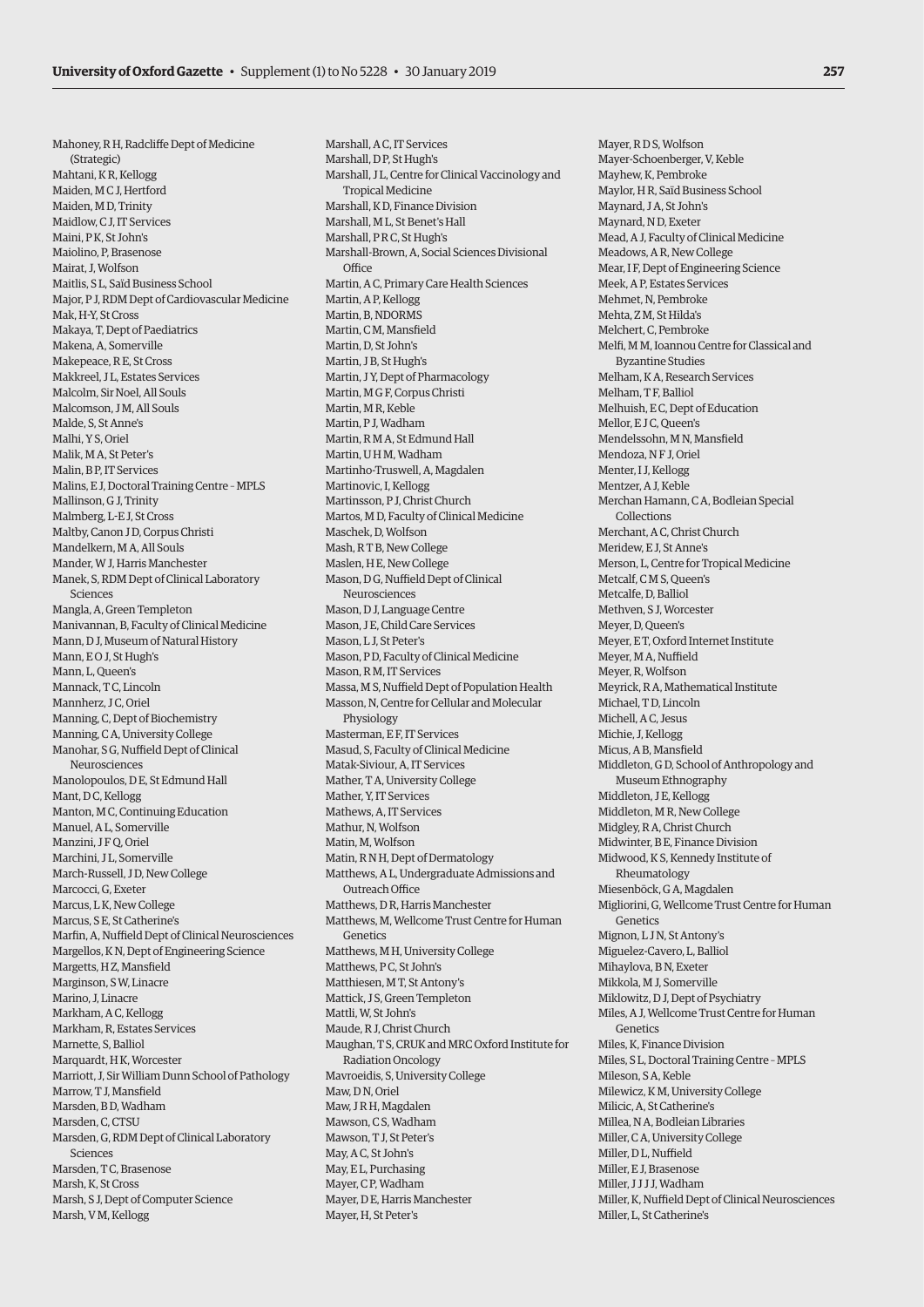Miller, P C, New College Millican, P J R, Hertford Milliken, S, St Cross Millo, J L B, Dept of Clinical Neurosciences Mills, C, Nuffield Mills, D S, Kellogg Mills, I G, Nuffield Dept of Surgical Sciences Mills, M C, Nuffield Milner-Gulland, E J, Merton Milton, J, OCDEM Minary, P G, Dept of Computer Science Mingos, D M P, St Edmund Hall Minkowski, C Z, Balliol Minty, M J, Christ Church Miotto, O, Nuffield Dept of Clinical Medicine Mirams, G R, Wolfson Mirfield, P N, Jesus Misbah, S A, RDM Dept of Clinical Laboratory Sciences Misra, A M, Keble Mitchell, A S, Dept of Experimental Psychology Mitchell, D M, Queen's Mitchell, E, Personnel Services Mitchell, P J, St Hugh's Mitchell, S E, Estates Services Mittal, S, Green Templeton Mittelstadt, B D, Oxford Internet Institute Mitter, P R, Faculty of Clinical Medicine Mitter, R S R, St Cross Moar, V A, CRUK and MRC Oxford Institute for Radiation Oncology Moffett, JC, Ashmolean Museum Mogensen, A L, Jesus Moghaddam, A, Sir William Dunn School of Pathology Mohammed, S, Subdepartment of Physical and Theoretical Chemistry Moher, M, Primary Care Health Sciences Mole, D R, Green College Molloy, E M, Pembroke Molnar 7 St John's Moloney, M G, St Peter's Molway, L J, St Hilda's Molyneaux, G L W, All Souls Mommersteeg, M T M, St Cross Monaghan, C D, Kellogg Monden, C W S, Nuffield Money, L N A, St Catherine's Monod, P K, Keble Monoyios, M, Lady Margaret Hall Monroe, C W, St Peter's Moody, M P, Trinity Moore, A, IT Services Moore, A J, Regent's Park Moore, A W, St Hugh's Moore, C, Wolfson Moore, G J, Finance Division Moore, H D, Corpus Christi Moore, J, Keble Moore, M D, St Catherine's Moore, M R, Lincoln Moore, R A, Faculty of Music Moore, T, Nuffield Moorehouse, P.F. Finance Division Moran, D P, Christ Church Morelon, C E, Queen's Moreno, A E, Magdalen Moreno, M, Dept of Sociology Moreno de Barreda, I, St Peter's Morgan, B A C, Worcester

Morgan, C A, All Souls Morgan, C M G, Kellogg Morgan, C N, Finance Division Morgan, L J, Nuffield Dept of Surgical Sciences Morgan, L W G, Brasenose Morgan, T J, Oriel Morin, R A, Wolfson Morisi, E C, St Hugh's Morley, C A, International Strategy Morley, D P, Nuffield Dept of Population Health Morley, I R M R, School of Anthropology and Museum Ethnography Moroz, I M, St Hilda's Morrell, E, Nuffield Dept of Population Health Morris, E, Saïd Business School Morris, G A, Medical Sciences Divisional Office Morris, G M, Green Templeton Morris, H L, Taylor Institution Morris, K J, Mansfield Morris, R A, Dept of Biochemistry Morris, S.M. Jesus Morris, T J, Green Templeton Morrison, A D, Merton Morrison, A S, New College Morrison, E, St Catherine's Morrissey, C J, Hertford Morrissey, F R H, All Souls Morsley, K, Legal Services Office Morstyn, T, Dept of Engineering Science Morten, K J, Nuffield Dept of Women's and Reproductive Health Mortensen, N J M, Green Templeton Mortimer, A J P, St John's Mortimer, D A B, St John's Mortimer, E J, All Souls Mortimer, E R, St Anne's Mortimer, F R, St Hugh's Mortimer, S C, Christ Church Morton, C A, Linacre Morys-Carter, M M, Saïd Business School Moshenska, J E S, University College Moss, D E J, Security Services Moss, G S, Faculty of Law Moss, M A J, Careers Service Motik, B, Dept of Computer Science Moughton, C B, Equality and Diversity Unit Moulden, H L, Ashmolean Museum Moulder, S J, Dept of Physics Moulton, DE, Balliol Mountfield, H, Mansfield Mountford, P, St Edmund Hall Mouron, A E, Lincoln Moyes, C L, CR Big Data Institute Building Mozley, S N, IT Services Mtitimila, A, Research Services (WS) Mudigonda, P K, Lady Margaret Hall Muellbauer, J, Nuffield Muench, A, St Catherine's Mugglestone, L C, Pembroke Mukherjee, A, Wadham Mulcahy, L, Wolfson Mulhall, S J, New College Mulholland, M E, St Catherine's Mullen, A L, All Souls Mullen, A W, Lady Margaret Hall Müller, B, Wolfson College Muller, T J C, Dept of Computer Science Mulumbu, A, IT Services Muncaster, C C, IT Services

Munoz-Basols, J F, Faculty of Medieval and Modern Languages Munro, ML, IT Services Murawska, A, Nuffield Dept of Population Health Murawski, A S, Worcester Muriithi, F G, Nuffield Dept of Women's and Reproductive Health Murkin, P A, Research Services Murnane, B, St John's Murphy, D F, Research Services Murphy, G A V, Green Templeton Murphy, K J, CTSU Murphy, K J, Oriel Murphy, M F, Faculty of Clinical Medicine Murphy, R A, St Antony's Murphy, R A J, Corpus Christi Murphy, S, Oriel Murphy, S E, Linacre Murphy, V A, St Anne's Murphy Feddersen, K L, Research Services (RHB) Murray, D, National Perinatal Epidemiology Unit Murray, D, NDORMS Murray, D W, St Anne's Murrey, A, Mansfield Muschel, R J, CRUK and MRC Oxford Institute for Radiation Oncology Mustafa, A B, Linacre Mustoe, T L, Safety Office Mutton, T A, Dept of Education Mycock, L J, Somerville Myers, A E, Dept of Psychiatry Myers, N E, University College Myers, S R, St John's Myers, W, Subdepartment of Inorganic Chemistry Myerson, S G, RDM Dept of Cardiovascular Medicine Mykhnenko, V, St Peter's Nabulsi, K, St Edmund Hall Naczyk, M P, Kellogg Nag, S, Brasenose Nagyova, B V, Balliol Nair, M, Wolfson Nair, S.B. IT Services Naismith, J H, Jesus Najman, H, Oriel Namburete, A I L, St Hilda's Nash, D J, Brasenose Nash, E T, St Cross Nash, V J, Magdalen Nasmyth, K A, Trinity Nasralla, D, Queen's Nath-Berks, D, Merton Nation, K A, St John's Naughton, L R, Medical Sciences Divisional Office Naworynsky, M P, Pembroke Ncube, M, Saïd Business School Neal, S F, Oxford Learning Institute Neale, V R, Balliol Neary, I J, St Antony's Neary, J P, Merton Neely, M D J, Bodleian Special Collections Neff, G S, Christ Church Nei, S M, Nuffield Neil, H A W, Wolfson Neilly, J C, St Peter's Nellaker, C, Nuffield Dept of Women's and Reproductive Health Nellist, P D, Corpus Christi Nelson, G A, St Anne's Nelstrop, L A, St Benet's Hall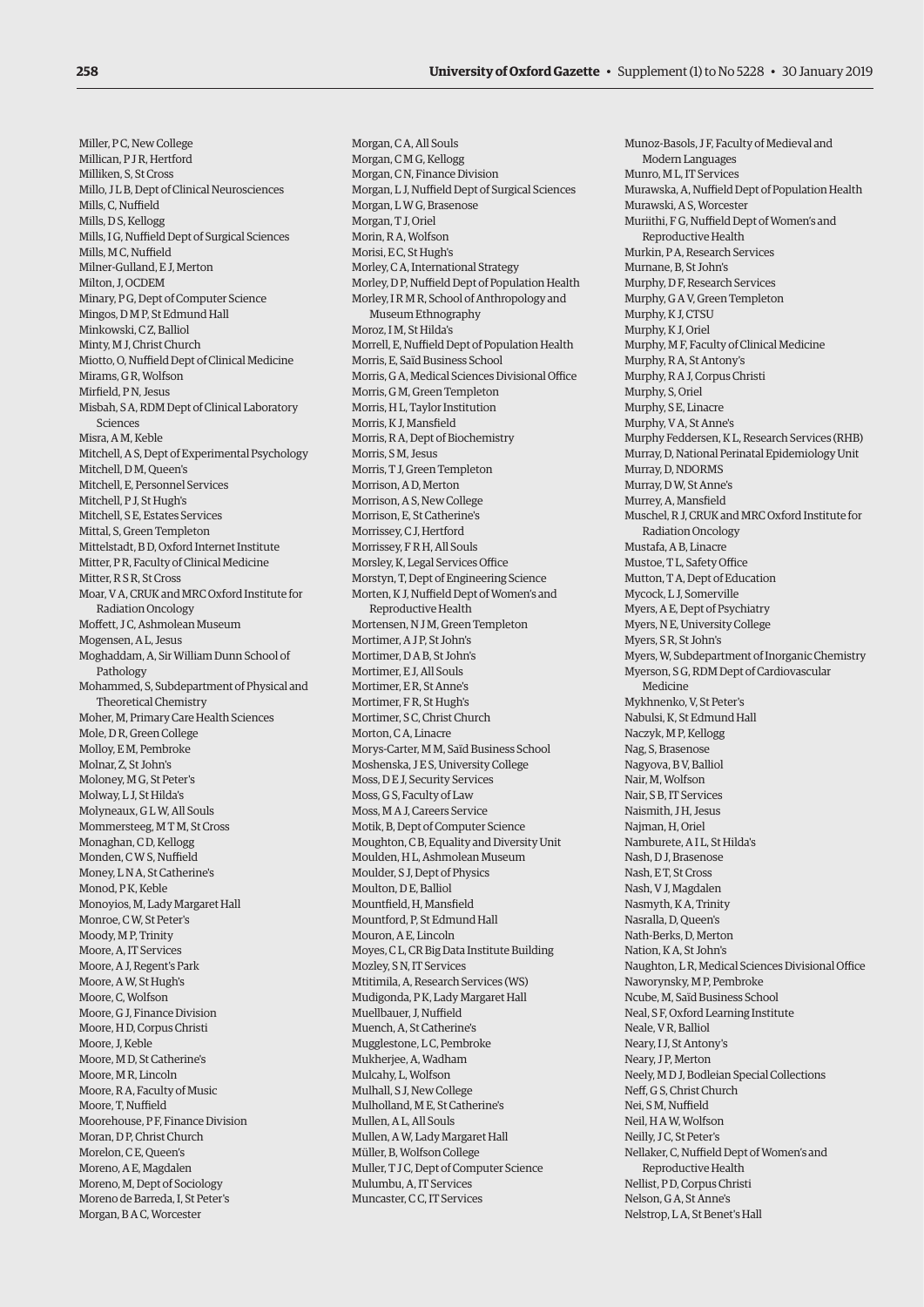Nettleship, J E, Queen's Neubauer, S K, Christ Church Nevado-Holdago, A J, Dept of Psychiatry Neville, M J, Magdalen Nevin, V C, CR Big Data Institute Building New, S J, Hertford Newbold, C I, Green College Newburn, D E J, Medical Sciences Divisional Office Newbury GT Pembroke Newcombe, E, COMPAS Newey, E J, Christ Church Newey, S E, Magdalen Newlyn, L A, St Edmund Hall Newman, G J, Estates Services Newman, J L, Nuffield Dept of Clinical Medicine (Strategic) Newman, P M, Keble Newstead, SL, Christ Church Newton, C R J C, St John's Newton, P N, Wolfson Ng, K S, Dept of Engineering Science Ng, S S S-W, Wolfson Nguyen, L L, St Edmund Hall Nichol, E A, Mathematical Institute Nicholas, B W, Merton Nicholas, J, Student Systems Team Nicholas, R J, University College Nicholls, A J, Harris Manchester Nicholls, G K, St Peter's Nicholls, R J, St Catherine's Nicholls, S E B, Pembroke Nichols, T E P, CR Big Data Institute Building Nicholson, J, Pitt Rivers Museum Nicholson-Lailey, H P, Careers Service Nickau, H K R, Dept of Computer Science Nickell, S J, Nuffield Nickerson, R B, Queen's Nicolaïdis, K A, St Antony's Nieduszynski, C A, Sir William Dunn School of Pathology Nielsen, B, Nuffield Nielsen, K M, Somerville Nielsen, R K, Reuters Institute for the Study of Journalism Nightingale, J B W, Magdalen Nightingale, S K, Dept of Physiology, Anatomy and Genetics Nijman, S, Target Discovery Institute Nikolic, M, Dept of Computer Science Nikolou, M, Saïd Business School Nikolov, N V, University College Nirody, J A, All Souls Nishizawa, K, Faculty of Oriental Studies Nissen-Meyer, T F, Wolfson Nix, J A, Planning and Council Secretariat Niyazioglu Djagalov, A, Exeter Nizami, F A, Magdalen Nizami, M A, Faculty of History Noble, B H, New College Noble, J A, St Hilda's Noble, J G, Dept of Urology Noble, M W J, Green Templeton Noble Wood, O J, Hertford Nobre, A C de O, St Catherine's Nodal, F R, Dept of Physiology, Anatomy and Genetics Noe, D P, St Edmund Hall Noe TH Balliol Nojima, T, Sir William Dunn School of Pathology Nolan, B T, Nuffield

Nolan, D P, Worcester Noonan, M P, St John's Norbrook, D G E, Magdalen Norbury, C J, Queen's Norbury, J, Lincoln Noren, K A, Student Welfare and Support Services Norenberg, C, Wolfson Norman, S J, St Hilda's Norman, T W L, Magdalen Norreys, P A, University College Northover, J P, St Catherine's Norton, R N, Oxford Martin School Nosrati, E, Merton Nothaft, C P E, All Souls Noton, A J, Ashmolean Museum Novacovschi, R M, St Cross Novak, B, Merton Nowakowska, N M, Somerville Nowell, D, Christ Church Nunan, D, Primary Care Health Sciences Nunes, T, Harris Manchester Nunes Esposo, C, Development Office Nurmohamed, S, Worcester Nuttall, J A, St Edmund Hall Nuttall, P A, Wolfson Nye, E M J, Lincoln Nye, P C G, Balliol Oakes, C M, Kellogg Oancea, A E, Kellogg Obbink, D, Christ Church Ober-Blobaum, S, Harris Manchester Oberhauser, H, St Hugh's Obloj, J K, St John's O'Brien, D C, Balliol O'Brien, K E, University College O'Callaghan, C A, Queen's O'Connor, P S, Humanities Division Odimayo, D M T, Christ Church O'Donnell, C A-M, Nuffield Dept of Population **Health** O'Donnell, J, IT Services O'Donoghue, H, Linacre O'Donoghue, J B, Wadham Offer, A, All Souls Offer, A R, Nuffield Dept of Population Health Ogg, G S, Christ Church Ogilvie, A M G, Bodleian Libraries O'Hanlon, M D P, Linacre O'Hanlon, R, St Cross O'Hare, D M, Balliol Ohly, A F R, Faculty of Law O'Kane, C A J, Worcester Okell, T W, Nuffield Dept of Clinical Neurosciences Oldfield, B M, IT Services O'Leary, D A P, Faculty of Clinical Medicine Oliver, J H, St John's Oliver, J M, Jesus Oliver, M J, St Benet's Hall Oliver, S, Personnel Services Oliveras Menor, I, Oriel Olszewska, Z M, St John's Olszowy-Schlanger, J, Corpus Christi Olteanu, D A, St Cross O'Mahony, C I R, Kellogg Omar, H A H, Pembroke Omlor, D, Lincoln Omri, M-S, St John's O'Neill, E E, CRUK and MRC Oxford Institute for Radiation Oncology O'Neill, M, St Hugh's

O'Neill, M A, Faculty of Law O'Neill, P, CRUK and MRC Oxford Institute for Radiation Oncology Ong, C H L, Merton Orchard, A P M, Pembroke Ord, T D G, Balliol O'Regan, C M E, Mansfield O'Reilly, D, Oriel O'Reilly, J, Wadham O'Reilly, K A Q, Queen's O'Rourke, D M, Hertford O'Rourke, K H A, All Souls Orr, J T W, Balliol Osborne, M A, Exeter O'Shaughnessy, T J, St Anne's O'Shea, J, Magdalen Osprey, S M, Subdepartment of Atmospheric, Oceanic and Planetary Physics Ostle, R C, St John's Ostrowski, M S, All Souls Oswal, A, Brasenose Otto, F E L, Environmental Change Institute Ouaknine, J, St John's Oughton, E J, Environmental Change Institute Ouzounian, G, Lady Margaret Hall Ovenden, R, Balliol Ovseiko, P V, Jesus Owen, K R, OCDEM Owen, N J, Queen's Owens, R J, St Catherine's Oxley, D J, All Souls Ozsoylev, H N, Saïd Business School Packer, A, Dept of Physiology, Anatomy and Genetics Padget, O D B, St John's Padilla Parra, S, Wellcome Trust Centre for Human Genetics Padmore, E J, Green Templeton Page, K R, e-Research Centre Page, M R, Corpus Christi Page, R J, Dept of Economics Pagnamenta, A T, Wellcome Trust Centre for Human Genetics Palace, J, Dept of Clinical Neurosciences Palamara, P F, Corpus Christi Palfrey, S D, Brasenose Palfreyman, D, New College Pallot, J, Christ Church Palmer, A J R, Somerville Palmer, A M, St Catherine's Palmer, C W P, Balliol Palmer, K I R F, Lady Margaret Hall Palmer, N F, St Edmund Hall Palmer, T N, Jesus Pamuk, Z, St John's Pan, H, Nuffield Dept of Population Health Pandian, P, IT Services Pandit, J J, St John's Pannick, Lord, All Souls Panwisawas, C, Dept of Materials Panzer, E, All Souls Paoli, S, Balliol Papachristodoulou, A, Worcester Papadopoulos, M, Faculty of Music Papanikitas, A N, Faculty of Clinical Medicine Papanikolaou, D, St Cross Papazoglou, P, Queen's Papoutsi, C, Green Templeton Parakhonyuk, A, Lincoln Pardoe, A, Student Systems Team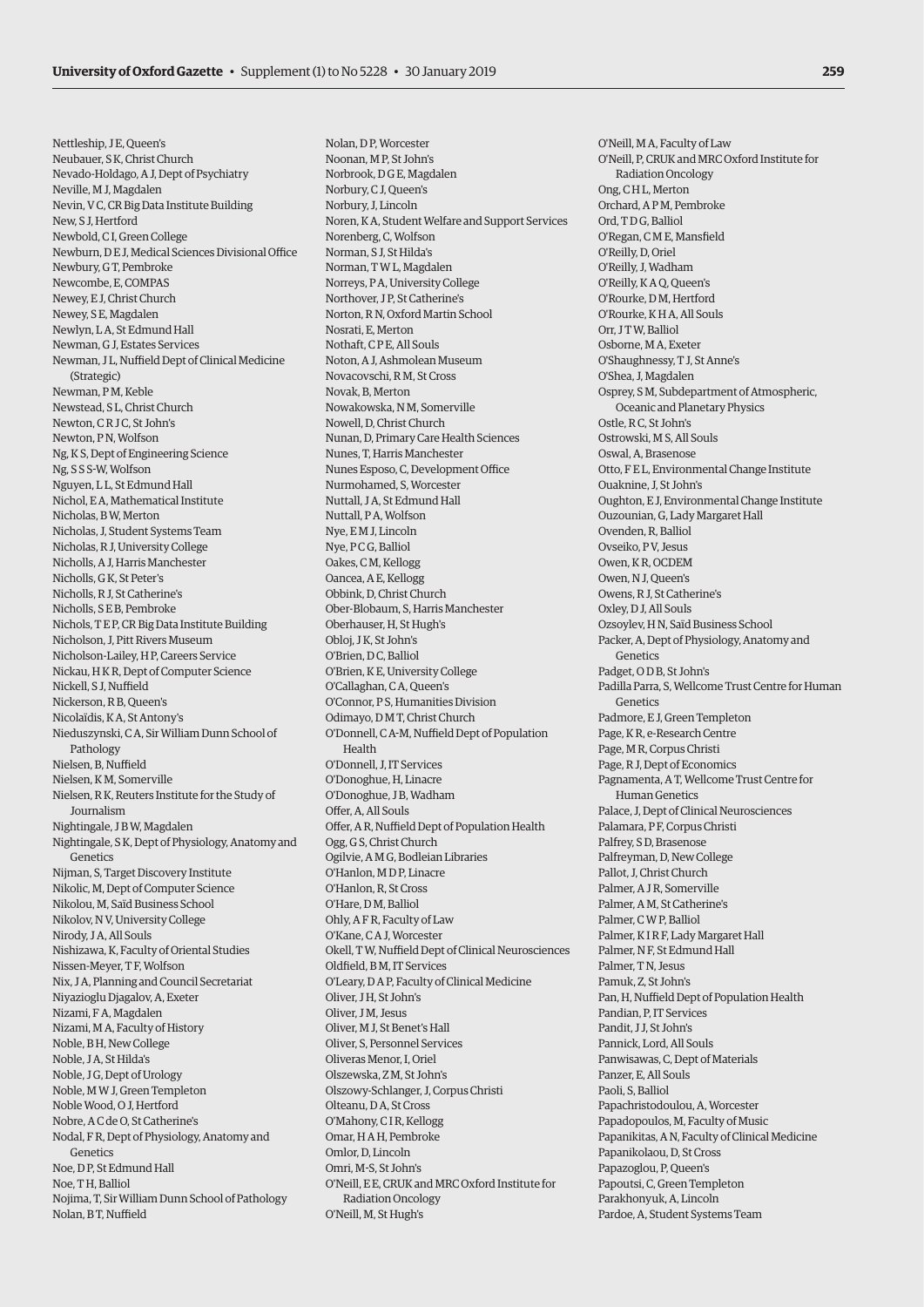Pardos-Prado, S, Merton Parekh, A B, Merton Parish, B, Bodleian Libraries Parish, R J, St Catherine's Parish, S E, Wolfson Park, SG, St Anne's Parker, A J, St John's Parker, A J, Somerville Parker, H L, MPLS Divisional Office Parker, J L, Dept of Biochemistry Parker, L, Worcester Parker, M J, St Cross Parker, P C L, Brasenose Parker, R C T, New College Parkes, D W, Worcester Parkin, J B, St Hugh's Parkin, R J, Wolfson Parkin, S, University College Parkins, C S, Jenner Institute Parkinson, B, Christ Church Parkinson, R B, Queen's Parkinson, S R, Linacre Parkkinen, L J, Nuffield Dept of Clinical Neurosciences Parks, A, IT Services Parmentier, V C G, Somerville Parra Diaz, F I, Worcester Parrington, J, Worcester Parrott, D A, New College Parrott, M J, Kellogg Parry, A M M, Pembroke Parsons, B E, St Cross Parton, R M, Dept of Biochemistry Paseau, A C, Wadham Pasechnik, D V, Dept of Computer Science Paseta, S, St Hugh's Passini, E, Dept of Computer Science Passmore, S M, IT Services Pasta, M, St Edmund Hall Patel, C K, Faculty of Clinical Medicine Patel, M V, Faculty of Clinical Medicine Paterson, D J, Merton Paterson, L A, Research Services Patient, R K, Weatherall Institute of Molecular Medicine Patten of Barnes, Rt Hon Lord, Balliol Pattenden, M A F, All Souls Patterson, J M, Subdepartment of Astrophysics Paugh, K, Corpus Christi Paul, G L B, St Hilda's Paula de Campos Vieira Pires, J, Christ Church Paulin, T N, Hertford Paulus, S C F, Dept of Paediatrics Pavord, I D, St Edmund Hall Pawelczyk, S, NDORMS Pawson, R, Faculty of Clinical Medicine Paxton, C, Corpus Christi Payne, A W R, Centre for Tropical Medicine Payne, E M, St Hilda's Payne, J S, Merton Payne, L, St Antony's Payne, R O, Centre for Clinical Vaccinology and Tropical Medicine Payne, S D, IT Services Payne, S J, Keble Pazos Alonso, C, Wadham Peach, K J, Subdepartment of Particle Physics Peachey, E.M. MPLS Divisional Office Pears, C J, University College Pearson, C F, Kennedy Institute of Rheumatology

Pearson, L R, New College Pearson, R A G, Queen's Pearson, S J, Estates Services Pearson, S R, Dept of Oncology Peel, W E, Keble Peers, LL, Linacre Peirson, S N, Nuffield Laboratory of Ophthalmology Pellagatti, A, RDM Dept of Clinical Laboratory Sciences Pellegrino, A, Dept of Engineering Science Pelling, C B R, Christ Church Pelling, M H, Linacre Pendlebury, S T, New College Penfold, R, Subdepartment of Physical and Theoretical Chemistry Peng, J, School of Geography and the Environment Penney, J H W, Wolfson Peramatzis, M M, Worcester Percy, A C, Green Templeton Percy, E M, Trinity Percy, The Very Revd M W, Christ Church Percy, R, St Hilda's Perdigao-Murta, G, Faculty of Medieval and Modern Languages Perera-Salazar, R, St Hugh's Perez Ricart, C A, St Antony's Perkin, S J, Trinity Perkins, N E R, St Hugh's Perkins, R B, Queen's Perriton, C L, School of Archaeology Perry, A D, Brasenose Perry, D, Wolfson Perry, J C, Jesus Perry, N E H, IT Services Perry, S P, Balliol Peters, C, Queen's Peters, D, Exeter Peters, M, Nuffield Dept of Population Health Peterson, S M, Balliol Pethica, Sir John, St Cross Peto, Sir Richard, Green Templeton Peto, T E A, Faculty of Clinical Medicine Petousi, N, Balliol Petrinic, N, Dept of Engineering Science Petzolt, S, St Hilda's Peverell, A, Estates Services Pezzella, F, RDM Dept of Clinical Laboratory Sciences Phalippou, L L A, Queen's Phaneuf, S, Faculty of Clinical Medicine Phelan, A, Keble Phibbs, S M, Museum of Natural History Phillips, D G, St Edmund Hall Phillips, Sir Jonathan, Keble Phillips, M A, Dept of Biochemistry Phillips, R R, Faculty of Clinical Medicine Phillips, T M, Green Templeton Philpott, M, St Stephen's House Philpott, M, Structural Genomics Consortium Piatti, I, Green Templeton Piechnik, S K, RDM Dept of Cardiovascular Medicine Pierrehumbert, J B, Trinity Pierrehumbert, R T, Jesus Pike, M G, St Edmund Hall Pila, J, Wolfson Pila, JN, St Catherine's Pinedo Villanueva, R A, NDORMS Pinfold, J R, St Catherine's

Pinhorn, M J, IT Services Pinon, M C, St Catherine's College Pinsent, A C, Harris Manchester Pirie, F, St Cross Pitcher, A, Oriel Pitcher, J C G, St John's Pitcher, L.V, Somerville Pitkethly, R H, St Peter's Pitt-Francis, J.M. Wadham Pizzari, T, St Catherine's Platonova, O, St Catherine's Platt, F M, Merton Platt, N, Dept of Pharmacology Please, C P, Mansfield Pleydell-Pearce, S E, Social Sciences Divisional **Office** Ploeg, R J, Nuffield Dept of Surgical Sciences Pluddemann, A, Kellogg Plugge, E H, Wolfson Plummer-Powell, B S, Development Office Plunkett, KR, St Hugh's Pobjoy, M P, Magdalen Podsiadlowski, P, St Edmund Hall Pollard, A J, St Cross Pollard, A M, Linacre Pollard, M C, Pembroke Pollard, R J, Nuffield Dept of Clinical Neurosciences Pollini, N, Merton Poole, P S, Somerville Poole, W E, New College Pooley O E E, Oriel Pooley, S K, Magdalen Popat, M T, Nuffield Dept of Clinical Neurosciences Pope, L K, Bodleian Libraries Popham, M G, Bodleian Digital Library Systems and Services Porcelli, D R, St Anne's Porfyrakis, K, Dept of Materials Porter, C, Student Administration Portwood, ND, Exeter Posada-Carbo, E, St Antony's Posner, H I, Pembroke Potter, B V L, University College Pottle, M C, Wolfson Pottle, T M, Lady Margaret Hall Potts, C R, Somerville Poulton, J, Lady Margaret Hall Povey, T, University College Powell, J A, Primary Care Health Sciences Powell, P M, Student Welfare and Support Services Powell, T, St Hugh's Power, A L, St Catherine's Power, S B, Oriel Power, T. J. St Antony's Powrie, F M, Wadham Prabhakaran, D, Subdepartment of Condensed Matter Physics Prag, J R W, Merton Prassl, J F B B, Magdalen Pratt, L, St John's Pratten, D.T. St Antony's Prauscello, L, All Souls Preiss, DJ, CTSU Prendergast, A J, Wadham Prescott-Couch, A, Lincoln Preston, G M, Linacre Price, A J, Worcester Price, C D, Magdalen Price, J R, Queen's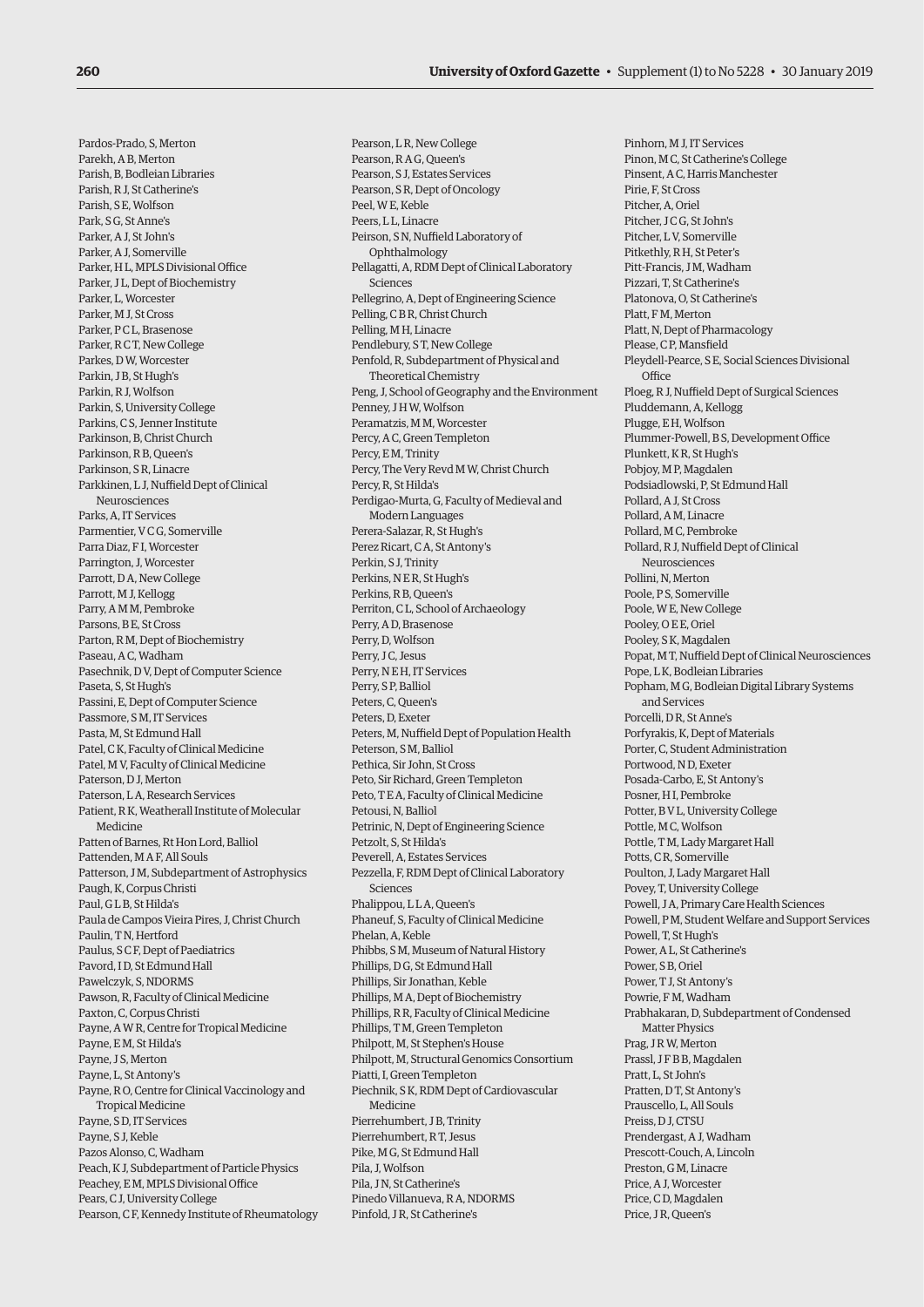Price, M T, Museum of Natural History Price, R N, Centre for Clinical Vaccinology and Tropical Medicine Priest, S M, Blackfriars Hall Priestland, D R, St Edmund Hall Priestley, H A, St Anne's Priestman, D A, Dept of Pharmacology Priestman, J A, Brasenose Prieto Alhambra, D, Green Templeton Prillaman, S A, Nuffield Prince, P S, Estates Services Prince, T M, Magdalen Prior, C R, Trinity Prior, G D, Worcester Pritchard, E M, St Cross Probert, P, Wolfson Probert, S J, Brasenose Prochaska, A M S, Somerville Proemel, D J, Mathematical Institute Proks, P, St Cross Propper, C H, Development Office Proud, S R, Subdepartment of Atmospheric, Oceanic and Planetary Physics Proudfoot, EG, Lincoln Proudfoot, N J, Lincoln Prout, D, Queen's Pryce, A R, Wadham Puddicombe, C A, Estates Services Pugh, C W, Kellogg Pulman, S G, Somerville Purbrick, S L, Finance Division Purcell, N, Brasenose Purkiss, D M, Keble Pybus, J P N, e-Research Centre Pybus, O G, New College Pyle, D M, St Anne's Pyner, S, Development Office Qian, M C, Lady Margaret Hall Qian, Z, Exeter Quaghebeur, G, Faculty of Clinical Medicine Quarrell, R E M, Balliol Quelch, S C, Faculty of Clinical Medicine Quested, D J, Dept of Psychiatry Quevedo, C E, Weatherall Institute of Molecular Medicine Quigley, M A, Linacre Quinlan, M J, Nuffield Dept of Clinical Neurosciences Quinn, J M C, Worcester Quinn, N N, Lady Margaret Hall Quinn, S R, St Antony's Quinney, R J H, New College Rabbitts, T H, Weatherall Institute of Molecular Medicine Rabone, M R K, Merton Radaelli, P G, Wadham Radcliffe Richards, J, Linacre Radisoglou, A, Lincoln Raff, J.W Lincoln Raff, R J, Nuffield Dept of Population Health Rahimi, K, Oxford Martin School Rahman, I A, St Cross Rahman, M, Centre for Tropical Medicine Ralph, J K L, Radcliffe Science Library Rama Murthy, S, Saïd Business School Ramachandran, V K, Dept of Plant Sciences Ramadan, K, CRUK and MRC Oxford Institute for Radiation Oncology Ramadan, T, Dept of Biomedical Services Ramadan, T, St Antony's

Ramanna, K, Blavatnik School of Government Ramble, C A E, Wolfson Ramdas, S, Faculty of Clinical Medicine Ramirez, R, Green Templeton Ramracheya, R D, Wolfson Ramsden, J D, St Peter's Ramsey, C B, Merton Randolph, S E, Christ Church Ranford, L D, Estates Services Rangan, A, Faculty of Clinical Medicine Ransom, P A, Dept of Politics and International Relations Rasmussen, J D S, Mansfield Rasmussen, K B, Dept of Computer Science Rastinejad, F, Target Discovery Institute Ratcliffe, Sir Peter, Magdalen Ratcliffe, R G, New College Ratcliffe, S L, Lady Margaret Hall Rauch, F, Brasenose Rauschenbach, S, Wadham Raw, J A, University Library Services Rawlins, J N P, Wolfson Rawson, J L, Merton Ray, J W, IT Services Raymond, J L, Dept of Engineering Science Raymond, M E, Queen's Raymont, V, Dept of Psychiatry Rayner, J, RDM Dept of Cardiovascular Medicine Rayner, N W, OCDEM Rayner, S F, Keble Rayner, S M, Somerville Raynes, EP, St Cross Read, J A M, Pembroke Read, P L, Trinity Read, S, Queen's Rebeschini, P, University College Rechter, D, Faculty of Oriental Studies Reckless, I P, Faculty of Clinical Medicine Redfield, C, Wolfson Redford, C, Hertford Redgwell, C J, All Souls Redwood, J A, All Souls Reece, S, Oxford–Man Institute of Quantitative Finance Reed, J R, Dept of Dermatology Reed, Rt Hon Lord, Balliol Reed, R C, St Anne's Reed-Tsochas, F P, Green Templeton Rees, J L, Pembroke Rees, K, St Anne's Rees, N H, Subdepartment of Inorganic Chemistry Rees, O L, Queen's Reeve, H A, Christ Church Reeves, A S, Green Templeton Reeves, M E, Somerville Rehwinkel, J, Weatherall Institute of Molecular Medicine Reichold, A J H, Balliol Reid, A A, Linacre Reid, A G, Faculty of Clinical Medicine Reid, R J, St Cross Reilly, S N, RDM Dept of Cardiovascular Medicine Reinecke, A, Dept of Psychiatry Reinert, GD, Keble Reinhardt, T, Corpus Christi Reisinger, C, St Catherine's Reith, C A, CTSU Rembold IK Hertford Rendell, J M, St Hugh's Rendell, S J, IT Services

Renton, P B, Subdepartment of Particle Physics Renwick, S E, Queen's Reyes-Sandoval, A, Corpus Christi Reynard, J M, Lady Margaret Hall Reynolds, D J M, St Catherine's Reynolds, F S, St Benet's Hall Reynolds, J, Green Templeton Reynolds, M O R, St Anne's Rezvani, M, Faculty of Clinical Medicine Rhodes, J, St John's Riach, G K, Wadham Ribe, E M, Dept of Psychiatry Ribeiro Marques de Carvalho, S D, St Hugh's Rice, E E, Wolfson Rice, PG, Nuffield Richards, L, Dept of Sociology Richards-Doran, D P, Primary Care Health Sciences Richardson, L M, University Offices Rickaby, R E M, Wolfson Riddle, C L, Research Services Riddoch, M J, St Hugh's Rider, O J, Pembroke Riede, M K, Wolfson Riggs, C J, All Souls Rigopoulou, D, Subdepartment of Astrophysics Riley, A M, Dept of Pharmacology Riley, N P, Estates Services Riley, P R, Jesus Rinaldi, C, Dept of Physiology, Anatomy and Genetics Rinaldi, S, Faculty of Clinical Medicine Ringe, W-G, Christ Church Ringen, S, Green Templeton Riordan, O M, St Edmund Hall Ripley, B D, St Peter's Ristic, L, Radcliffe Science Library Ritchie, A J, St Catherine's Ritchie, G A D, Worcester Ritter, A F, Wadham Rittscher, J, Wolfson Rival, L M, Linacre Rivero Arias, O, Merton Rizos, E, Linacre Roadknight, J G, Trinity Robbins, P A, Queen's Roberts, A J, Somerville Roberts, D J, Trinity Roberts, G, Dept of Oncology Roberts, I A G, Dept of Paediatrics Roberts, I S D, Christ Church Roberts, J, Dept of Materials Roberts, J R, Graduate Admissions Roberts, J V, Worcester Roberts, K W S, Nuffield Roberts, L, Voltaire Foundation Roberts, N A, Finance Division Roberts, P C, Wolfson Roberts, P M, Jesus Roberts, S.G. St Edmund Hall Roberts, S J, Somerville Robertson, C M, Dept of Paediatrics Robertson, D A, St Catherine's Robertson, E J, St Hugh's Robertson, E R, Nuffield Dept of Surgical Sciences Robertson, J, Brasenose Robertson, J D, IT Services Robertson, R N N, Queen's Robeson, S J, IT Services Robins, P J, St Antony's Robinson, Dame Carol, Exeter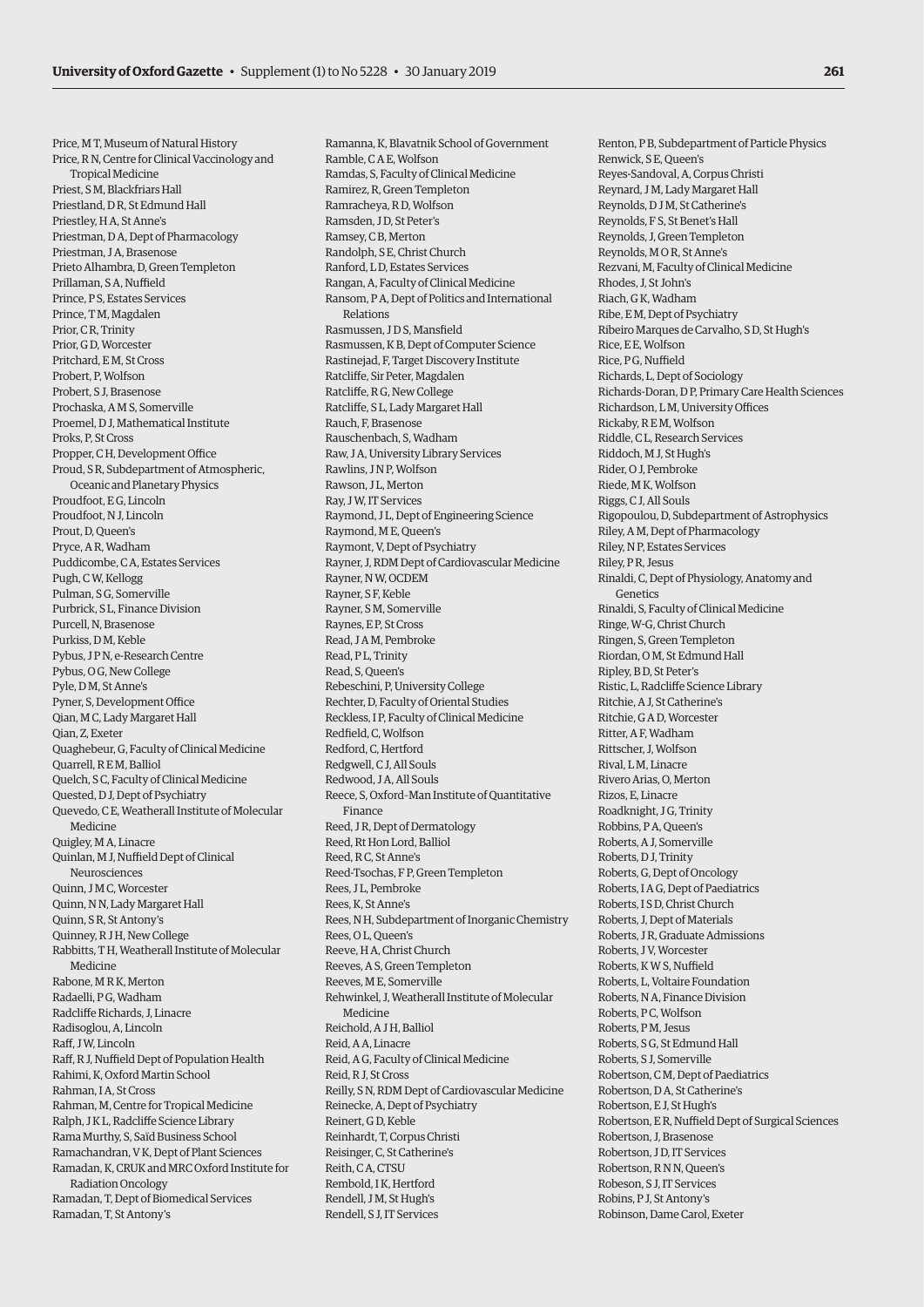Robinson, D H, Magdalen Robinson, D J, School of Archaeology Robinson, E R, St John's Robinson, G C, Medical Sciences Divisional Office Robinson, M A, St Cross Robinson, M J, Balliol Robinson, R A, St Catherine's Robinson, S A, St Anne's Robson, L A, Regent's Park Robson, M D, RDM Dept of Cardiovascular Medicine Rocca-Serra, P, e-Research Centre Roche, J-P E, Graduate Admissions Roche, P F, Hertford Rockett, K A, Wellcome Trust Centre for Human Genetics Rodd, K, Finance Division Rodger, B, Bodleian Libraries Rodger, N A M, All Souls Rodgers, C T, Merton Rodgers, E C, Dept of Education Rodrigues, A F, Dept of Paediatrics Rodrigues, J N, NDORMS Rodriguez, B, St Cross Rodriguez-Pereyra, G J, Oriel Rodriguez Perez, D, Wolfson Roehr, C C, Faculty of Clinical Medicine Roeser, U, Wolfson Roeves, B, Begbroke Directorate Roffe, D R, Faculty of History Rogan, E L, St Antony's Rogan, I, Saïd Business School Roger, A C, Development Office Roger, J C, Personnel Services Rogers, A C, St Anne's Rogers, A D, Somerville Rogers, A P, Keble Rogers, B J, Lady Margaret Hall Rogers, C, Faculty of Clinical Medicine Rogers, D J, Dept of Engineering Science Rogers, D J, Dept of Zoology Rogers, J K, Dept of Statistics Roissetter, B, IT Services Rojo, J C, Rudolf Peierls Centre for Theoretical Physics Rolfe, A W, Corpus Christi Rollier-Weissenburger, C S, Oxford Vaccine Group Romaine, C S R, Continuing Education Rombach, I, St Edmund Hall Ronayne, D J F, Nuffield Ronin, M, Brasenose Rood, T C B, St Hugh's Roome, J A, Ruskin School of Art Roope, L S J, Nuffield Dept of Population Health Roper L.A, Oriel Rorsman, O P, Harris Manchester Roscoe, A W, University College Roscoe-Styler, E, Personnel Services Rose, G, St John's Rose, H L, Linacre Rose, S J, Jesus Rosen, A B, Kellogg Rosen, P H, Faculty of Clinical Medicine Rosenberg, S P, Wycliffe Hall Rosenblitt, J A, Regent's Park Rosic, B, St Anne's Roskell, D E, Green College Ross, C R, Regent's Park Ross, G, Wolfson Ross, G G, Wadham

Ross, J A, Kellogg Ross, S P, Faculty of Clinical Medicine Rosser, A G, St Catherine's Rossi, M, IT Services Rossler, D C, Pembroke Rostill, L D, Trinity Roth, I M, Ludwig Institute for Cancer Research Roth, W A, University College Rothschild, D H, All Souls Rothwell, P, St Peter's Rothwell, P M, St Edmund Hall Round, M A, Estates Services Rousakis, M, Merton Rouse, S C, St Catherine's Rousseau, J N, Jesus Roversi, P, Faculty of Biochemistry Rowan, D, Somerville Rowbottom, J H, University College Rowe, G M, Research Services Rowe, R E, Merton Rowland, C.C. Queen's Rowland, M J, University College Rowland-Jones, S L, Christ Church Roxanis, I, Wolfson Roy, I, St Antony's Roy, R A, Harris Manchester Royall, J A, Somerville Roycroft, J, University Sports Dept Royston, D J, RDM Dept of Clinical Laboratory Sciences Rubin-Detlev, K B, Christ Church Rubio, D, Magdalen Rudge, L, Dept of International Development Rudman, J M, Medical Sciences Divisional Office Rueda, F D, Nuffield Rueda, V, Pembroke Ruggeri, A, Brasenose Ruhs, M, Continuing Education Ruiz Olaya, I C, Kellogg Rumble, N A, IT Services Rumfitt, I P, All Souls Rumsey, L, Mansfield Rumsey, S A, Bodleian Digital Library Systems and Services Rundell, K D B, All Souls Rupflin, M E, Trinity Rusbridger, A C, Lady Margaret Hall Rushworth, J F, Worcester Rushworth, M F S, Wolfson Russell, A J, St John's Russell, D J, Corpus Christi Russell, R, Nuffield Dept of Clinical Neurosciences Russell, R E K, NDM Dept of Experimental Medicine Rutherford, R B, Christ Church Ryan, A J, CRUK and MRC Oxford Institute for Radiation Oncology Ryan, C T, Faculty of Theology and Religion Ryan, F J, Dept of Paediatrics Ryan, J D, Faculty of Clinical Medicine Ryan, J F, Christ Church Ryan, K M, Dept of Computer Science Ryan, S S, Primary Care Health Sciences Ryder, P, Magdalen Ryzova, L, Faculty of History Sabharwal, N K, Green College Sabokbar, A, Wolfson Sachse, G B, Dept of Physiology, Anatomy and Genetics Sadarangani, M, Magdalen

Sadat, F, Saïd Business School Sadoux, M, Language Centre Sahner, C C, St Cross Sailem, H, Institute of Biomedical Engineering St Noble, V, Gray Institute for Radiation Oncology and Biology Sako, M, New College Salamone, C, Mansfield Salguero-Gomez, R, Jesus Salio, M, Weatherall Institute of Molecular Medicine Salisbury, H R, St Anne's Salje, J, St Peter's Sallet, J, Oriel Sallinger, E, Dept of Computer Science Salmas, A, Faculty of Oriental Studies Salmon, D J, Medical Sciences Divisional Office Salmon, J F, Green Templeton Salow, B J, Magdalen Salter, C J, Trinity Salter, R.S. Balliol Salvesen, A G, Mansfield Salvi, D, Institute of Biomedical Engineering Salvini, S, e-Research Centre Samel, H M, Lady Margaret Hall Sammons, P M, Dept of Education Sampaio Baptista, S C, New College Sampson, J W, Magdalen Sanchez-Ancochea, D, St Antony's Sandberg, A, Faculty of Philosophy Sanders, A J, Oxford Learning Institute Sanders, D.R. St John's Sanders, E J, Centre for Tropical Medicine Sanders, K, Pitt Rivers Museum Sanders, M J, Nuffield Dept of Clinical Neurosciences Sanders, R A, Faculty of Philosophy Sanders, R A, Primary Care Health Sciences Sanders, T, St Hugh's Sanderson, A G J S, All Souls Sandham, M.C.A. Worcester Sansom, M S P, Corpus Christi Sansom, S N, Kennedy Institute of Rheumatology Sansome, G, CTSU Sansone, S A, e-Research Centre Santhanam, R, Magdalen Sargent, I L, Mansfield Sarisky, D, Wycliffe Hall Sarkar, S, Linacre Sarooshi, D, Queen's Sarro, R, St Antony's Sasse, G, Nuffield Satsangi, J, Green Templeton Sattentau, Q J, Magdalen Satti, I, Jenner Institute Sauer, C, Green Templeton Saumarez Smith, O, Lincoln Saunders, A C, IT Services Saunders, D J, St Anne's Saunders, K E A, Oriel Saunders, S W, Merton Saupe, E.E. St Hugh's Saven, B E, Harris Manchester Savulescu, J, St Cross Savvopoulos, K, Faculty of Classics Sawyer, D E, Merton Sawyer, R J, Nuffield Dept of Anaesthetics Saxton, R L A, Worcester Sbierski, J J, Mathematical Institute Scaber, J M, St Anne's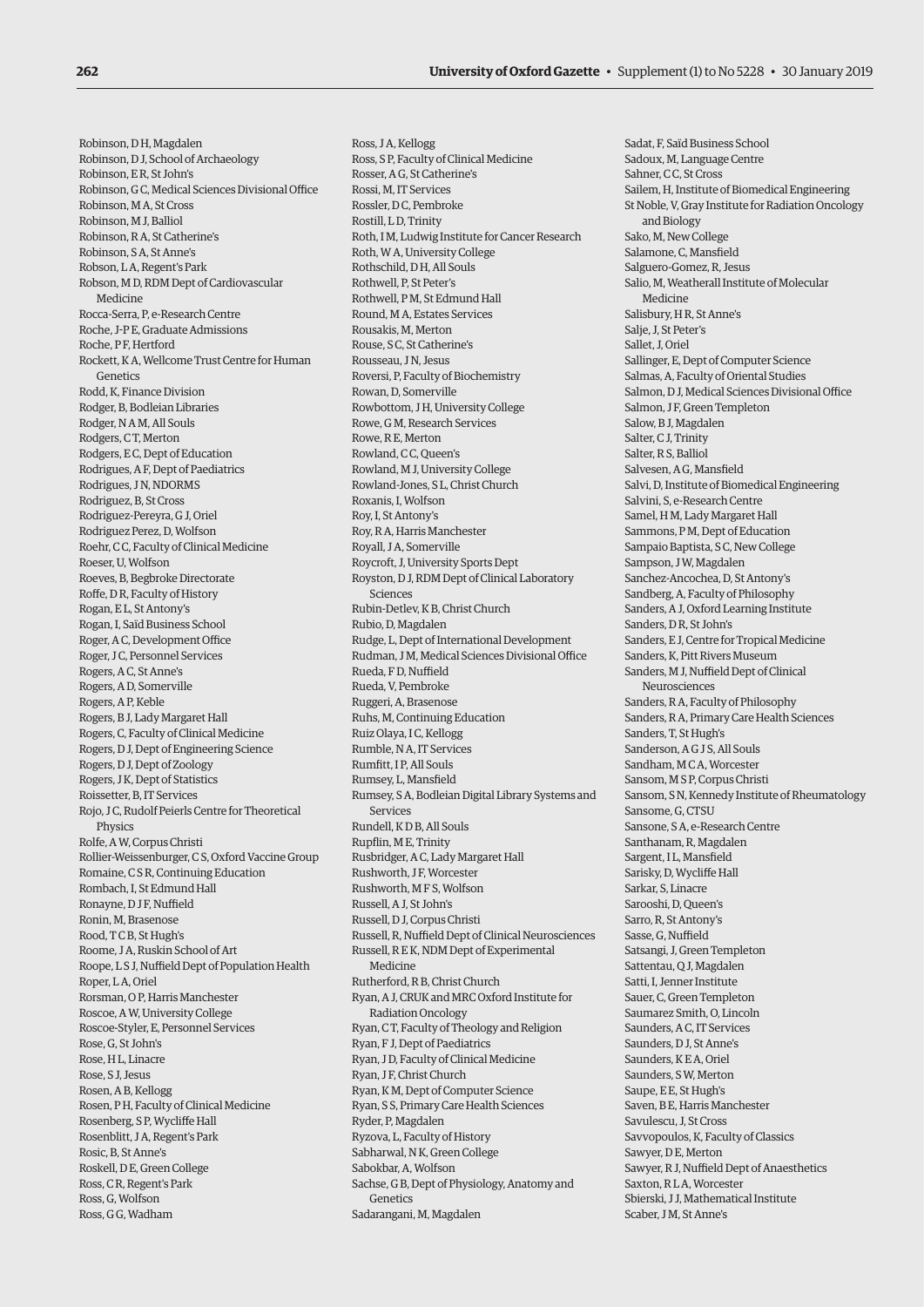Scataglini Belghitar, G, Balliol Scerif, G, St Catherine's Schaaf, L J, Bodleian Special Collections Schafer, R D, Faculty of Clinical Medicine Schafer-Nameki, S, Wadham Schear, J, Christ Church Scheinkonig, K A, Estates Services Schekochihin, A, Merton Schenk, C.R. St Hilda's Schenke, G, Faculty of Oriental Studies Schlackow, I, Brasenose Schlackow, W, Pembroke Schleiter, P, St Hilda's Schmalz, M, Saïd Business School Schmid, A, Dept of Clinical Neurosciences Schmidt, A V C, Balliol Schmitz, P I, Subdepartment of Organic Chemistry Schneider, J E, Wellcome Trust Centre for Human Genetics Schnell, J.R. St John's Schoenrich, R A, Merton Schofield, C J, Hertford Schroeder, R C, Oxford Internet Institute Schroeder, S J, Christ Church Schuh, A, Faculty of Clinical Medicine Schulting, R J, Wolfson Schulz, U G R, Linacre Schuman, A N, Faculty of Clinical Medicine Schuster-Boeckler, P B, Ludwig Institute for Cancer Research Schwanen, T, St Anne's Scobie, R E, Mansfield Scotland, R W, Linacre Scott, A D, Merton Scott, A J, All Souls Scott, B J, Wadham Scott, D J, Lady Margaret Hall Scott, H J, Lady Margaret Hall Scott, H M, Jesus Scott, H V, Faculty of English Language and Literature Scott, K, St Cross Scott, L M, Green Templeton Scott, R H, Dept of Engineering Science Scott-Smith, T A, St Cross Screaton, G R, Merton Screen, E M, Trinity Scruton, R V, Blackfriars Hall Scudder, C L, Wellcome Trust Centre for Human Genetics Scullion, J S, Worcester Scutt, C S, Pembroke Sealey, A P, Proctors' Office Seaman, T W, All Souls Sear, J W, Green Templeton Searle, M P, Worcester Seddon, L M, Public Affairs Directorate Seddon, N, Wadham Sedlacek, P, Christ Church Seeley, C L, Finance Division Segal, D, All Souls Seifert, D H, St John's Seiradake, E, Dept of Biochemistry Seidinovic, D. Mansfield Sekaran, S, Nuffield Laboratory of Ophthalmology Sekita, K, St John's Selinger, D P, Academic Registrar's Office Selva, M, St Antony's Semple, J C, Dept of Psychiatry Semple, J F, Queen's

Seregin, G, St Hilda's Sernesi, M, Faculty of Oriental Studies Serra Barros, A C, Research Services (RHB) Service, R J, St Antony's Seryi, A, Wolfson Seth, C J, All Souls Setshedi, M, Weatherall Institute of Molecular Medicine Seufert, J.M. Bodleian KB Chen China Centre Library Seymour, L W, Wolfson Shacknove, A, Continuing Education Shadbolt, N R, Jesus Shaddel, F, Faculty of Clinical Medicine Shah, A, Wolfson Shah, K, St John's Shah, K A, Faculty of Clinical Medicine Shah, S M A, Dept of Computer Science Shaikh, S J, MPLS Divisional Office Shakespeare, B, Estates Services Shamonina, E, Wadham Shapiro, J D, St Cross Shapiro, S E, New College Sharma, M, Nuffield Dept of Population Health Sharp, E H, Personnel Services Sharp, T, University College Sharpe, M C, St Cross Sharpe, R, Wadham Sharples, E J, Faculty of Clinical Medicine Shaw, A J, Wadham Shaw, A J R, St Benet's Hall Shaw, J.A. Bodleian Libraries Shaw, J A, Harris Manchester Shaw, L V, Kellogg Shaw, S, Wolfson Shaw, S C, Faculty of Clinical Medicine Shaw, S E, Green Templeton Shaw, T E, Medical Sciences Divisional Office Shayani, S, Faculty of Oriental Studies Sheard, S J, Trinity Shebbeare, T A, Green Templeton Sheehy, S L, Lady Margaret Hall Shefler, A G, Faculty of Clinical Medicine Sheldon, B C, Wolfson Shepherd, W, Museum of Natural History Shepherd-Barr, K E, St Catherine's Sheppard, D M W, Trinity Sheppard, J P, Green Templeton Sheppard, K K, Keble Sheppard, P J, Social Sciences Divisional Office Shepperd, S, Nuffield Dept of Population Health Sherlock, J P, Trinity Sherratt, D J, Linacre Sherwood, J E, Jesus Shimeld, SM, Balliol Shine, B S F, RDM Dept of Clinical Laboratory Sciences Shingler, C, Dept of Oncology Shipsey, I P J, St Catherine's Shipway, D J, IT Services Shipway, E J, Oxford Internet Institute Shlaim, A, St Antony's Shlugman, D, Nuffield Dept of Clinical **Neurosciences** Shogry, S.T.E. Brasenose Shrimpton, N G, Lady Margaret Hall Shuttleworth, S A, St Anne's Sibbald, J.E. Finance Division Sibson, N R, University College Siebold, C, Structural Biology

Siefring, J, Pembroke Sienkiewicz, S F A, Balliol Sigloch, K, Exeter Sillero-Zubiri, C, Lady Margaret Hall Silman, A J, Green Templeton Silver, J D, Dept of Physics Silver, L, St Edmund Hall Silverman, B W, Faculty of Statistics Silvester, R M, Subdepartment of Astrophysics Sim, E, St Peter's Sim, R B, Wolfson Simmons, A, Weatherall Institute of Molecular Medicine Simon, A K, Weatherall Institute of Molecular Medicine Simon, S H, Somerville Simonova, N, Exeter Simpson, A C, Kellogg Simpson, C R, Nuffield Simpson, E J F, Christ Church Simpson, J A, Kellogg Simpson, R S, St John's Simpson, T W, Wadham Sims, J W, MPLS Divisional Office Sinai, N, Pembroke Sinclair, W T M, Wadham Sirks, A J B, All Souls Sitsapesan, R M A, Hertford Sivakumar, S, Dept of Oncology Sivell, J J F W, Continuing Education Siveter, D J, St Cross Sivia, D.S. St John's Siviour, C R, Pembroke Skinner, S A, Balliol Skipp, B P, Hertford Skoda, H S H, St John's Skokowski, P G, St Edmund Hall Skordyles, E K, Faculty of Medieval and Modern Languages Skoyles, M, Graduate Admissions Slade, I H, Green Templeton Slade, R A, St Catherine's Slater, L J E, Hertford Slater, R L E A, Green Templeton Slater, S A, Faculty of English Language and Literature Slaven, M R, Conservation and Collection Care Sloan, J, Harris Manchester Slyz, A D, New College Small, H W, Pembroke College Small, N, Dept of Physics Smart, J H, Saïd Business School Smart, N, Dept of Physiology, Anatomy and Genetics Smart, S C, Gray Institute for Radiation Oncology and Biology Smets, M, Green Templeton Smith, A D, Nuffield Dept of Population Health Smith, A L, St Catherine's Smith, B R, Development Office Smith, C, Radcliffe Dept of Medicine (Strategic) Smith, C C, Oxford Vaccine Group Smith, C S, Merton Smith, E.I. Hertford Smith, H E, St Hilda's Smith, H W, Keble Smith, J, Finance Division Smith, J A C, Magdalen Smith, J B E, Nuffield Dept of Population Health Smith, J C, St Catherine's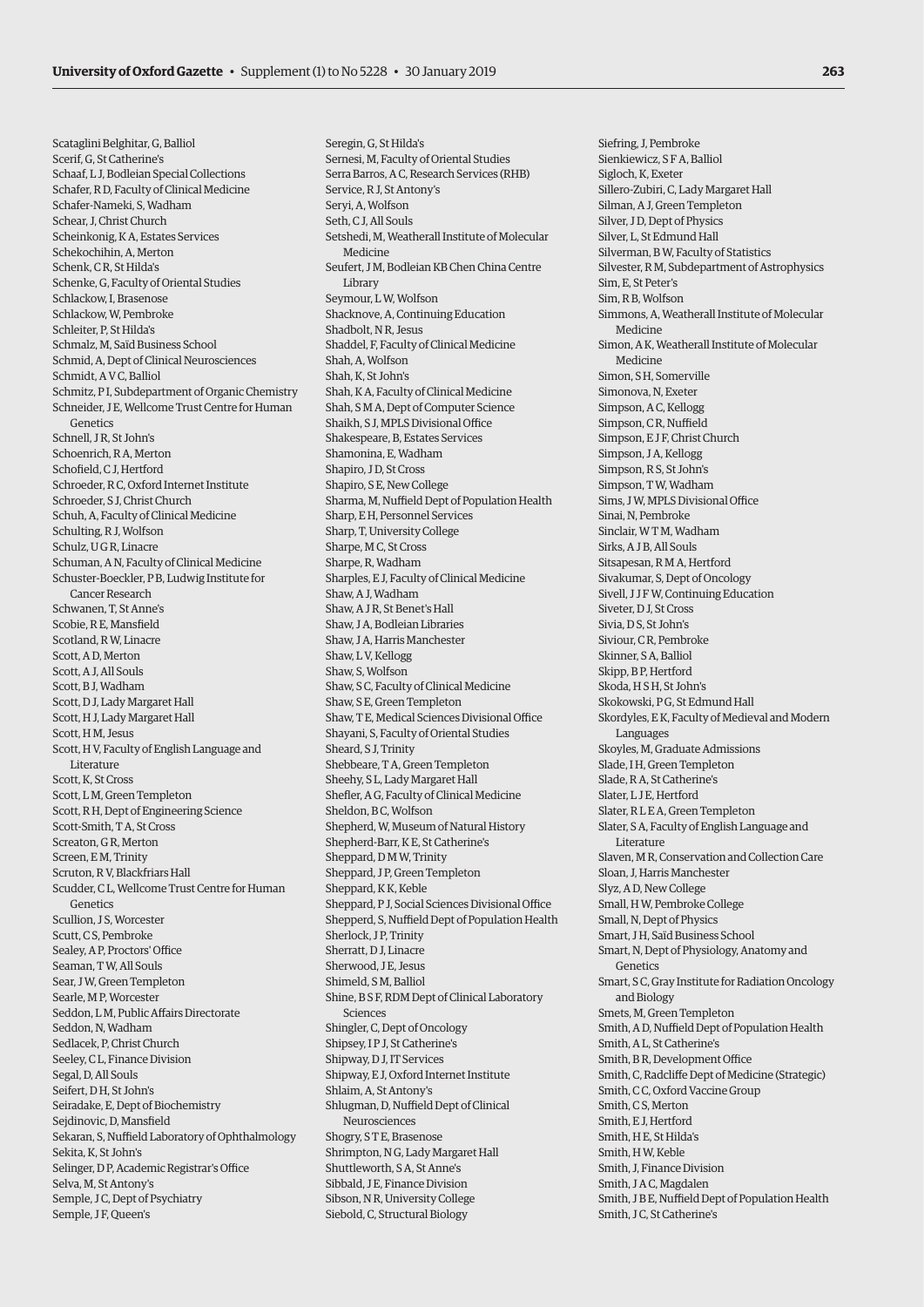Smith, J M, Mansfield Smith, JMH, All Souls Smith, L A, Pembroke Smith, LD Lincoln Smith, L J, Harris Manchester Smith, L J, St Hilda's Smith, M A, Kellogg Smith, M A C, Queen's Smith, M D, University College Smith, M J, University College Smith, M P, Kellogg Smith, M R, Dept of Paediatrics Smith, O F, Wolfson Smith, R J, Magdalen Smith, R P, Worcester Smith, R R R, Lincoln Smith, R W, Faculty of Clinical Medicine Smith, S, University College Smith, S A, All Souls Smith, S C, Balliol Smith, S D, Brasenose Smith, S M, Keble Smith, T, NDORMS Smith, V C, Research Laboratory for Archaeology and the History of Art Smithson, H E, Pembroke Smyth, A, Balliol Snape, D T, Blavatnik School of Government Snape, M D, Centre for Clinical Vaccinology and Tropical Medicine Sneddon, S M, Linacre Snelling, S J B, St Catherine's Snidal, D J, Nuffield Snijders, T A B, Nuffield Snoeck, J Y G, Nuffield Dept of Surgical Sciences Snow, D, Exeter Snow, R W, Faculty of Clinical Medicine Snowling, M J, St John's Sobey, I J, St John's Softley, K T, St Hugh's Sohn, J, Dept of Engineering Science Soilleux, E J, RDM Dept of Clinical Laboratory Sciences Solomons, L, Faculty of Clinical Medicine Somogyi, P P, Dept of Pharmacology Song, C, Ludwig Institute for Cancer Research Song, Y, Contemporary Chinese Studies Soonawalla, K Z, Keble Soonawalla, Z F, Faculty of Clinical Medicine Sopranzetti, C, All Souls Souter, C L, St Cross Southcombe, G, Wadham Southcombe, J, Keble Southerden, F E, Somerville Southwood, K.E. St John's Spackman, G R L, New College Spady, R H, Nuffield Spain, A D, Lincoln Spare, J J, Corpus Christi Sparks, J F, Oriel Sparrow, D B, Dept of Physiology, Anatomy and Genetics Sparrow, S N, e-Research Centre Spartera, M, St Peter's Speakes, C R, Finance Division Speight, M R, St Anne's Speller, S C, St Catherine's Spence, C J, Somerville Spencer, A J, Jenner Institute Spencer, D S L, MPLS Divisional Office

Spencer, E J, Estates Services Spencer, H L, Exeter Spensley, M F, Lady Margaret Hall Spicer, D A, Exeter Spingou, F, Wolfson Spivey, J M, Oriel Sprengel, D E, St John's Sprosen, T S, CTSU Squier, W M V, Green College Srinivas, S, Jesus Srinivasan, A P, All Souls Srivastava, R, Dept of Physics Stacey, J A, Queen's Stacey, R J, Faculty of Clinical Medicine Stacey, R R, IT Services Stafford, B, Trinity Stafford, F J, Somerville Stafford, M, St Cross Stagg, C J, St Edmund Hall Stamatopoulou, M, Lincoln Stanbury, V P, Bodleian Libraries Standley, E R, St Cross Stansbury, K, National Perinatal Epidemiology Unit Stansfeld, P J, St Catherine's Stanton, A E, Faculty of Clinical Medicine Stanworth, P M, IT Services Stanworth, S J, St Catherine's Stanyek, J E, St John's Staplin, N, CTSU Stargardt, E N R, Magdalen Starinets, A O, St John's Staton, S, Dept of Computer Science Staunton, D, Christ Church Stavrinou, P N, Lincoln Stavropoulos, N E, Faculty of Law Stayt, C W, Dept of Engineering Science Stead, L F, Primary Care Health Sciences Steane, A M, Exeter Steel, A, Wadham Stegen, G, Dept of Psychiatry Stein, A L, Linacre Steinberg, J R, St Anne's Steinsaltz, D R, Worcester Stellardi, G A, St Hugh's Stemplowska, Z T, Worcester Stenton, A M, Green Templeton Stephen, A T, Worcester Stephenson, E W, Oriel Stephenson, J Z, Wadham Stepien, R, Wolfson Sternberg, G, Hertford Sternberg, K S, Christ Church Sternberg, T, Worcester Stevens, C. J. St Hugh's Stevens, J E, Green College Stevens, M J, Lincoln Stevens, R E J, IT Services Stevens, R H, Lady Margaret Hall Stevens, R J, Kellogg Stevenson, D C S, Jesus Stevenson, J, Worcester Stevenson, J B, Campion Hall Stewart, A C, Centre for Tropical Medicine Stewart, D A, Dept of Psychiatry Stewart, D J, IT Services Stewart, H S, Faculty of Clinical Medicine Stewart, MT St Hugh's Stewart, PCN, Wolfson

Stier, P, Subdepartment of Atmospheric, Oceanic and Planetary Physics Stiglitz, M, Conservation and Collection Care Stiller, C A, New College Stockdale, Z C, Nuffield Dept of Clinical Medicine (Strategic) Stoesser, N.E. Brasenose Stokes, A F, Kellogg Stokes, J, Worcester Stokes, M G, New College Stoll-Knecht, A L, Jesus Stone, C R, Somerville Stoneham, M D, Nuffield Dept of Clinical Neurosciences Stonham, K A, Dept of Physics Stott, J, Museum of Natural History Stott, V C, St Hugh's Stover, J A, Faculty of Classics Straates, N H, St Hugh's Strachan, Sir Hew, All Souls Stradling, J R, Faculty of Clinical Medicine Straebler, S, Dept of Psychiatry Strand, S, St Cross Strathern, A L, Brasenose Stratton, L, Finance Division Strawbridge, J R, Mansfield Street, R B, School of Geography and the Environment Stremlau, N A, Wolfson Stride, E P J, St Edmund Hall Stringer, S M, Dept of Experimental Psychology Stroo, K, Estates Services Stuart, D I, Hertford Stubbins Bates, E T, Merton Stubbs, T M C, Kellogg Studd, J P, Lady Margaret Hall Sturgis, A J, Worcester Styles, P, Merton Stylianides, G, Worcester Sud, N, Wolfson Suerbaum, A M V, Somerville Suess, J A, Balliol Sufrin, B A, Worcester Sugimura, N K, St John's Sukumar, C V, Wadham Suli, E, Worcester Sullivan, H, New College Sullivan, M E, Dept of Urology Sullivan, M J P, Christ Church Sullivan, P B, Magdalen Sullivan, P M, Security Services Sullivan Alon, O A, St Hugh's Sullivan de Estrada, K H, St Antony's Summerfield, C, Wadham Sumner, L M, Dept of Physics Surender, R M, Green Templeton Sussman, O, Wadham Sutherland, A L, Somerville Sutherland, K, St Anne's Suttie, J J, Merton Sutton, G C, Structural Biology Swadling, W J, Brasenose Swain, J J, IT Services Swales, C.E. Wadham Sweeney, C A, Dept of Materials Sweeney, F A, Subdepartment of Atomic and Laser Physics Sweetland, S, Green College Sweetlove, L J, St Cross Swiers, G L, Research Services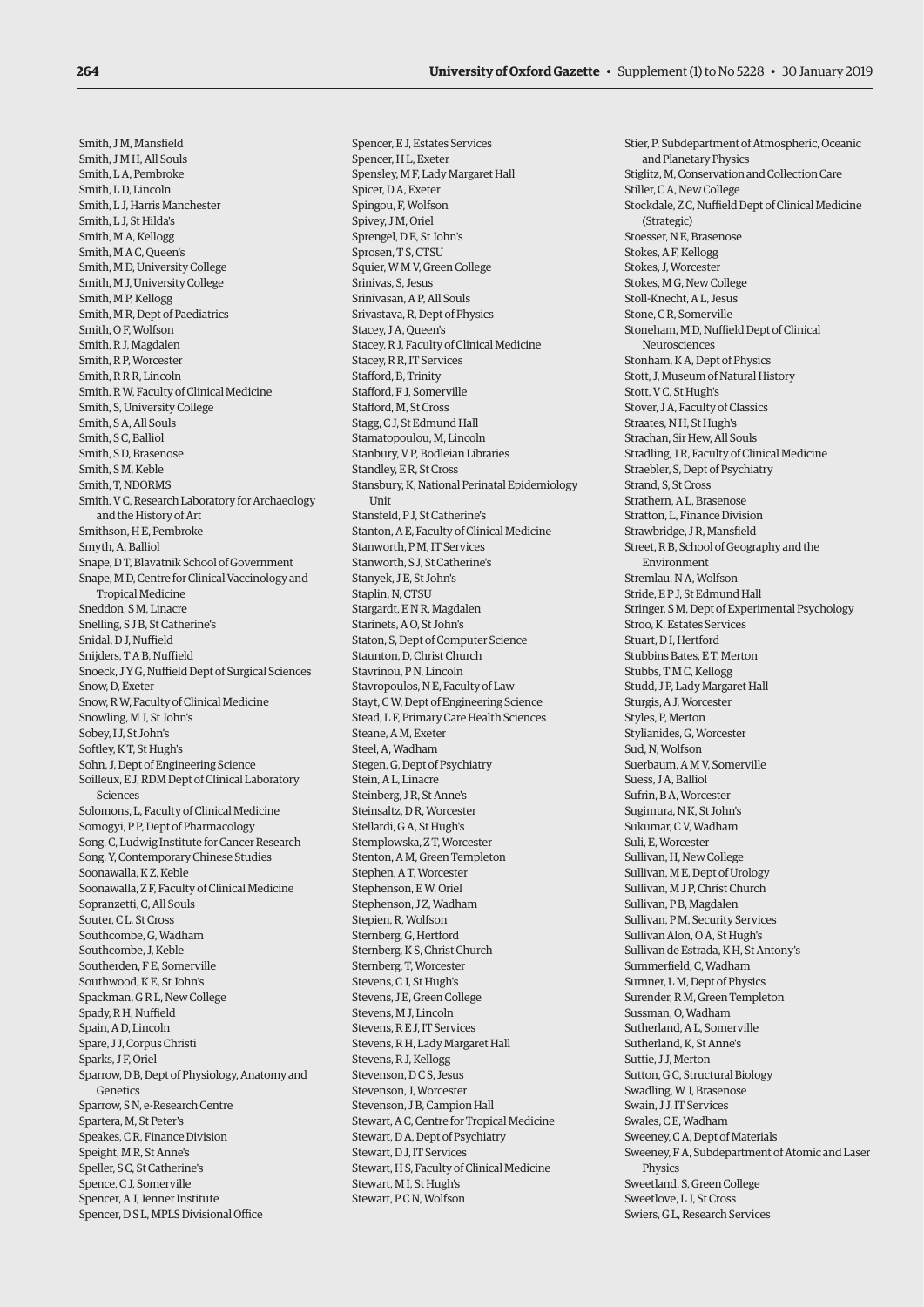Taylor, S, Weatherall Institute of Molecular

Tebbit, C M, MPLS Divisional Office Tecza, M, Subdepartment of Astrophysics

Tedaldi, S H E, Dept of Physics Teh, J, Faculty of Clinical Medicine Teh, Y W, Dept of Statistics Teichmann, R P L, St Hilda's Teixeira de Cerdeira, A S, Somerville

Ternette, N M N, Jenner Institute Terquem, C E J, University College Terrar, D A, Dept of Pharmacology Teytelboym, A, St Catherine's Thacker, J W, Exeter Thakker, R V, Somerville

Thatte, N, Lady Margaret Hall Thaxton, J, Hertford

and Tropical Medicine Theologis, T, Worcester

Thibault-Starzyk, F, Maison Française Thomas, A L R, Lady Margaret Hall Thomas, C.C. Saïd Business School

Thomas, E R, Student Systems Team Thomas, J A, Dept of Zoology Thomas, J J, Lincoln

Thomas, K L, Personnel Services Thomas, M, St Antony's

Neurosciences

Thomas, D H, Wadham Thomas, D S G, Hertford

Thandavan, A, Dept of Engineering Science

Theiss-Nyland, K L, Oxford Vaccine Group Themistocleous, A C, Nuffield Dept of Clinical

Themistocleous, Y, Centre for Clinical Vaccinology

Televantos, A I, Lincoln Temple, R A M, New College Tendi, M, St Antony's

Medicine Teal, A R F X, Pembroke Teasdale, I, IT Services

Swietach, P, Corpus Christi Swift, H J, St Hilda's Swift, L P, Weatherall Institute of Molecular Medicine Sworn, C, St Anne's Sykes, B C, Wolfson Sykes, R P M, Keble Symmonds, M, St John's Sytsema, J C, Taylor Institution Library Szanto, P D, All Souls Szele, F G, St Anne's Szele, J A, Saïd Business School Szendröi, B, St Peter's Szepan, M, Green Templeton Tacon, M, Dept of Physics Taddeo, M, Oxford Internet Institute Taggart, D P, Faculty of Clinical Medicine Tahzib, B, IT Services Tahzib, S, Kellogg Tait, P S, Wolfson Talbot, D C, Gray Institute for Radiation Oncology and Biology Talbot, J D, IT Services Talbot, K, Exeter Talbot, M, Corpus Christi Talbot, N, St Peter's Talib, M, Islamic Studies Centre Tamer, A, Oxford Internet Institute Tammaro, P, Queen's Tan, H, St Cross Tan, J-C, Balliol Tan-Wong, S M, Wolfson Tandello, E M C, Christ Church Tang, C M, Exeter Tanner, J W, Exeter Tapmeier, T T, Nuffield Dept of Women's and Reproductive Health Tapsell, G P, Lady Margaret Hall Tarasov, A, OCDEM Tarassenko, L, St John's Tarbush, B, Merton Tarleton, E K R, Oriel Tarning, J O, Centre for Tropical Medicine Tarruell, C, Wolfson Tarsounas, M, CRUK and MRC Oxford Institute for Radiation Oncology Taylor, A C, Subdepartment of Astrophysics Taylor, A H, NDORMS Taylor, A O, Dept of Materials Taylor, A S, Rothermere American Institute Taylor, B L S, Exeter Taylor, C J, Primary Care Health Sciences Taylor, C S R, Finance Division Taylor, C W, Christ Church Taylor, D, Student Systems Team Taylor, D F, St Hugh's Taylor, D G K, Wolfson Taylor, F W, Jesus Taylor, G, Nuffield Taylor, G K, Jesus Taylor, I H, Estates Services Taylor, J.C. St Edmund Hall Taylor, J S H, Pembroke Taylor, J W, St Cross Taylor, M E, Exeter Taylor, Sir Martin, Merton Taylor, P C, St Peter's Taylor, P J, Personnel Services Taylor, R A, Queen's

Taylor, R E, Exeter

Thomas, N, IT Services Thomas, ND Oueen's Thomas, R, Balliol Thomas, S E, Bodleian Weston Library Thomas Kurien, R, CTSU Thomaz, F, Kellogg Thompson, A M H, Safety Office Thompson, B J, Somerville Thompson, C P, St Catherine's Thompson, I C, St Hugh's Thompson, I N, Wadham Thompson, I P, St Edmund Hall Thompson, M, Green Templeton Thompson, M S, Wadham Thompson, P J, Regent's Park Thompson, P J, St Cross Thompson, S, Faculty of Clinical Medicine Thomson, J E, St Catherine's Thomson, M P, Merton Thonemann, P J, Wadham Thonemann, S J, Brasenose Thorn, L M, Subdepartment of Physical and Theoretical Chemistry Thorn, M P, CR Big Data Institute Building Thorn, N J, Corpus Christi Thornley, M A, St John's Thornton, D M, Oxford Internet Institute Thornton, P M, Merton Thornton, T F, Environmental Change Institute Thorogood, C J, Linacre Threlfell, S, St John's

Thun, E, Brasenose Thurston, C, St Hilda's Thurston, J M, Saïd Business School Thurston, MI Linacre Tibbert, J A, Student Administration Tideswell, G J, Occupational Health Service Tidman, GR, St John's Tiller, K, Kellogg Tilley IR Jesus Tillmann, U L, Merton Timmel, C R, New College Timms, A, Queen's Timpson, C G, Brasenose Tisdall, L A, Lady Margaret Hall Titchmarsh, J M, St Anne's Tobin, R B, Merton Tod, K P, St John's Todd, D M, Planning and Council Secretariat Todd, R I, St Catherine's Todd, S, St Hilda's Tofaris, G, Dept of Clinical Neurosciences Tolley, S H, Dept of Biomedical Services Tomlin, N E, International Strategy Tomlinson, J W, Keble Tompkins, T A, Dept of Experimental Psychology Tonkin-Crine, S K G, Primary Care Health Sciences Tonks, S, Oxford Vaccine Group Tooke, A J, Somerville Topiwala, A G, Exeter Topp-Jorgensen, S, St Cross Toppaladoddi, S, All Souls Torr, PHS, St Catherine's Torres Mendes de Oliveira, M, Environmental Change Institute Tosca, N J, St Peter's Toth, I, Wolfson Toussaert, S F, St John's Townley, H E, Nuffield Dept of Women's and Reproductive Health Townley, S C, Oriel Townsend, A R M, Weatherall Institute of Molecular Medicine Townsend, D, Dept of Engineering Science Townsend, L A, Dept of Engineering Science Townsend, N P, Nuffield Dept of Population Health Townsend, Z, Faculty of History Tozzi, R, Nuffield Dept of Women's and Reproductive Health Tracey, I M C, Pembroke Traill, JP St Catherine's Traill, Z C, Keble Trainor, Sir Rick, Exeter Tranter, J, St Cross Travis, S P L, Linacre Treadwell, W L, St Cross Trefethen, A E, St Cross Trefethen, L N, Balliol Trenchard, D G L, Dept of Engineering Science Trevor, J P, Saïd Business School Trifogli, C, All Souls Trigoni, A, Kellogg Trimble, G C, Trinity Trinder, A M, MPLS Divisional Office Trivella, M-H, Green College Tropf, F, Nuffield Trott, N Z, Balliol Trowbridge, S A, Sackler Library Truesdale, A M, NDORMS Truslow, J B, Magdalen Tsang, S C E, University College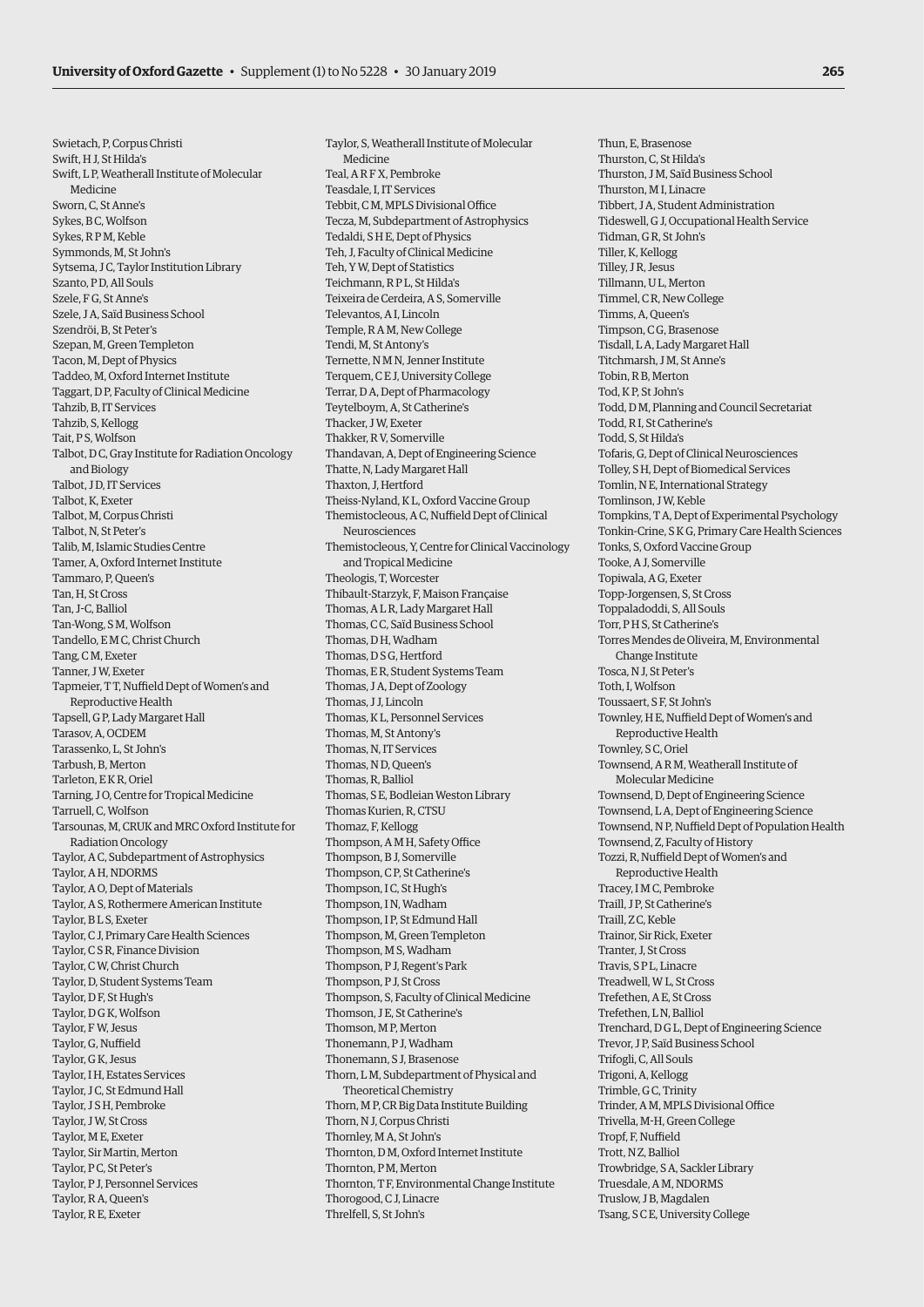Tseng, J C L, St Edmund Hall Tsiachristas, A, Nuffield Dept of Population Health Tsomocos, D, St Edmund Hall Tsui, P W, Nuffield Dept of Clinical Medicine Tuck, S G N, Pembroke Tucker, K L, Primary Care Health Sciences Tucker, M E, Wolfson Tucker, S J, Green Templeton Tudge, J.S. Keble Tudor, M, St Hilda's Tufano, P, Balliol Tuffnell, S, St Peter's Tunbridge, E M, University College Tunbridge, L, St Catherine's Tunstall, K E, Worcester Turberfield, A J, Magdalen Turnbull, I, Big Data Institute – NDPH Turnbull, L A, Queen's Turner, C L, Centre for Tropical Medicine Turner, K, Nuffield Dept of Women's and Reproductive Health Turner, M E, Jesus Turner, M M, Student Administration Turner, M R, Green Templeton Turner, P, Centre for Clinical Vaccinology and Tropical Medicine Turner, P J, Primary Care Health Sciences Turner, R J, Trinity Turner-Smith, C E, Mathematical Institute Turney, B W, Christ Church Twigg, S R F, Wolfson Tyack, G.C. Kellogg Tyerman, C J, Hertford Tyler, C M, Faculty of Clinical Medicine Tyler, D J, Somerville Tytler, I K, Bodleian Japanese Library Tzanakopoulos, A, St Anne's Uberoi, R, Faculty of Clinical Medicine Üçerler, M A J, Campion Hall Uden, J S, Pitt Rivers Museum Ugwu, K, Bodleian Digital Library Systems and Services Ulbrich, A, Ashmolean Museum Ulijaszek, S J, St Cross Underwood, G C E, University College Upton, A L, Dept of Physiology, Anatomy and Genetics Usher, N, Wolfson Vainker, S J, St Hugh's Vakonakis, I, Lincoln Valencak, A, Ashmolean Museum Valente Pinto, A M, Centre for Clinical Vaccinology and Tropical Medicine Valentine, J E, Dept of Engineering Science Valentine, K, Nuffield Dept of Clinical Medicine (Strategic) Vallance, C, Hertford Vallins-Hooper, A, MPLS Divisional Office Vallis, K A, Gray Institute for Radiation Oncology and Biology Valvo, S, Kennedy Institute of Rheumatology Van Broekhoven, L, Linacre Van Camp, A, St Cross Van Den Bremer, T S, Worcester Van den Bruel, A M G, Primary Care Health Sciences Van Den Huevel, F, CRUK and MRC Oxford Institute for Radiation Oncology Van der Hoorn, R A L, Somerville

van der Merwe, P A, Sir William Dunn School of Pathology Van Der Ploeg, F, New College van der Poll, C M, St Benet's Hall Van Doorn, H R, Centre for Tropical Medicine and Global Health van Duijn, C M, St Cross Van Ede, F L, Worcester van Es, B B, St Catherine's Van Hear, N J, St Cross van Hecke, O L H, St Hugh's van Hemert, N E, IT Services Van Kleek, M, Dept of Computer Science van Lint, T M, Pembroke Van Loggerenberg, F, Green Templeton Van Zeben, J A W, Worcester Van Zijl, P L, Dept of Physics Van Zwieten, K, Harris Manchester Vancleef, K M P, Dept of Experimental Psychology Varelli, G, Magdalen Varese, F, Nuffield Vargas-Silva, C, COMPAS Vasquez Lopez, S A, Merton Vasudevan, A, Christ Church Vatish, M, Keble Vaux, D J T, Lincoln Vaver, D, St Peter's Vazquez-Medina, O, Wadham Vedaldi, A, New College Vedral, V, Wolfson Vekrellis, K, Nuffield Dept of Clinical Medicine Velardo, C, Dept of Engineering Science Vella, D J R, Lincoln Vella, J, Harris Manchester Venables, A J, New College Venning, V A, St Anne's Ventresca, M J, Wolfson Verbakel, J Y J, Primary Care Health Sciences Verhagen, L, Dept of Experimental Psychology Verma, A, Subdepartment of Astrophysics Vermaak, S J, Jenner Institute Vevaina, Y S, Wolfson Viala, A B J, Lady Margaret Hall Vicary, J O, Wolfson Vickers, Sir John, All Souls Viehhauser, G H A, St John's Vilain, R L, Christ Church Viles, H A, Worcester Villiers, E S, Proctors' Office Vincent, A L, Kennedy Institute of Rheumatology Vincent, C A, Jesus Vincent, K A, Jesus Vine, S A, St Anne's Vines, D A, Balliol Vinko, SM, Trinity Vinnicombe, C L, Faculty of Law Violato, M, Nuffield Dept of Population Health Violet, A L, Worcester Vivian, A M, Development Office Vlandas, T, St Antony's Vockova, Z, IT Services Vogels, T P, Dept of Physiology, Anatomy and Genetics Voiculescu, I D, Dept of Computer Science Vojnovic, B, CRUK and MRC Oxford Institute for Radiation Oncology Volfing, A M, Oriel von Delft, F, Structural Genomics Consortium Von Goldbeck, A G, St John's Voss, O P, Research Services

Voyce, C J, Mathematical Institute Voysey, M, St Cross Vreede, H K, Medical Sciences Teaching Centre Vulkan, N, Worcester Vyas, P, St Anne's Vyazovskiy, V, Dept of Physiology, Anatomy and Genetics Wace, P M, St Anne's Waddell, S, Pembroke Waddington, L T, IT Services Wade, D T, Faculty of Clinical Medicine Wade, J, Dept of Earth Sciences Wade-Martins, R, Christ Church Wadham, A J, St Edmund Hall Wagner, C, Lady Margaret Hall Wagner, D, IT Services Wainwright, A M, NDORMS Wainwright, R J D, Oriel Wait, H A, St Hilda's Waite, E J, Nuffield Dept of Clinical Neurosciences Waite, F A, Dept of Psychiatry Waite, G C, Research Services Wakeham, C R, St Hugh's Wakelin, D L, St Hilda's Walczak, R, Somerville Waldegrave of North Hill, Rt Hon Lord, All Souls Walden, A P, Green Templeton Waldmann, H, Lincoln Walford, G, Green Templeton Walker, A S, Kellogg Walker, B H, New College Walker, G.H. Kellogg Walker, J, Faculty of Clinical Medicine Walker, J, Dept of Psychiatry Walker, K M M, St Catherine's Walker, L J, Balliol Walker, R C S, Magdalen Walker, R J, St Cross College Walker, R L, Green Templeton Walker, R T, St Edmund Hall Walker, TM, Oriel Walker, V J, Personnel Services Wall, S A, Faculty of Clinical Medicine Wallace, M J, Trinity Wallace, V A, Faculty of Oriental Studies Wallendszus, K R, St Peter's Waller, R, Harris Manchester Wallin, E F, Nuffield Dept of Surgical Sciences Wallom, D C H, e-Research Centre Walmsley, I A, University Offices Walsh, E, Brasenose Walters, A J, Lincoln Walters, R G, CTSU Walton, M E, Lady Margaret Hall Walton, M.I. St Antony's Walton, S E, Estates Services Walworth, JC, Merton Wang, B, Saïd Business School Wang, H, St Cross Wang, K Y, Green Templeton Wang, L, IT Services Wang, Q, Lincoln Warburton, H J, Museum of Natural History Ward, G J, Christ Church Ward, K M, Medical Sciences Divisional Office Ward, M, Worcester Ward, The Revd Canon R, St Stephen's House Ward, R L, Faculty of Clinical Medicine Ward-Perkins, B R, Trinity Wardhaugh, B S, All Souls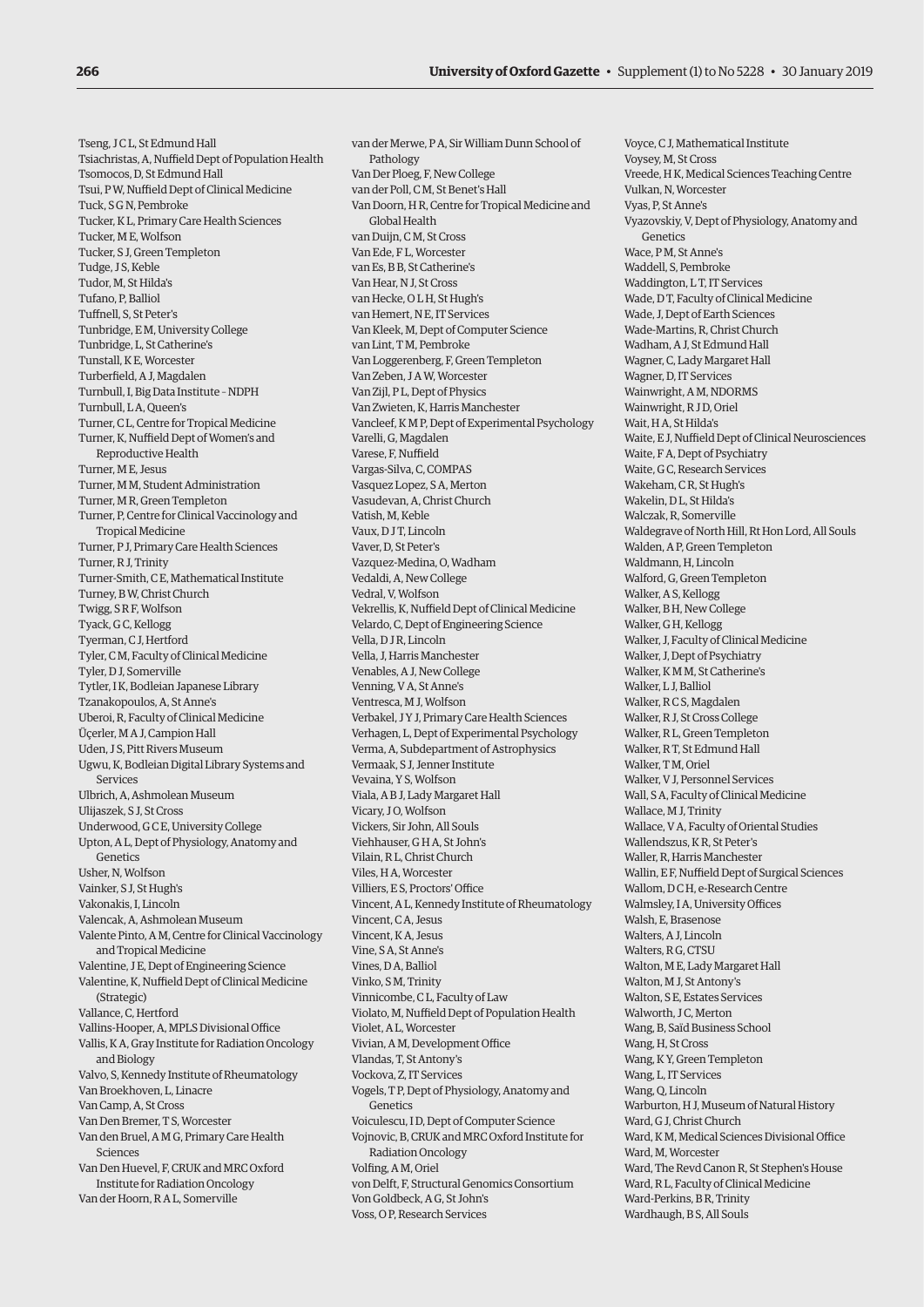Warimwe, G M, Centre for Tropical Medicine and Global Health Wark, J.S. Trinity Warman, C J, Jesus Warnaby, C E, Nuffield Dept of Clinical Neurosciences Warner, J.H. Dept of Materials Warner, M S, Lady Margaret Hall Warner, O J, Nuffield Dept of Clinical Neurosciences Warner May, A L S, Bodleian Libraries Warnock-Parkes, E L, Dept of Experimental Psychology Warren, M C, Subdepartment of Particle Physics Warren, N, Continuing Education Warren, P J S, Wolfson Warren-Lee, N A, Dept of Education Wartolowska, K, Christ Church Washington, R, Keble Wasihun, B, Faculty of Medieval and Modern Languages Wastie, R L, Subdepartment of Particle Physics Watanabe-O'Kelly, H, Exeter Waters, D J, St Cross Waters, H E, Estates Services Waters, P J, Faculty of Clinical Medicine Waters, S L, St Anne's Wathen, A J, New College Watkins, H C, Merton Watkins, K.E. St Anne's Watson, CE, Christ Church Watson, I M C, Christ Church Watson, M E E, NDORMS Watson, M M, Wadham Watson, O J, Wolfson Watson, R, Faculty of History Watson, S D, IT Services Watson, W D, St Anne's Watt, A A R, St Cross Watt, F E, Kennedy Institute of Rheumatology Watt, S M, RDM Dept of Clinical Laboratory Sciences Watts, A, St Hugh's Watts, A B, Wolfson Watts, J L, Corpus Christi Watts, P.G. Harris Manchester Wayman, F R, Education Policy Support Weatherill, S R, Somerville Webb, A J S, New College Webb, H, Dept of Computer Science Webb, M N, Bodleian Special Collections Webber, K J, IT Services Weber, A J G, Pembroke Webster, A L, Blavatnik School of Government Webster, J.G.M. Green Templeton Webster, M A, Nuffield Dept of Clinical Neurosciences Webster, P N, Queen's Wedge, D C, Pembroke Wee, B L, Harris Manchester Weidberg, A R, St John's Weiner, E S C, Kellogg Weisheimer, A, Subdepartment of Atmospheric, Oceanic and Planetary Physics Weiss, D J, CR Big Data Institute Building Welch, I, Faculty of Clinical Medicine Welch, J R, New College Welch, J R, University College Weller, A S, Magdalen Wellner James, B, Jesus

Reproductive Health Wells, G J, Research Services Wells, G R, New College Welsh, J M, Somerville Wenczek, K S, IT Services West, P G, Dept of Biomedical Services West, PG, Somerville West, S A, Dept of Zoology West-Harling, V N, Wolfson Westbrook, J, Faculty of Clinical Medicine Westbrook, R K, St Hugh's Westerhoff, J C, Lady Margaret Hall Westhaver, G D, St Cross Weston, J, Facilities Management (UAS) Westwood, G A C M, Balliol Westwood, M A, Dept of Psychiatry Westwood, T G, Dept of Zoology Whalley, J P, Wellcome Trust Centre for Human **Genetics** Whatmore, S J, Keble Whay, L W, OCDEM Wheale, S J, Bodleian Libraries Wheare, F H, Ashmolean Museum Wheater, J F, University College Wheeler, T J, Dept of Zoology Whidden, S A, Queen's Whistler, C T, St John's Whitbourn, J P E, St Stephen's House Whitby, J M, St Anne's Whitby, M C, Dept of Biochemistry White, A D, Green Templeton White, C E, St Anne's White, D A, Christ Church White, Sir Nicholas, Faculty of Clinical Medicine White, R C, Pembroke White, S G, Jesus Whitefield, S D, Pembroke Whitehead LA Nuffield Whitehouse, A M, Centre for Tropical Medicine Whitehouse, F L, Worcester Whitehouse, H, Magdalen Whitehouse, H V D, Somerville Whiteley, J J L, St Cross Whiteley, J P, Linacre Whiteley, R, St Catherine's Whiteson, S A, St Catherine's Whittaker, D, Biomedical Services Whittaker, D H, St Antony's Whittaker, R J, St Edmund Hall Whittaker, S J, St John's Whittingham, M, Regent's Park Whittington, K L, Graduate Admissions Whittington, R C, New College Whitwell, D.I. NDORMS Whitworth, L T, Medical Sciences Divisional Office Whitworth, M H, Merton Whitworth, S A, RDM Dept of Cardiovascular Medicine Whyte, W H, St John's Wickham, C J, All Souls Wickings, C, Primary Care Health Sciences Wiedemann, A B, Nuffield Wigby, S L, Dept of Zoology Wiggs, G F S, Brasenose Wijesurendra, R S, Trinity Wild, I J, IT Services Wild, J C, Dept of Experimental Psychology Wild, L S, St Hilda's Wiles, Sir Andrew, Merton

Wells, D, Nuffield Dept of Women's and

Wiles, J, Research Services Wilk, J, St Edmund Hall Wilkie, A O M, Merton Wilkins, C A, St Hugh's Wilkins, M S, Sir William Dunn School of Pathology Wilkins, R J, St Edmund Hall Wilkinson, A J, St Cross Wilkinson, D, Jesus Wilkinson, D A, Faculty of Clinical Medicine Wilkinson, D A C, Nuffield Dept of Clinical Neurosciences Wilkinson, G R, Christ Church Wilkinson, P B, Faculty of Clinical Medicine Wilkinson, S M, Exeter Willan, J, Brasenose Willcox, H C P, Humanities Division Willcox-Jones, S A S, Dept of Paediatrics Willden, R H J, St Edmund Hall Willett, K M, Wolfson Willi, A J, Worcester Williams, A A, St Peter's Williams, B A, Vice-Chancellor's and Registrar's **Office** Williams, B A O, Jesus Williams, C E, St Peter's Williams, C J, Subdepartment of Astrophysics Williams, C K, Trinity Williams, C R, Social Sciences Divisional Office Williams, C W C, St Edmund Hall Williams, J H, St Hilda's Williams, J.M.G. Linacre Williams, J R, Wycliffe Hall Williams, M A, Collections and Resource Description Williams, M A, Merton Williams, M B, Legal Services Office Williams, M J, Green Templeton Williams, M S, New College Williams, M T, Magdalen Williams, R A, Pembroke Williams, R O, Kennedy Institute of Rheumatology Williams, S, Wadham Williams, S A, Nuffield Dept of Women's and Reproductive Health Williams, S G, Worcester Williams, V, Kellogg Williamson, E H, Exeter Williamson, E M, Botnar Research Centre Williamson, H.G.M. Christ Church Williamson, T, New College Willis, K J, St Edmund Hall Willis, M C, Lincoln Willis, M J, St Antony's Willmore, B.D.B. St Peter's Wilmot-Smith, F J, All Souls Wilshaw, P R, St Anne's Wilson, A I, All Souls Wilson, C, St Hugh's Wilson, C F, Linacre Wilson, C R M, St John's Wilson, D J, Faculty of Clinical Medicine Wilson, D J, St John's Wilson, F.C. St John's Wilson, J S, Mathematical Institute Wilson, M, Brasenose Wilson, M.G. Oriel Wilson, N J B, IT Services Wilson, P H, All Souls